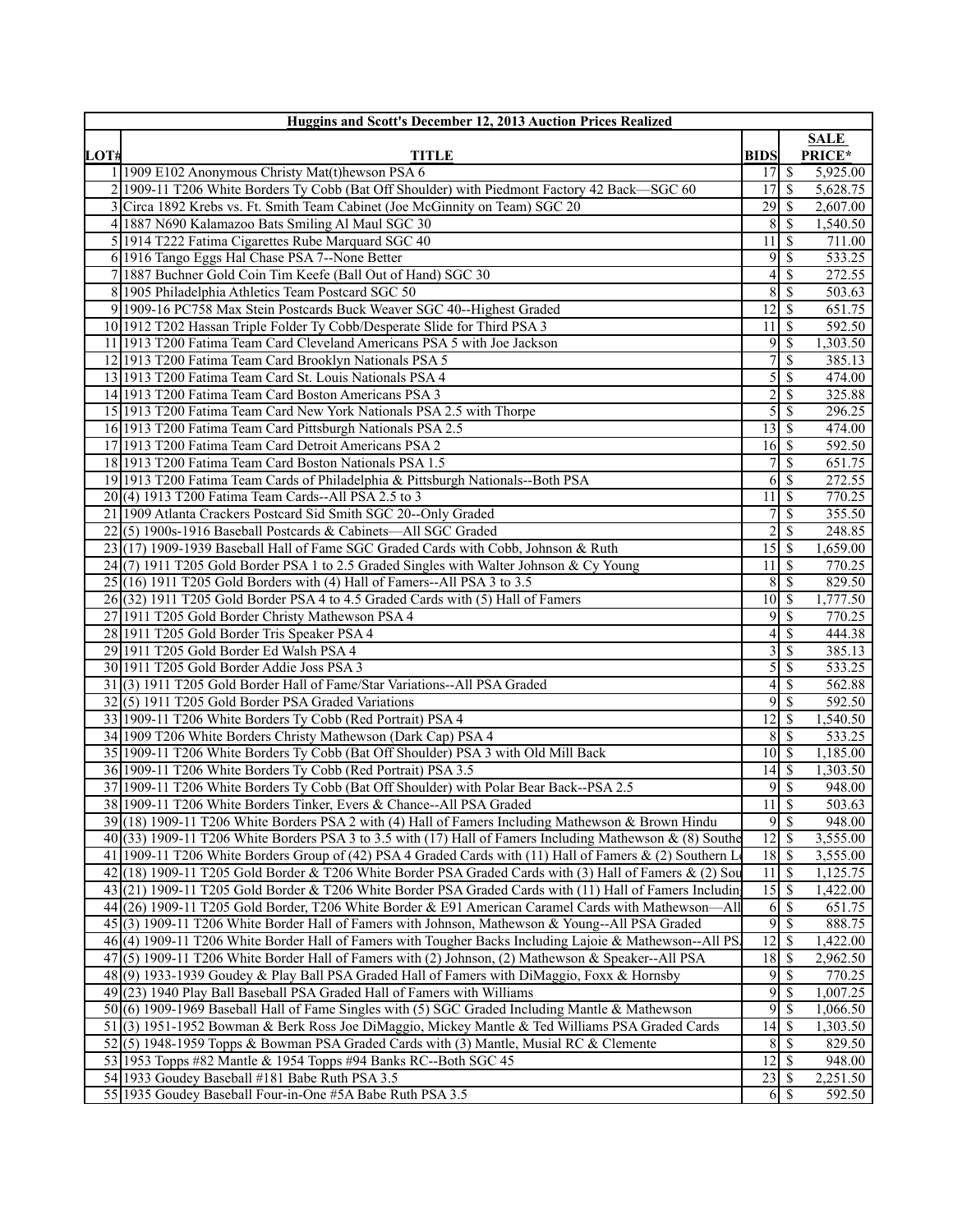| 56 1939 Play Ball #26 Joe DiMaggio PSA 5                                                                | 71                               | \$<br>562.88              |
|---------------------------------------------------------------------------------------------------------|----------------------------------|---------------------------|
| 57 1940 Play Ball #225 Joe Jackson PSA 3.5                                                              | 13S                              | 888.75                    |
| 58 1948 R346 Blue Tint #29 Lou Gehrig PSA 7                                                             | $5\overline{\smash{)}\,}$        | 474.00                    |
| 59 1951 Bowman Baseball #305 Willie Mays RC PSA 5                                                       | 23                               | \$<br>2,014.50            |
| 60 1952 Topps Baseball #261 Willie Mays PSA 4                                                           | 8                                | \$<br>770.25              |
| 61 1952 Berk Ross Mickey Mantle PSA Authentic                                                           | $10 \mid$ \$                     | 711.00                    |
| 62 1953 Topps Baseball #244 Willie Mays PSA 4                                                           | $16 \overline{\smash{\big)}\,}$  | 592.50                    |
| 63 1953 Stahl-Meyer Gil Hodges PSA 4 (mk)                                                               |                                  | \$<br>296.25              |
| 64 1955 Topps Baseball #164 Roberto Clemente Rookie PSA 6                                               | $15 \overline{\smash{\big)}\ 5}$ | 1,303.50                  |
| 65 1963 Topps Baseball #537 Pete Rose Rookie PSA 7                                                      | $13\overline{3}$                 | 1,007.25                  |
| 66 1954 Topps Baseball: #94 Ernie Banks RC (PSA 5) & #128 Hank Aaron RC (PSA 3.5)                       | $13 \mid$ \$                     | 888.75                    |
| 67 1955 Topps Baseball Hall of Fame Rookies of #123 Koufax, #124 Killebrew & #164 Clemente--All PSA 4-5 | $15 \overline{\smash{)}\,}$      | 948.00                    |
| 68 1964 Topps Stand-Up Mickey Mantle - SGC 86                                                           | $5\overline{\smash{)}\,}$        | 651.75                    |
| 69(4) 1961-1967 Topps Baseball Roberto Clemente & Mickey Mantle Cards--All PSA 7 to 8                   | $11 \,$ $\bar{s}$                | 770.25                    |
| 70(5) 1967-1973 Topps Baseball PSA Graded Hall of Fame Rookies with Ryan, Schmidt & Seaver              | $\overline{13}$ $\overline{5}$   | 1,007.25                  |
| 71(6) 1968-1971 Topps Baseball PSA Graded Cards with Bench RC, (4) Ryan & Seaver                        | $11\overline{3}$                 | 592.50                    |
| 72(6) 1958-1968 Topps Baseball Hall of Fame/Star PSA 6 to 7.5 Rookie Cards with Maris & Seaver          |                                  | 1,125.75                  |
| 73 (8) 1953-1963 Topps & Bowman Baseball PSA Graded Stars with (5) Mantle, (2) Aaron & Clemente         | $10 \overline{\smash{)}\,}$      | 1,007.25                  |
| 74(14) 1952-1963 Topps & Bowman Baseball PSA Graded Hall of Famers & Stars with (3) Clemente            | 95                               | 770.25                    |
| 75(15) 1949-1965 Topps & Bowman Baseball Hall of Fame Rookie PSA Graded Cards with Banks, Clemente,     | 14S                              | 1,659.00                  |
| 76(99) 1966 O-Pee-Chee (Blank Back) Baseball BVG Graded Cards with (11) BVG 9                           | $11 \,$ \$                       | 2,014.50                  |
| 77 (59) 1950-1969 Topps, Bowman & Fleer Baseball PSA Graded Cards with Numerous Hall of Famers          | $\overline{1s}$<br>11            | 1,659.00                  |
| 78 1911 T201 Mecca Double Folders Complete Set of (50) PSA 4-6 Graded Cards                             | $14$ S                           | 3,851.25                  |
| 79 1935 Goudey Four-In-One Baseball Complete Set of (36) Cards                                          | $13 \mid$ \$                     | 2,607.00                  |
| 80 1882 H804-11 Cosack & Co. Baseball Positions SGC Graded Near Set of (8/9) Traded Cards               | 7 <sup>1</sup>                   | \$<br>$\overline{533.25}$ |
| 81 1880s H804-5 Baseball Comics-Colored SGC Graded Set of (4) Trade Cards                               | 11 <sup>1</sup>                  | \$<br>$\overline{651.75}$ |
| 82 1880s H804-4 Capdura Cigars Baseball Comics Complete Set of (5) SGC Graded Trade Cards               | 3 <sup>1</sup>                   | <sup>\$</sup><br>260.70   |
| 83 1888 Tuck & Sons Die-Cut Set of (10) in Framed Display                                               | $\overline{c}$                   | 248.85<br>\$              |
| 84 1889 H108-1B Tobin Lithographs Baby Talk Series Complete Set of (9/9) SGC Graded Cards               | 6                                | \$<br>444.38              |
| 85 1938 Our National Game Pins Complete Set of (30) with Cardboard Backings                             | 95                               | 474.00                    |
| 86 1949 Bowman Baseball Near Set of (237/240) with (3) SGC Graded Keys Including SGC 60 Paige RC & SC   | $16\overline{\smash{)}\,}$       | 5,036.25                  |
| 87 1950 Bowman Baseball Near Set (249/252)                                                              | $16 \overline{\smash{)}\,}$      | 2,133.00                  |
| 88 1948 & 1953 Bowman Baseball Black & White Complete Sets                                              | $13 \mid$ \$                     | 1,125.75                  |
| 89 1955 Bowman Baseball Complete Set (320/320) with (14) Graded Plus Variation                          | $9$ \ $\frac{1}{3}$              | 948.00                    |
| 90 1955 Red Man Tobacco Complete Set of (50) Cards with Tabs                                            | $18 \,$ \$                       | 1,540.50                  |
| 91 1957 Topps Baseball Complete Set of (407) Cards                                                      | $17$ $S$                         | 2,488.50                  |
| 92 1958 Topps Baseball Complete Set of (494) Cards with (17) Graded                                     | $9\sqrt{5}$                      | 1,422.00                  |
| 93 1960 Topps Baseball Complete Set of (572) Cards with (8) PSA Graded Stars                            | $16 \mid S$                      | 2,014.50                  |
| 94 1954 & 1960 Topps Baseball Near Sets                                                                 | 14S                              | 948.00                    |
| 95 1960 & 1961 Topps Baseball Near & Partial Sets                                                       | $18 \overline{\smash{)}\,5}$     | 2,133.00                  |
| 96 1960-1961 Golden Press Baseball Hall of Fame & Presidents of the United States Complete Albums       | $14 \overline{\smash{)}\,}$      | 651.75                    |
| 97 1959 Fleer Ted Williams & 1963 Fleer Baseball Near Sets with (7) Graded                              | $16\overline{\smash{)}\,}$       | 770.25                    |
| 98 1961 Post Cereal Baseball Near Box Set of (178/200) & Company Starter Set of (63/157)                | 15S                              | 1,007.25                  |
| 99 1962 Post Cereal Baseball Near Master Set of (204/210) Cards                                         | $14$ $\sqrt{5}$                  | 1,303.50                  |
| 100 1963 Post Cereal Baseball Near Master Set of (177/208) with Variations Plus Collector's Album       | $12 \mid$ \$                     | 829.50                    |
| 101 1965 Topps Baseball Complete Set (598/598) with (3) PSA Graded Stars                                | $16 \mid$ \$                     | 1,777.50                  |
| 102 1966 Topps Baseball Partial Set of (504/598) Cards                                                  | $9$ \ $\frac{1}{2}$              | 829.50                    |
| 103 1967 Topps Baseball Complete Set (609/609) with (5) Graded                                          | $\overline{19}$ \$               | 2,962.50                  |
| 104 1967 Topps Baseball Near Set of (588/609) Cards                                                     | $19$ $\sqrt{5}$                  | 2,251.50                  |
| 105 1968 Kahn's Wieners Near Master Set of (53/56) Cards with Bench RC                                  | $11 \overline{\smash{)}\,}$      | 1,303.50                  |
| 106 1970 Topps Baseball Near Set of (700/720) Cards Plus (140) Duplicates                               | $15\overline{3}$                 | 888.75                    |
| 107 1971 Milk Duds Complete Box Near Master Set of (71/72)                                              | 21                               | \$<br>1,896.00            |
| 108 1972 Topps Baseball Near Set (781/787) with (19) Graded                                             | $\overline{22}$                  | \$<br>2,133.00            |
| 109 1972 Topps Baseball Complete Set (787/787) with (7) Graded Cards                                    | $12 \mid$ \$                     | 1,007.25                  |
| 110 (2198) 1964-1979 Baseball Oddball/Regional Treasure Chest with (10) Complete/Near Sets              | $21$   \$                        | 1,896.00                  |
| $111(6)$ 1974-1978 Topps Baseball Complete Sets with 1975 Mini Set                                      | $19$ $\overline{\text{S}}$       | 1,185.00                  |
| 112(58) 1966-1983 Baseball Oddball Complete Sets Plus (160) 1900s-1980s Singles & Memorabilia Items     |                                  | 1,777.50                  |
| $113(30)$ 1971-1979 Minor League Team Sets with Many Tougher                                            | $10 \mid S$                      | 325.88                    |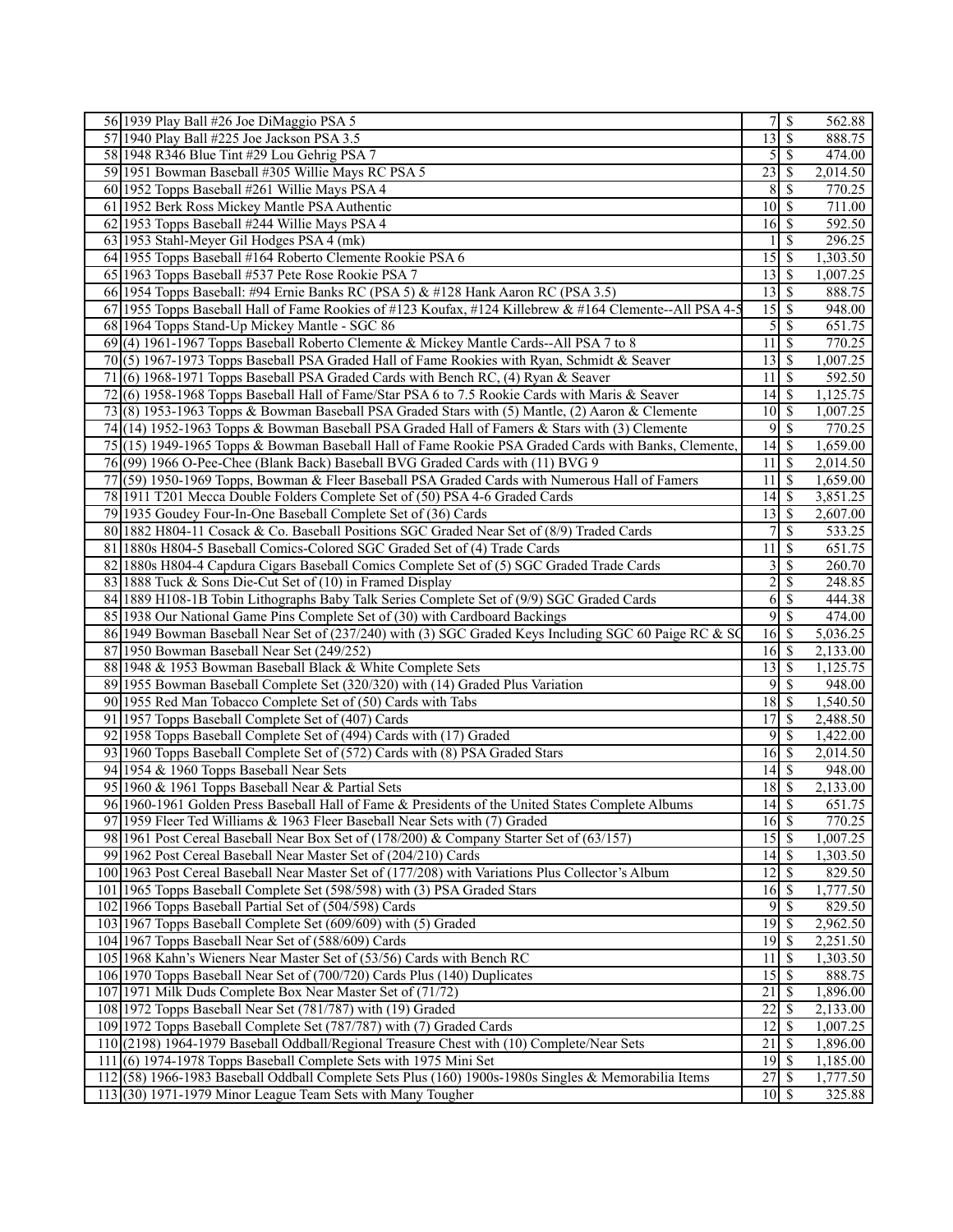| 114 (548) 1978-2000 Minor League Baseball Team Set Hoard                                                         | $8 \mid$ \$                    |                          | 503.63   |
|------------------------------------------------------------------------------------------------------------------|--------------------------------|--------------------------|----------|
| 115(3) Vintage Team Photo Packs with 1948 Indians, 1949 Yankees & 1957 Indians                                   | 6S                             |                          | 296.25   |
| 116 1972 Topps Baseball Near Set (743/787) & 1973 Topps Baseball Complete Set (660/660)                          | $13 \mid$ \$                   |                          | 711.00   |
| 117 1972 & 1976 Topps Baseball Complete Sets                                                                     | 17                             | l \$                     | 1,777.50 |
| 118 1973 & 1974 Topps Baseball Complete/Near Sets                                                                | 12                             | S                        | 503.63   |
| $119(4)$ 1975-1979 Topps Baseball Complete Sets                                                                  | 8                              | l \$                     | 503.63   |
| 120(79) 1975-1996 New York Yankees Minor League Team Sets with Jeter, Mattingly & Rivera                         | 21                             | $\mathcal{S}$            | 592.50   |
| 121   1911 T205 Gold Borders Starter Set of (117) Different Cards with (13) Hall of Famers & (14) Shortprints/Va | 21                             | -S                       | 4,147.50 |
| $122(169)$ 1909-11 T205 Gold Border & T206 White Border Cards with (12) Hall of Famers                           | $24 \overline{\smash{)}\,}$    |                          | 4,740.00 |
| $123(117)$ 1909-11 T206 White Borders with $(11)$ Hall of Famers                                                 | $19$ \$                        |                          | 4,147.50 |
| 124(55) 1909-1940 Pre-War Baseball Grab Bag with (29) Hall of Famers                                             | $19$ $\sqrt{5}$                |                          | 1,540.50 |
| 125 (36) 1934-1937 Diamond Star, Goudey & Sport Kings Cards with (11) Hall of Famers                             |                                |                          | 888.75   |
| 126 (125) 1929-1965 Baseball Oddball, Regional & Type Collection with Many Hall of Famers & Tough Issues         |                                |                          | 1,422.00 |
| 127 1912 S81 Silks Christy Mathewson                                                                             | $\overline{2}$                 | $\overline{\mathcal{S}}$ | 503.63   |
| 128 1912 S81 Silks #99 Howie Camnitz                                                                             | 5s                             |                          | 711.00   |
| 129 1912 S81 Silks #109 Johnny Evers                                                                             | 7                              | \$                       | 2,014.50 |
| 130 1912 S81 Silks #86 Rube Marquard                                                                             | $\overline{c}$                 | \$                       | 651.75   |
| 131 1927 E126 American Caramel Starter Set of (32/60) Cards with (4) Hall of Famers                              | $\overline{15}$ \$             |                          | 948.00   |
| 132 1941 Play Ball Uncut 8-Card Strip with Reese Rookie                                                          | $\overline{5}$ $\overline{\$}$ |                          | 651.75   |
| 133 1948-1954 Bowman Baseball Card Group of (657) Cards with Stars                                               | $16 \,$ \$                     |                          | 1,185.00 |
| 134 (136) 1933-1973 Baseball Hall of Famers & Star Cards with (33) Mantle--Loaded                                |                                |                          | 1,422.00 |
| 135 1955 Topps Baseball Hall of Fame Rookie Cards of #123 Koufax, #124 Killebrew & #164 Clemente                 |                                |                          | 948.00   |
| 136(21) 1940s-1960s PM10 Baseball Pins with DiMaggio, Mantle & Ruth                                              |                                |                          | 1,303.50 |
| 137 (68) 1948-1989 Baseball Hall of Fame/Stars Rookie & Second Year Cards with Koufax RC                         | $\overline{22}$                | S                        | 2,251.50 |
| 138 (153) 1946-47 Propagandas Montiel Deportes & 1972 Puerto Rican Winter League Stickers                        | 8                              | $\overline{\mathcal{S}}$ | 355.50   |
| 139 1955 Bowman Baseball Partial Set of (160/320) Cards with Mays                                                | $15\overline{3}$               |                          | 592.50   |
| 140 1956 & 1958 Topps Baseball Starter Sets with Koufax                                                          |                                |                          | 1,066.50 |
| 141 (912) 1952-1959 Topps Baseball Cards with Several Stars                                                      | 26                             | S                        | 2,962.50 |
| 142 (636) 1954-1959 Topps Baseball Cards with Partial & Starter Sets                                             | 11                             | - \$                     | 829.50   |
| 143(4) 1953-1965 Mickey Mantle Oddball Cards with Stahl-Meyer                                                    | $10 \mid$ \$                   |                          | 1,777.50 |
| 144 (62) 1954-Modern Ernie Banks Player Collection with (2) Rookies & (7) Certified Autographs                   | 11                             | $\overline{\mathcal{S}}$ | 1,185.00 |
| 145 (48) 1954-1975 Baseball Star Cards with (6) PSA Graded Hall of Famers                                        | 11                             | $\overline{\mathbf{s}}$  | 651.75   |
| 146 (360) 1933-1986 Mostly Baseball Singles Collection with (9) PSA Graded                                       | $16 \overline{\smash{)}\,}$    |                          | 770.25   |
| 147 1959-1961 Topps Baseball Partial & Starter Set Run with Mantle                                               | 22                             | -\$                      | 3,258.75 |
| 148 (1531) 1952-1974 Topps & Bowman Baseball Shoebox with Mantle                                                 | $\overline{15}$                | l \$                     | 1,303.50 |
| 149 (2211) 1950-1976 Topps & Bowman Baseball Shoebox Collection with Numerous Stars Including Banks &            |                                |                          | 2,725.50 |
| 150 (2558) 1951-1975 Topps, Bowman and Fleer Baseball Shoebox Collection with (3) Partial/Starter Sets           | $13 \mid$ \$                   |                          | 1,007.25 |
| 151 1952-1979 Topps Baseball Lot of (7463) Cards with Complete, Partial & Near Sets                              | $15 \mid$ \$                   |                          | 2,370.00 |
| 152 (4913) 1960-1971 Topps Baseball Singles Collection with Stars--Sharp                                         | 31                             | $\mathbb{S}$             | 8,295.00 |
| 153 (1205) 1951-1968 Topps & Bowman Baseball Cards                                                               | $16 \overline{\smash{)}\,}$    |                          | 1,777.50 |
| 154 (2919) 1957-1978 Topps Baseball Singles Collection with Aaron, Clemente & Mantle                             | $20\sqrt{3}$                   |                          | 2,014.50 |
| 155 (71) 1962 Post Cereal Canadian Baseball Cards with (3) Mantle                                                | $\overline{7}$                 | $\sqrt{s}$               | 355.50   |
| 156 (955) 1961 & 1964 Topps Baseball Singles from Vending                                                        | 22                             | \$                       | 1,777.50 |
| 157 (488) 1962-1965 Topps & Wheaties Baseball Collection with 1962 Topps Bucks Partial (73/96)                   | $14\overline{3}$               |                          | 1,125.75 |
| 158 1960-1966 Topps Baseball Partial/Starter Set Run                                                             | 17                             | l \$                     | 4,147.50 |
| 159 1962-1964 Topps Baseball Partial/Starter Set Run                                                             |                                |                          | 2,251.50 |
| 160 1965 Topps Baseball Salesman Sample Panel                                                                    | $5\overline{)}$                |                          | 592.50   |
| 161 1965-1967 Topps Baseball Partial Set Run with Hall of Famers & Stars                                         | $\overline{18}$ \$             |                          | 2,962.50 |
| 162 (2118) 1964-1969 Topps Baseball Semi & High Numbers with Stars                                               |                                |                          | 1,007.25 |
| 163 (3) 1960-1969 Topps Baseball Partial/Starter Sets                                                            | $13 \mid$ \$                   |                          | 1,066.50 |
| 164 1964-1972 Topps Baseball Shoebox Collection of (1656) Cards with Stars                                       |                                |                          | 2,133.00 |
| 165 1967 & 1970 Topps Baseball Partial Sets with (6) PSA Graded Stars                                            | $13 \mid$ \$                   |                          | 1,540.50 |
| 166 1967-1971 Topps Baseball Partial/Starter Set Run                                                             | $23 \mid$ \$                   |                          | 2,133.00 |
| 167 1968-1971 Topps Baseball Partial/Starter Set Run with Stars                                                  | $18 \mid$ \$                   |                          | 1,540.50 |
| 168 (1226) 1968 Topps Baseball Cards from Vending                                                                | 21                             | l \$                     | 1,303.50 |
| 169 1969 Topps Baseball Singles Vending Group of (1421) Cards                                                    | $20 \mid$ \$                   |                          | 1,125.75 |
| 170 1970 Topps Baseball Vending Collection of (2378) Cards                                                       |                                |                          | 1,422.00 |
| 171 (2256) 1970-1973 Topps Baseball Semi & High Numbers                                                          | $15$ $\sigma$                  |                          | 829.50   |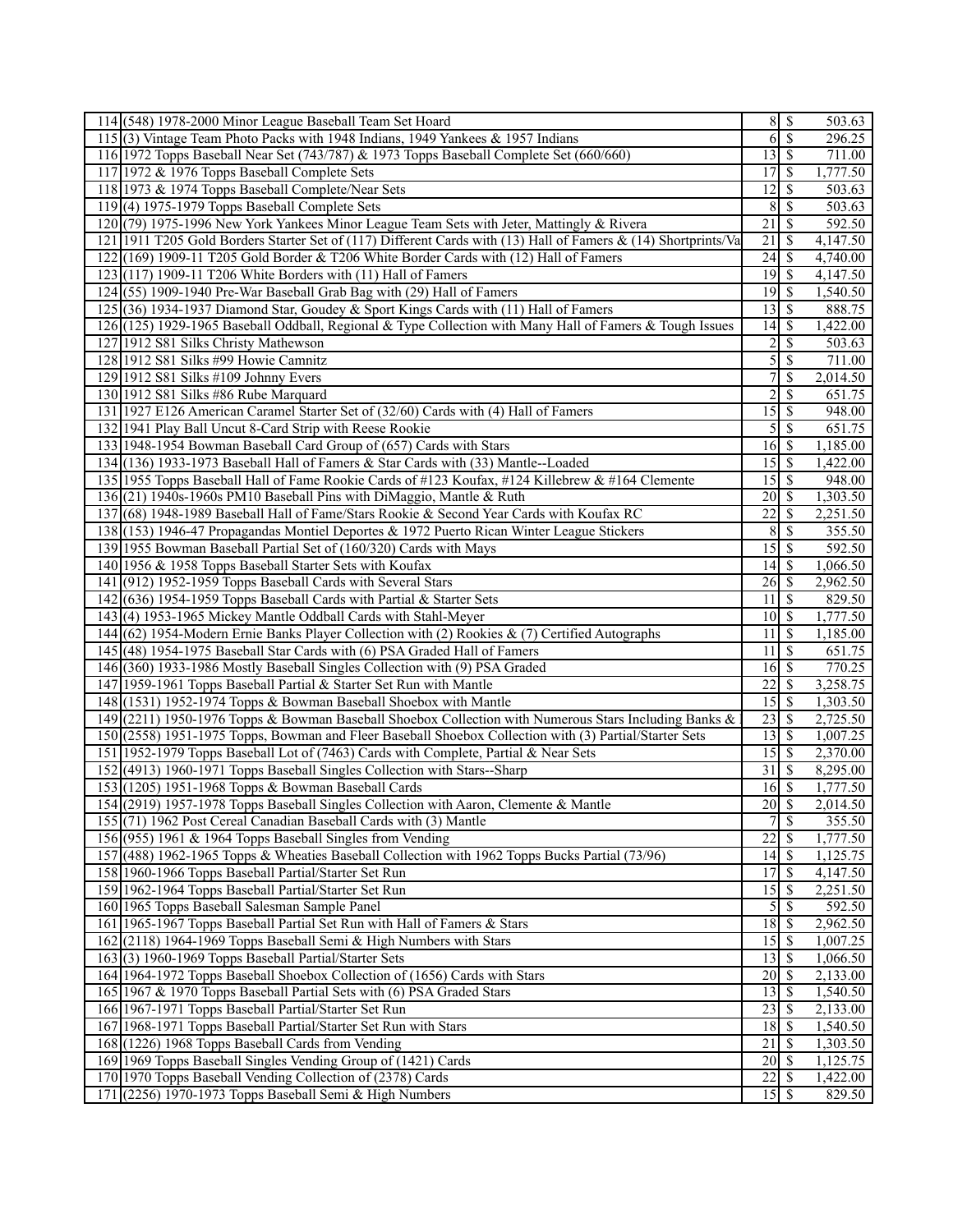| 172 (37) 1968-1989 Baseball Hall of Fame/Star Rookie Cards with (3) Ryan & (3) Schmidt                       |                                               |                           | 1,185.00 |
|--------------------------------------------------------------------------------------------------------------|-----------------------------------------------|---------------------------|----------|
| 173 1973 & 1975 Topps Baseball Partial/Starter Sets Plus (1222) Dupes                                        | $\overline{12}$ \$                            |                           | 503.63   |
| 174 1969 Topps Baseball Series 3 Uncut Full Sheet                                                            | $20 \mid$ \$                                  |                           | 1,896.00 |
| 175 1974 & 1975 Topps Baseball Uncut Sheets                                                                  | $16\overline{3}$                              |                           | 1,007.25 |
| 176(2) 1975 Topps Baseball Uncut Sheets with Brett & Yount RC                                                |                                               |                           | 1,659.00 |
| 177 (11,000+) 1970-1979 Topps Baseball Card Collection Loaded with Stars                                     | $\overline{27}$                               | l \$                      | 4,443.75 |
| 178 (35000+) 1976-1983 Topps, Donruss & Fleer Baseball Card Hoard                                            | 5                                             | $\sqrt{s}$                | 711.00   |
| 179 (7300+) 1977-1990s Baseball Singles Collection Loaded with Stars                                         | $20$   \$                                     |                           | 1,007.25 |
| 180 (22) 1979 Topps Baseball Comics Wax Boxes with Set                                                       | 11                                            | l \$                      | 414.75   |
| 181 (439) 1982-1990s Baseball Wax Boxes Plus (85) 1980-1993 Sets                                             | 27                                            | \$                        | 2,962.50 |
|                                                                                                              | 22                                            | -S                        |          |
| 182 (54) 1987-1991 Baseball Wax & Set Cases                                                                  | $\overline{22}$                               |                           | 2,962.50 |
| 183 1960 Bell Brand Dodgers Sandy Koufax in Original Cellophane Pack                                         |                                               | \$                        | 4,147.50 |
| 184 1951 Topps Baseball Red & Blue Back Unopened Packs--Both PSA 8                                           |                                               | $5\overline{8}$           | 325.88   |
| 185 High-Grade 1953 Bowman Color Baseball Unopened Cello Pack Global Authority 8.5                           | $14 \mid$ \$                                  |                           | 1,896.00 |
| 186 1953 Bowman Color Baseball Unopened Cello Pack Global Authority 8.5                                      | $13 \mid$ \$                                  |                           | 1,777.50 |
| 187 1955 Bowman Baseball Cello Pack Global Authority 9                                                       | $10 \mid$ \$                                  |                           | 1,422.00 |
| 188 1985 Topps Baseball Sealed Vending Case                                                                  | $\overline{22}$                               | S                         | 1,066.50 |
| 189 2007 Upper Deck Premier Foursomes Bird/M. Johnson/Erving/Jordan Certified Autograph #1/10--PSA 10        | 8S                                            |                           | 2,725.50 |
| 190 (326) Mostly Topps Archives Related Baseball Certified Autographs/Game-Used & Inserts--Loaded            | $35 \overline{\smash{\big }\hspace{0.5cm} 5}$ |                           | 5,925.00 |
| 191 (315) Multi-Sport Modern Certified Auto/Game-Used/Insert Collection with RGIII, Ripken & More            | $16 \mid$ \$                                  |                           | 1,303.50 |
| 192 (636) Modern Multi-Sport Certified Auto/Game-Used Collection with Many Stars                             | $13 \mid$ \$                                  |                           | 1,659.00 |
| 193 (46) 1997-2002 Topps Archives Baseball Rookie Reprint Certified Autos with Mathews, Puckett & Ryan       |                                               |                           | 5,036.25 |
| 194 (4888) Modern Baseball Insert Collection with (268) Certified Auto/Game-Used Cards                       |                                               |                           | 1,125.75 |
| 195 (100) 2011 Multi-Ad Hagerstown Suns Bryce Harper PSA 10 Graded Cards Comprising (20) Sets                |                                               | $5\overline{\smash{)}\,}$ | 414.75   |
| 196 (4350) Modern Basketball Insert Hoard with (492) Certified Auto/Game-Used Cards                          | $18 \overline{\smash{\big)} }$                |                           | 1,125.75 |
| 197 (3567) Modern Football Insert Cards with (716) Certified Auto/Game-Used Inserts                          | $16 \mid$ \$                                  |                           | 1,659.00 |
| 198 (129) Modern Golf Card Certified Autographs with #1/1 Palmer                                             |                                               | $9 \mid \text{\$\}$       | 562.88   |
| 199 Circa 1887 Jack Farrell (Washington) Photograph--Image Used in 1887 N172 Old Judge Set                   | 6                                             | \$                        | 201.45   |
| 200 Early-1900s Cy Young Tobacco Tin                                                                         | 5                                             | \$                        | 1,896.00 |
| 201 1909 Pittsburgh Pirates Fold-Out Panoramic Team Photo Postcard                                           | 5                                             | l \$                      | 284.40   |
| $202(26)$ 1890s-1920s Baseball Cabinets & Photographs                                                        | $\overline{14}$ \$                            |                           | 770.25   |
| 203 1935 Wheaties Lou Gehrig Point of Sale Advertising Display                                               | 5                                             | \$                        | 1,777.50 |
| 204 1922 Babe Ruth Retail Children's Baseball Cap                                                            | 7                                             | $\overline{\mathcal{S}}$  | 562.88   |
| 205 1913-1917 OAL Johnson Ball With Box and 1919-1924 ONL Heydler Ball                                       | $12 \mid$ \$                                  |                           | 829.50   |
| 206 1946-1951 OAL Harridge Ball and 1947-1951 ONL Frick Ball - Each in Original Unopened Box!                | 11                                            | l \$                      | 888.75   |
| 207 Early 1900s Baseball Team-Photo Postcard Lot of (48) with (4) House of David                             | $10\overline{\smash{)}\,}$                    |                           | 592.50   |
| 208 April 11, 1947 Jackie Robinson Ebbets Field Debut Type I Photograph - PSA/DNA "Authentic"                | $\overline{2}$                                | $\overline{\mathcal{S}}$  | 385.13   |
| 209 (26) Early-1950s Brooklyn Dodgers Type I Photos From Team Photographer - Includes J. Robinson and Snic   |                                               | 5S                        | 592.50   |
|                                                                                                              | $4 \overline{\smash{3}}$                      |                           | 213.30   |
| 210 1940s-80s Boston Braves/Red Sox Photo Pack and Yearbook Collection with '43 & '47 Red Sox Photo Pack     | $10\sqrt{5}$                                  |                           |          |
| 211 1930s-1960s Lot of (10) Yankees and Dodgers Pennants With Rare Versions                                  |                                               |                           | 562.88   |
| 212 1940s-1950s Vintage Baseball Pennant Lot of (15) With Rare 1948 Braves and Indians Versions              | 13S                                           |                           | 829.50   |
| 213 1950s-1970s Vintage Baseball Pennant Lot of (27) With Rare Examples                                      | 11                                            | $\overline{\mathcal{S}}$  | 592.50   |
| 214 Amazing 1940s-1990s Baltimore Orioles Pennant Lot of (45) With Rarities and Variations                   |                                               |                           | 2,014.50 |
| 215 1956-83 Baltimore/Washington World Series & All-Star Game Press Pin Lot of (8) with 1956 All-Star        | 6                                             | $\sqrt{S}$                | 444.38   |
| 216 1966-86 World Series and All-Star Game Press Pin Lot of (16) Different with 1969 Mets & (2) Yankees WS   | 11                                            | \$                        | 651.75   |
| 217 New York Yankees Memorabilia/Publication Lot of (74) with Ruth, Gehrig, Mantle & Christmas Pitcher       | 11                                            | \$                        | 651.75   |
| 218 1959-69 Baseball Treasure Chest of Cards/Publications/Memorabilia with Dodgers/Koufax Emphasis           | $14 \mid$ \$                                  |                           | 651.75   |
| 219 High-Grade 1962 Mickey Mantle & Roger Maris Returno "Pitch-N-Hit" Game                                   | $10 \mid$ \$                                  |                           | 770.25   |
| 220 1900s-1960s Unusual Baseball Collectibles Lot of (15) with Fad-A-Way Gum Display Box & Hickok Award      |                                               |                           | 1,777.50 |
| 221 1920s-1950s Baseball Glove Collection of (41) With Autographed Bill Dickey and T. Williams in Original B | 15S                                           |                           | 1,422.00 |
| 222 (22) Mickey Mantle Store Model Baseball Gloves With (7) "Triple Crown" Models                            |                                               | $6\sqrt{3}$               | 272.55   |
| 223 1950 Callahan Grover Cleveland Alexander Original Mario DeMarco Artwork                                  | $\overline{9}$                                | \$                        | 592.50   |
| 224 Baseball Collectibles Treasure Chest with Ruth, Mantle & Mays                                            | $18 \,$ \$                                    |                           | 1,007.25 |
| 225 Baltimore Orioles Treasure Chest of Autographs/Memorabilia Including 1974 Team-Signed Program with Fu    |                                               | $3\overline{3}$           | 355.50   |
| 226 1930s-80s Baseball Wax/Candy Empty Box Lot of (40) plus (24) 1950s-80s Multi-Sport Wrappers              | $11 \mid$ \$                                  |                           | 770.25   |
| 227 Cooperstown Bat Co. "First Five" LE Commemorative Bat Lot With Display Rack                              | 8S                                            |                           | 503.63   |
|                                                                                                              |                                               |                           |          |
| 228 Scarce 1954 Gibbs-Conner Philadelphia Athletics Bank                                                     | 11                                            | $\mathsf{I}$              | 651.75   |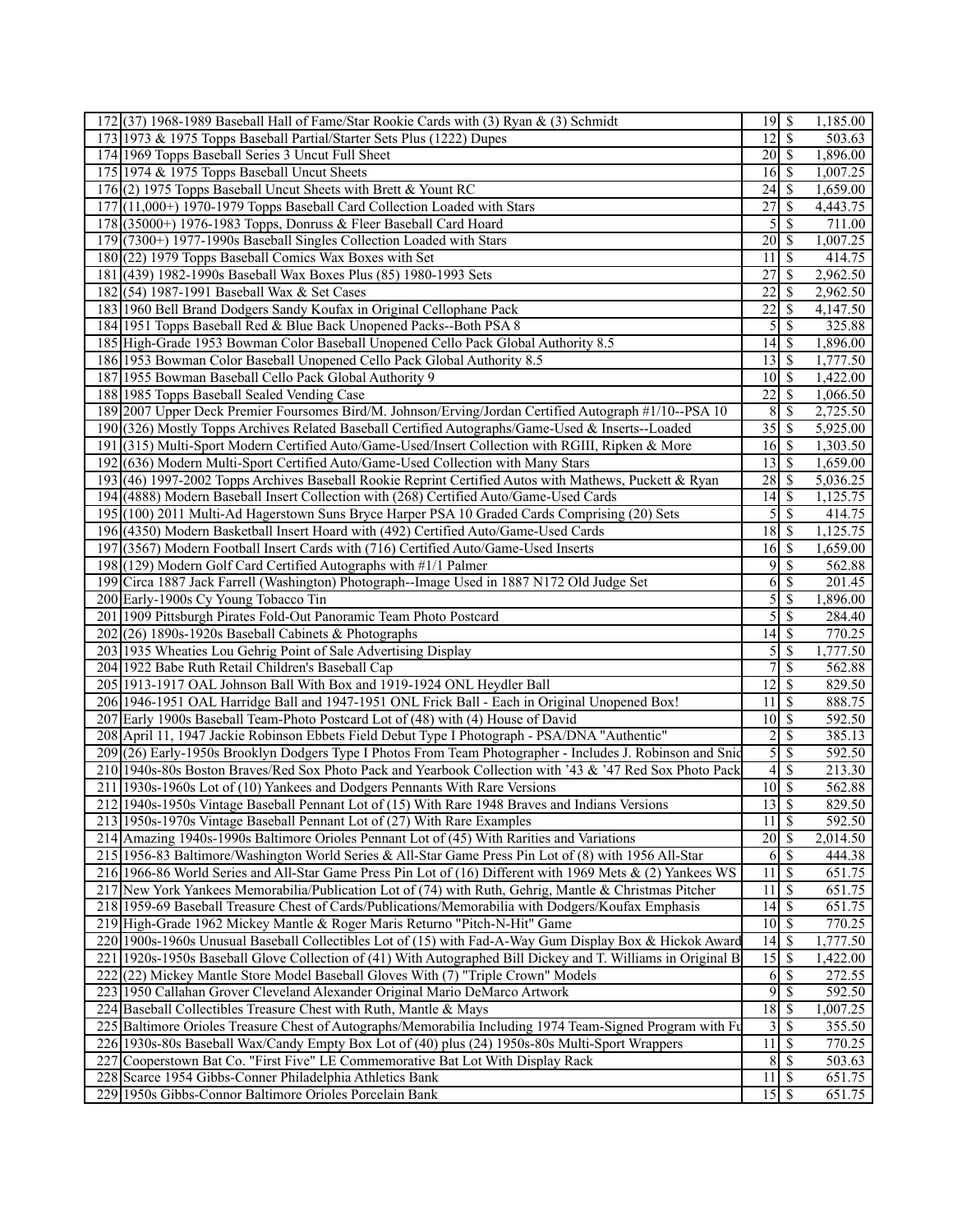| 230 1955 Robert Gould All-Star Statues Complete Set of (28)                                                | $13 \mid S$                                | 1,066.50 |
|------------------------------------------------------------------------------------------------------------|--------------------------------------------|----------|
| 231(8) 1958-1963 Hartland Baseball Figurines with Mantle, Mays & Ruth                                      | $\mathbf S$<br>11 <sup>1</sup>             | 829.50   |
| 232 (46) 1930s-1970 Baseball Statues/Figurines with (4) Transogram Complete/Partial Boxes                  | <sup>\$</sup><br>4 <sup>1</sup>            | 385.13   |
| 233 1970 Transogram & 1970 Transogram Mets Complete Box Set of (15) Pieces                                 | 33<br>\$                                   | 2,607.00 |
| 234 (27) 1972-74 McCormick Whiskey College Football Team Mascot Decanters                                  | 5<br>\$                                    | 592.50   |
| 235 (4) Baltimore Ravens "Legends of the Field" 3-Foot Tall Giant-Size Bobble Head Dolls                   | 16 <sup> </sup><br>$\mathbb{S}$            | 888.75   |
| 236 1912 World Series Program - Rare Brush Stadium Version [reserve met]                                   | $\mathbf S$<br>6                           | 948.00   |
| 237 1954-1989 Sports Illustrated Near Complete Run of (1781) Different                                     | 19 <br>$\mathbf{\hat{s}}$                  | 829.50   |
| 238 September 28, 1960 Fenway Park Full Ticket - Ted Williams' Last Game - SGC "Authentic"                 | 9<br>$\mathbb{S}$                          | 2,014.50 |
| 239 September 20, 1968 Yankee Stadium Ticket Stub - Mantle's 536th and Last HR - PSA Authentic             | 5<br>$\mathbb{S}$                          | 1,422.00 |
| 240 1954-1983 Baltimore Orioles Publication & Ticket Stub Hoard                                            | 12<br>\$                                   | 325.88   |
| 241(2) 1910s Jim Thorpe Related Programs with 1912 Stockholm Olympics & 1919 New York Giants Baseball      | <sup>\$</sup><br>6                         | 503.63   |
| 242 1932 New York Yankees vs. Chicago Cubs World Series Program                                            | $\overline{c}$<br>\$                       | 503.63   |
| 243 1933 New York Giants vs. Washington Senators World Series Program                                      | $\mathbf{1}$<br>\$                         | 296.25   |
| 244 1881-1951 Multi-Sport Official Spalding/NFL/NCAA Guides Lot of (10) Plus 1st Edition "America's Nation | $\overline{2}$<br>\$                       | 325.88   |
| 245 1939-2000 Army-Navy Football Program Lot of (48) Different with 1946 President Truman Bound Copy       | \$<br>$\overline{0}$                       |          |
| 246 1964 NFL Championship Game Browns vs. Colts Full Ticket                                                | \$<br>1                                    | 474.00   |
| 247 1942 PSA 4 Rose Bowl Ticket Stub From Duke Stadium - Highest Graded                                    | 6<br>\$                                    | 189.60   |
| 248 1946 World Series Game 1 PSA 6 Sportsman's Park Ticket Stub - Highest Graded                           | $\overline{\mathbf{3}}$<br>\$              | 201.45   |
| 249 1947 World Series Game 6 PSA 4 Yankee Stadium Ticket Stub - Gionfriddo's Catch                         | $\overline{3}$<br>\$                       | 142.20   |
| 250 1952 Brooklyn Dodgers vs. Cincinnati Reds Ticket Stub with (5) Home Runs from Robinson, Snider & Hod   | \$                                         | 237.00   |
| 251 1982 World Series Game 6 Busch Stadium Full Ticket - PSA Gem Mint 10                                   | 4<br>\$                                    | 296.25   |
| 252 1950 Southern 500 (First 500 Mile NASCAR Race) Full Ticket PSA 6--Only Graded                          | $\overline{3}$<br>\$                       | 260.70   |
| 253 1913 World Series Game 4 Shibe Park PSA 3 Ticket Stub - Lone Graded                                    | 14<br>\$                                   | 1,422.00 |
| 254 1924 World Series Official Program Senators vs. Giants--Washington Version                             | $\overline{\mathcal{S}}$<br>$\overline{c}$ | 248.85   |
| 255 1973 Pimlico Preakness Day Race Program With Secretariat                                               | $\overline{5}$<br>$\overline{\mathcal{S}}$ | 225.15   |
| 256(5) Vintage World Series Programs with 1913, 1916, 1926, 1927 & 1941                                    | $\overline{c}$<br>\$                       | 325.88   |
| 257 (7) 1915-69 New York Baseball Teams Related Programs/Flats with 1939 Yankee Stadium All-Star Game Pro  | \$<br>6                                    | 237.00   |
| 258(4) 1932-1976 Baseball "1st Game" Historic Event Programs with Mantle, Expos, Indians & Yankees         | \$<br>$\mathbf{1}$                         | 296.25   |
| 259 1957-97 New York Yankees Yearbook and World Series Program Lot of (43)                                 | 17<br>\$                                   | 711.00   |
| 260 1919-85 Baseball Scorecard Lot of (53) with Ruth, Gehrig, Foxx, Mantle, Mays & Clemente                | 19<br>$\mathbf S$                          | 770.25   |
| 261 (69) Different 1950s-Present Phillies Tickets/Stubs with Carlton 3,000K Game                           | $\overline{c}$<br>\$                       | 201.45   |
| 262(2) Derek Jeter Autographed Milestone Game Full Yankee Stadium Tickets - Both Full JSA                  | \$<br>4                                    | 592.50   |
| 263 2009 Yankee Stadium Inaugural Season Delta Suite "Jumbo" Ticket Book                                   | \$<br>1                                    | 355.50   |
| 264 1927 & 1929 NFL Frankford Yellow Jackets Programs                                                      | $\mathbb{S}$<br>11                         | 533.25   |
| 265 1937 Redskins vs. Bears NFL Championship Program                                                       | 9<br>\$                                    | 533.25   |
| 266(8) 1951-59 College Football Bowl Game Programs & Ticket Stubs with Inaugural Liberty Bowl              | \$<br>$\mathbf{1}$                         | 296.25   |
| 267 1928 National Amateur Golf Championship Program                                                        | 17<br>$\overline{\mathcal{S}}$             | 1,185.00 |
| 268 1950s "Sports Illustrated" Lot of (75) With Issues 1 and 2                                             | \$<br>4                                    | 414.75   |
| 269 1921-81 Multi-Sport Official Guide Lot of (67) with Spalding Baseball, NCAA Basketball & Sporting News | 11<br>\$                                   | 237.00   |
| 270 1930s-80s Multi-Sport Publication Lot of (173) with (13) "Sport Magazine" Bound Year Runs              | 11S                                        | 948.00   |
| 271 1920s-80s Multi-Sport Publication Lot of (197) with Mantle, DiMaggio, Ruth & Ali                       | $21 \mid$ \$                               | 829.50   |
| 272 1919 Detroit Tigers Team-Signed Ball With Jennings and Heilmann - Full JSA                             | $\overline{9}$<br>$\overline{\mathcal{S}}$ | 4,740.00 |
| 273 1929 World Champion Philadelphia Athletics Team-Signed Ball With Foxx, Cochrane, Grove and Full JSA    | $0 \overline{\sqrt{s}}$                    |          |
| 274 1931 New York Yankees Team-Signed Baseball With Ruth, Gehrig and Full JSA                              | 14<br>\$                                   | 3,258.75 |
| 275 Babe Ruth Single-Signed Baseball - Full PSA/DNA                                                        | 20<br>S                                    | 2,607.00 |
| 276 Roberto Clemente Single-Signed ONL Giles Baseball - Full PSA/DNA and JSA                               | $\overline{\mathbf{3}}$<br>\$              | 2,133.00 |
| 277 1930 New York Yankees Multi-Signed Ball With Ruth, Gehrig and Lazzeri - Full JSA                       | $\overline{22}$<br>$\mathbb{S}$            | 4,147.50 |
| 278 1936-1937 New York Yankees Team-Signed Ball With Gehrig, J. DiMaggio, Gomez and Full JSA               | $\overline{c}$<br>\$                       | 1,125.75 |
| 279 Roger Maris Single-Signed ONL Giles Baseball with Full JSA                                             | $\overline{2}$<br>$\overline{\mathcal{S}}$ | 948.00   |
| 280 Roger Maris Single-Signed Baseball - Full PSA/DNA                                                      | $\overline{2}$<br>\$                       | 948.00   |
| 281 Thurman Munson Single-Signed 1976 OAL Baseball With Full JSA [reserve not met]                         | \$                                         |          |
| 282 Cal Ripken, Jr. "2131" Display With Game-Used Ball Signed by Ripken and (4) Umpires - Full PSA/DNA     | $10 \mid \text{\AA}$                       | 711.00   |
| 283 1938 Yankees and Senators Multi-Signed Ball With DiMaggio, McCarthy, Simmons and Full JSA              | $\overline{\mathcal{S}}$<br>$\overline{2}$ | 503.63   |
| 284 1954 New York Yankees Team-Signed Ball With Mantle, Rizzuto and Full JSA                               | $15\overline{\smash{)}\,}$                 | 948.00   |
| 285 1954 Baltimore Orioles Team-Signed Baseball with (28) Autographs-Full JSA                              | $14 \mid$ \$                               | 414.75   |
| 286 Mantle, Berra, Duren and Maas Signed Baseball - Full JSA                                               | $2\vert$<br>$\mathbb{S}$                   | 325.88   |
| 287 1971 New York Mets Team-Signed Ball With Hodges, Frisella, Seaver and Full JSA                         | $\mathbb{S}$<br>1 <sup>1</sup>             | 296.25   |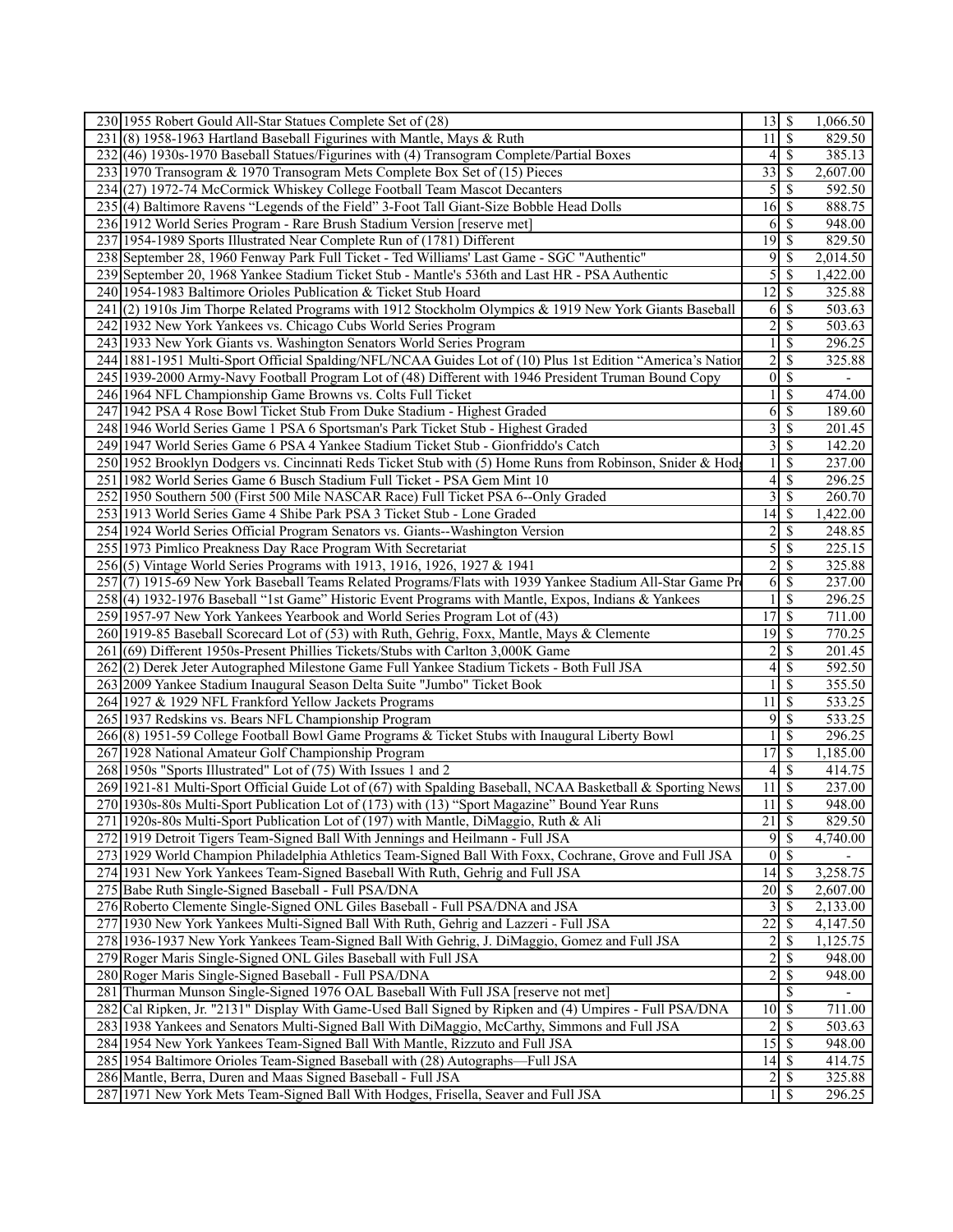| 288 Vic Raschi Single-Signed Baseball with Full JSA                                                              |                             | 8S                         | 355.50                   |
|------------------------------------------------------------------------------------------------------------------|-----------------------------|----------------------------|--------------------------|
| 289  "Mickey Charles Mantle" Signed Baseball - Full PSA/DNA                                                      | $10\sqrt{S}$                |                            | 888.75                   |
| 290 Ted Williams UDA Signed Baseball With ".406" Inscription                                                     | $13 \mid$ \$                |                            | 533.25                   |
| 291 Nolan Ryan 300th Career Win Signed Game-Used Baseball - Full JSA                                             | $19\overline{3}$            |                            | 1,125.75                 |
| 292 Triple Crown Signed Baseball With T. Williams, Mantle, F. Robinson and Yastrzemski - UDA                     | $14 \mid$ \$                |                            | 770.25                   |
| 293 1999 World Champion New York Yankees Team-Signed OWS Baseball with (20) Autographs Including Jete            |                             | $7\sqrt{S}$                | 711.00                   |
| 294 2005 National League All-Stars Team-Signed Ball With LaRussa and Beltran                                     | $19$ \$                     |                            | 711.00                   |
| 295 2007 World Series Championship Boston Red Sox Team Signed Ball with (30) Signatures--MLB Hologram            | $\overline{10}$ \$          |                            | 770.25                   |
| 296 Philadelphia Phillies 2008 World Series Team Signed Ball with (34) Signatures--Full JSA                      | $20 \mid$ \$                |                            | 948.00                   |
| 297 1942 Boston Red Sox Team-Signed Ball With T. Williams, Cronin, Doerr and Full JSA                            | 11                          | l \$                       | 385.13                   |
|                                                                                                                  | $10 \mid S$                 |                            |                          |
| 298 Joe DiMaggio/Mickey Mantle Dual-Signed Baseball - Full JSA                                                   |                             |                            | 592.50                   |
| 299 Mickey Mantle & Ted Williams Single-Signed Baseballs with Full JSA                                           |                             |                            | 444.38                   |
| 300 1933-1940 Baltimore Orioles International League Team-Signed Ball Lot of (4) With Pea Ridge Day - All Fu     |                             | $6 \overline{\smash{)}\,}$ | 444.38                   |
| 301 (19) Single-Signed Baseballs with Mantle & Dual-Signed Mantle/Mays Frame                                     | $12 \mid$ \$                |                            | 1,066.50                 |
| 302 1954-1993 Baltimore Orioles Team-Signed Ball Lot of (27) With H. Fox, Gastall and Many HOFers                | $\overline{19}$ \$          |                            | 2,133.00                 |
| 303 (60) HOFers/Stars Single-Signed Baseballs With Doby, Torre and Ba. Bonds                                     | 9                           | \$                         | 651.75                   |
| 304 Modern Stars Signed Baseball Lot of (64) With Jeter, Fielder, Lincecum and Trout                             | 12                          | \$                         | 1,125.75                 |
| 305 (13) Single-Signed Baseballs with Unitas & T. Williams Plus (21) Perez-Steele Autographed Postcards          | $16 \,$ \$                  |                            | 948.00                   |
| 306 Babe Ruth/Lou Gehrig Dual-Signed Album Page - Full JSA                                                       |                             |                            | 5,925.00                 |
| 307 Cy Young Signed Banquet Cover Program - Full JSA [reserve met]                                               | $10 \mid$ \$                |                            | 888.75                   |
| 308 Joe Tinker Cut Signature With Full JSA [reserve not met]                                                     |                             | \$                         | $\overline{\phantom{a}}$ |
| 309 Hack Wilson Cut Signature With Full JSA [reserve not met]                                                    |                             | \$                         | $\overline{\phantom{a}}$ |
| 310 Jimmie Foxx and Frank Baker Dual-Signed Cut - PSA/DNA Authentic                                              | 5                           | \$                         | 503.63                   |
| 311 John J. McGraw Cut Signature - Full JSA [reserve met]                                                        |                             |                            | 1,303.50                 |
| 312 Joe DiMaggio Signed 1936 Government Postcard - PSA/DNA 8                                                     | 7                           | $\overline{\mathcal{S}}$   | 888.75                   |
| 313 Mel Ott Signed New York Giants Cut Letterhead--PSA/DNA 9                                                     | $\overline{0}$              | $\mathbb{S}$               |                          |
| 314 Arky Vaughan Cut Signature PSA/DNA Gem Mint 10                                                               |                             | $\overline{\mathcal{S}}$   | 592.50                   |
| 315 Rogers Hornsby Cut Signature SGC Authentic                                                                   |                             | \$                         | 355.50                   |
| 316(3) Yankee Legends Signed Government Postcards With DiMaggio, Munson and Howard - All Full JSA                | 21                          | \$                         | 1,125.75                 |
| 317 Baseball Photo Postcard Signed Lot of (14) With J. DiMaggio, Greenberg and T. Williams - All JSA             | $15\overline{\smash{)}\,}$  |                            | 829.50                   |
| 318 (16) Baseball Legends Signed Postcards/Index Cards With T. Williams, Greenberg and H. Fox - All JSA          | 9                           | $\sqrt{s}$                 | 770.25                   |
| 319(29) Baseball Hall of Fame Signed Perez-Steele & Yellow Hall of Fame Plaque Postcards with Campanella         | $19$ $\overline{\text{S}}$  |                            | 888.75                   |
| 320 (38) Baseball Hall of Fame Black & White Signed Postcards with Koufax & Mays                                 | $12 \mid$ \$                |                            | 829.50                   |
| 321 (99) 1950s Baseball Signed Government Postcards with (51) Hall of Famers & T206 Players                      |                             |                            | 2,962.50                 |
| 322 (237) Baseball Autographed Index Card & Government Postcards with (80) Hall of Famers                        | 19                          | l \$                       | 2,962.50                 |
| 323 Comprehensive Philadelphia/Kansas City/Oakland A's Autograph Collection of (600+)                            | $\overline{c}$              | $\overline{\mathcal{S}}$   | 503.63                   |
| 324 Brooklyn Dodgers 1988 Z Silk Postcard Lot of (35) With (21) Signed                                           |                             | \$                         | 237.00                   |
| 325 The "Jack Marcus" Personal Correspondence Collection of (500+) with HOFers & Many Yankees Legends            | $8\,$                       | $\overline{\mathcal{S}}$   | 1,066.50                 |
| 326 Ty Cobb and Walter Johnson Signed Framed Display With Cobb Handwritten Letter - Full JSA                     | $10 \mid$ \$                |                            | 2,370.00                 |
| 327 Babe Ruth Signed 1944 Diner Receipt - Full JSA                                                               | $15\overline{3}$            |                            | 2,488.50                 |
| 328 Vintage Autograph Album Signed by (60) With Ruth, Rickey and McCarthy - Full PSA/DNA                         | $\overline{14}$ \$          |                            | 2,607.00                 |
| 329 George Wright Signed 1927 Reach/Wright & Ditson Document - Full JSA [reserve met]                            | $13 \mid$ \$                |                            | 1,896.00                 |
| 330 Wait Till Next Year" First-Edition Hardcover Book Signed by Jackie Robinson - Full PSA/DNA [reserve not met] |                             | $\overline{\mathbf{s}}$    |                          |
| 331 1963 Yankee Stadium Old-Timers Program Signed by (33) With J. DiMaggio, Foxx and J. Robinson - Full J.       | $13 \mid$ \$                |                            | 1,303.50                 |
| 332 1910-1978 Baseball Signed Contract & Correspondence Group of (20) with Billy Evans & John Brush              | 16S                         |                            | 503.63                   |
| 333 (350+) Baseball Autographed Flats Collection Signed in the Early 1970s with Dozens of Hall of Famers & T     | 27                          | \$                         | 2,133.00                 |
| 334 Baseball Autograph Collection of (103) Items with (2) 1983 Orioles Team-Signed 16x20 Photographs             | $10 \overline{\smash{)}\,}$ |                            | 651.75                   |
| 335 1927 World Champion New York Yankees Signed Baseball Panel with (5) Autographs Including O'Leary-            |                             | $0 \mid S$                 |                          |
| 336(5) Mickey Mantle Signed Photographs & Flats with Individual Full JSA                                         | $12 \mid$ \$                |                            | 651.75                   |
| 337 1970 Washington Senators Team-Signed Spring Training Program With T. Williams and F. Howard - Full JS.       |                             | $0\sqrt{S}$                |                          |
| 338 1962 New York Mets Reunion Team-Signed Bat and Ball With Ashburn and Kiner - Both Full JSA                   | 3                           | $\overline{\mathcal{S}}$   | 325.88                   |
| 339 1979 Yankees Team-Signed Ball With Munson and 1985 Yearbook Signed by Mantle - Both Full JSA                 |                             |                            | 1,007.25                 |
| 340 Joe DiMaggio Signed Baseball and Dual Volume Cover - Both Full JSA                                           | $11 \mid$ \$                |                            | 651.75                   |
| 341 Cal Ripken, Jr. Souvenir Lot With (4) Signed Items and 2001 Game-Used Base                                   |                             |                            | 1,066.50                 |
| 342 Cal Ripken Jr. Group of (14) Items with (3) Signed 1982 Topps #21 Rookies PSA/DNA Authentic $\&$ (11) 3,0    |                             |                            | 325.88                   |
| 343 Baltimore Orioles Glove Lot of (8) with Brooks Robinson Autographed Glove in Original Box                    | $10 \mid$ \$                |                            | 385.13                   |
| 344 (10) Willie Mays Signed "Legends Sports" Magazines - All JSA                                                 |                             | $0\sqrt{5}$                | $\overline{\phantom{a}}$ |
| 345 Stan Musial Autographed 1994 "Legends Sports" Magazine Lot of (20)                                           |                             | $0 \mid S$                 | $\overline{\phantom{a}}$ |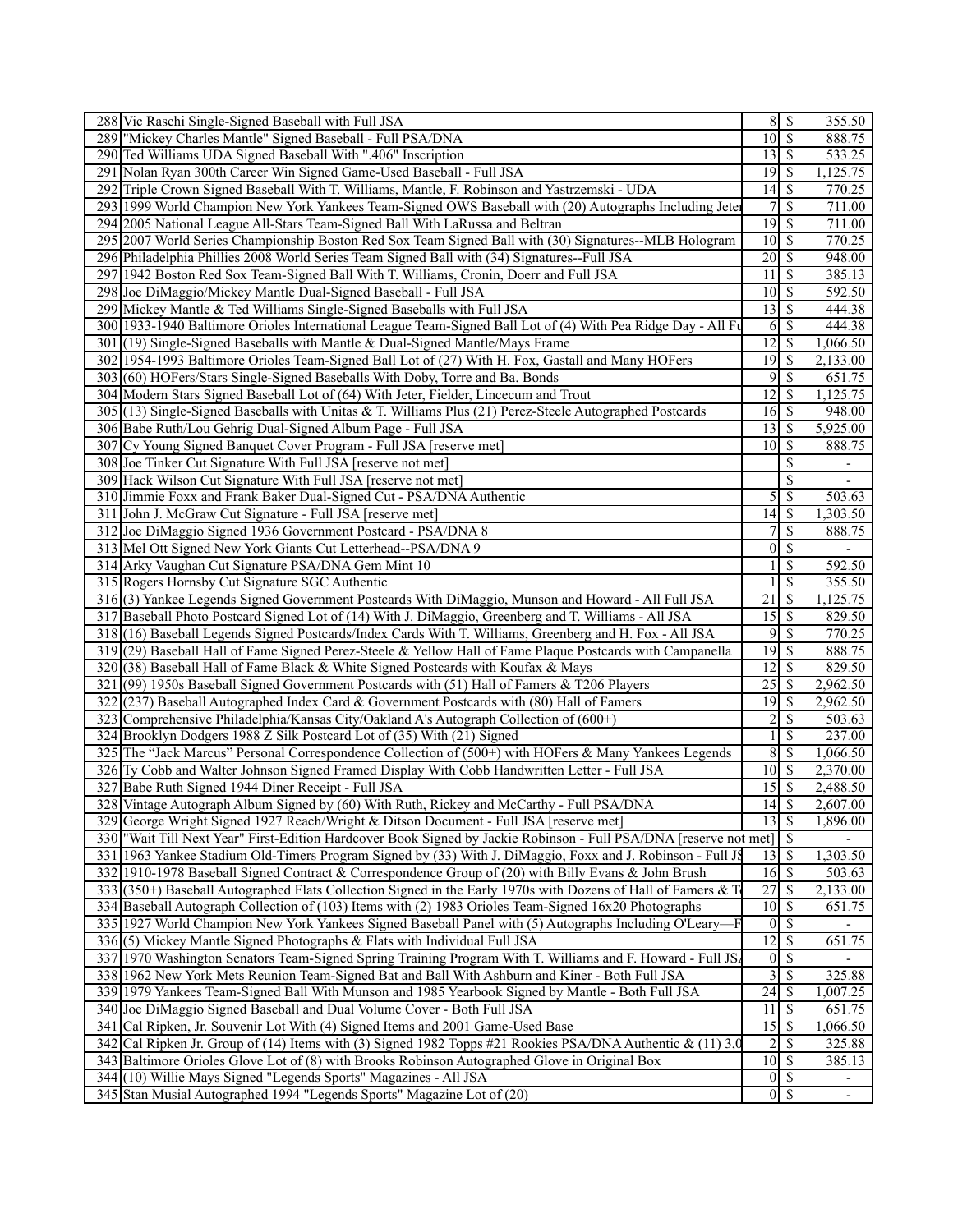| 346 (13) Baseball Icons Signed Checks With Rose, H. Caray and (4) G. Kelly                                | $10\overline{\smash{)}\,}$    |                          | 225.15                   |
|-----------------------------------------------------------------------------------------------------------|-------------------------------|--------------------------|--------------------------|
| 347 1998 World Champion New York Yankees Framed Team-Signed Jersey With Jeter, Rivera and Full JSA        | $\overline{17}$               | $\overline{\mathcal{S}}$ | 1,007.25                 |
| 348 Miguel Cabrera Autograph Pair With Jersey and Baseball (Full Name) - PSA/DNA and JSA                  | $\mathcal{S}$                 | l \$                     | 474.00                   |
| 349 Anibal Sanchez Autograph Lot of (4) With Game-Used Glove, (3) Baseballs and No-Hitter Inscriptions    | $\boldsymbol{0}$              | \$                       |                          |
| 350 (2) Multi-Signed Baseball Bats With (25) Hall of Famers and (5) 500 HR Club Members - Both Full JSA   | 9                             | -\$                      | 592.50                   |
| 351 (2) New York Yankees Multi-Signed Commemorative Bats With Rizzuto and Berra - Both Full JSA           | $10 \mid$ \$                  |                          | 444.38                   |
| 352 (2) Multi/Single-Signed Dodgers Baseball Bats with Koufax & Dodgers Reunion—Full JSA                  | 13                            | $\sqrt{S}$               | 651.75                   |
| 353(2) Brooklyn Dodgers Multi-Signed Commemorative Bats With Drysdale, Koufax and Reese - Both Full JSA   | $\frac{4}{ }$                 | $\overline{\mathcal{S}}$ | 562.88                   |
| 354 Brooklyn Dodgers Display Lot of (3) With Reese and Snider Signed Bats                                 | $\overline{4}$                | \$                       | 385.13                   |
| 355 (13) Team-Signed Game-Used Bats With Mattingly                                                        | 6                             | $\mathcal{S}$            | 444.38                   |
| 356 1920s Philadelphia Athletics Multi-Signed Mini-Bat With Bender, Foxx, Collins and Full JSA            | 9                             | $\overline{\mathcal{S}}$ | 1,896.00                 |
| 357 Joe DiMaggio Signed Limited Edition (996/1941) Baseball Bat - Full JSA                                | $\,$ 8 $\,$                   | $\mathcal{S}$            | 1,125.75                 |
| 358 (24) 1939 & 1940 Play Ball Baseball Signed Cards—Each BVG/JSA Authentic                               | 13                            | $\sqrt{s}$               | 770.25                   |
| 359 (266) 1969-1972 Topps Baseball Signed Cards with Several Hall of Famers & Tough Deceased              | 28                            | \$                       | 2,014.50                 |
| 360(59) 1953-1990s Signed Baseball Cards with (24) Hall of Famers Including Mays, Ryan & Williams         |                               |                          | 829.50                   |
| 361 1984 Topps Baseball Autographed Near Set of (777) Cards with All-Star Glossy & Traded                 |                               |                          | 1,659.00                 |
| 362 Signed 1927 Baseball Exhibits Jim Bottomley BVG/JSA 8                                                 | 19                            | $\sqrt{S}$               | 1,007.25                 |
| 363 Al Kaline/Norm Cash Dual-Signed 1967 Topps #216 "Bengal Belters" Card - Full JSA                      |                               | -\$                      | 177.75                   |
| 364 Roberto Clemente Signed 1968 Topps Baseball #480 "Manager's Dream" Card - Full JSA                    | 10                            | $\sqrt{s}$               | 1,896.00                 |
| 365 Rogers Hornsby Framed and Signed Display - Full JSA                                                   | 7                             | $\overline{\mathcal{S}}$ | 474.00                   |
| 366 Wahoo Sam Crawford Framed Cut Signature Display - Full JSA                                            | 5                             | $\mathcal{S}$            | 248.85                   |
| 367 Thurman Munson Signed 5x3 Index Card - Full JSA                                                       | 19                            | \$                       | 1,185.00                 |
| 368 Chuck Klein Signed Photograph - Full JSA                                                              | $15\overline{\smash{)}\,}$    |                          | 503.63                   |
| 369 Satchel Paige Signed Photograph - Full JSA                                                            |                               |                          | 503.63                   |
| 370 Roger Maris Single-Signed 8x10 Photo - Full JSA                                                       | $10 \overline{\smash{)}\,$ \$ |                          | 296.25                   |
| 371 Mickey Mantle and Frank Crosetti Dual-Signed Photograph - Full PSA/DNA                                | 3                             | $\sqrt{s}$               | 355.50                   |
| 372 Yankees Reunion Photo Signed by Mantle, DiMaggio, Ford and Martin - LOA from Ford                     | $\overline{13}$               | $\sqrt{s}$               |                          |
|                                                                                                           | $\bf{0}$                      | - \$                     | 711.00                   |
| 373 Carl Hubbell Signed LE Lithograph Lot of (10) - All JSA                                               | 18                            |                          |                          |
| 374 Al Simmons 1933-1935 Signed Original George Burke Photo - Full JSA                                    |                               | \$                       | 1,066.50                 |
| 375 (28) Small Autographed Baseball Flats with Baker, Crawford & Speaker                                  |                               |                          | 1,303.50                 |
| 376 Bill Klem Signed Original Photo With Inscription to Tom Meany - Full JSA                              |                               |                          | 1,007.25                 |
| 377 (20) Stan Musial Autographed 8x10 Prints                                                              |                               | $0\sqrt{S}$              | $\overline{\phantom{a}}$ |
| 378(5) 1986 New York Mets Team-Signed Photos Each With (35) Including Carter, Gooden and Strawberry - Al  |                               | \$                       | 1,066.50                 |
| 379 Brooklyn Dodgers 20x16 Photo Signed by (49) With Reese and Snider - Full JSA                          | $\overline{\mathbf{c}}$       | $\mathcal{S}$            | 248.85                   |
| 380 J. DiMaggio, T. Williams and Mantle Autographed Lot of (3) - All JSA or PSA/DNA                       | $\overline{7}$                | $\sqrt{S}$               | 503.63                   |
| 381 Willie, Mickey and The Duke Autographed Lot of (3) - All PSA/DNA or JSA                               | $10\overline{\smash{)}\,}$    |                          | 651.75                   |
| 382 Gil Hodges Autographed Brooklyn Dodgers Team-Issued Photo - Full JSA                                  | 3                             | \$                       | 201.45                   |
| 383 (4) Dual/Single-Signed Photographs/Flats with DiMaggio, Mantle & Paige--Individual Full JSA           | $13 \mid$ \$                  |                          | 711.00                   |
| 384(6) Baseball Hall of Fame/Tougher Signed Black & White Photographs and Larger Cuts with Vaughan        | 11                            | \$                       | 503.63                   |
| 385(9) Dual-Signed Baseball Photographs & Program with Aaron, Mays & Williams                             | 12                            | \$                       | 503.63                   |
| 386 Baseball Autographed 8x10 Lot of (153) With Paige, T. Williams and Many HOFers                        | 17S                           |                          | 1,659.00                 |
| 387(9) 1952-1967 Topps Baseball Signed Cards of Deceased Stars with Fox, Howard and Jensen                | 13S                           |                          | 533.25                   |
| 388 Autographed Baseball Card Lot of (39) - All HOFers With Mathews, Rizzuto and Spahn - All JSA          | 5                             | $\overline{\mathcal{S}}$ | 651.75                   |
| 389 (188) 1990 Topps Baseball & Traded Signed Cards with Stars & Deceased                                 |                               | $\sqrt{s}$               | 177.75                   |
| 390 (300) 1962-1989 New York Mets Cards with (148) Signed Including 1970 Topps #712 Ryan                  | $10 \mid$ \$                  |                          | 444.38                   |
| 391 Original Steve Sax 1956 World Series Artwork Signed by Don Larsen - JSA                               | 4                             | -\$                      | 533.25                   |
| 392 Signed Lithograph Lot of (2) With Campanella and Mantle ("No. 7" Inscription) - Both Full JSA         | 7                             | $\mathcal{S}$            | 474.00                   |
| 393 (10) 1969 New York Mets Team-Signed Reunion Posters With Clendenon and Koonce                         |                               | $0$ <sup>s</sup>         |                          |
| 394 Signed Lithograph Lot of (50) With (10) Each From S. Anderson, Appling, Feller, Gomez, Sewell         | 4                             | $\sqrt{3}$               | 888.75                   |
| 395 Steve Carlton 1983 World Series Signed, Game-Worn Philadelphia Phillies Home Jersey - Full Miedema LO | 13                            | \$                       | 3,555.00                 |
| 396 Mike Schmidt 1983 World Series Game Worn Philadelphia Phillies Home Jersey - Full Miedema LOA         | $13 \mid$ \$                  |                          | 3,555.00                 |
| 397 Earl Weaver 1977 Signed Game-Worn Baltimore Orioles Home Jersey With Cigarette Pouch - Full Miedema   |                               |                          | 1,896.00                 |
| 398 Derek Jeter 2008 New York Yankees Game-Worn Home Jersey - MEARS A5                                    | $10\overline{\smash{)}\,}$    |                          | 4,147.50                 |
| 399 Nomar Garciaparra 1996 Boston Red Sox Game-Worn Home Jersey - Full Miedema LOA                        |                               | $0\sqrt{s}$              |                          |
| 400 Bobby Cox 1994 Atlanta Braves Signed Game-Worn Home Jersey                                            | 7                             | $\overline{\mathcal{S}}$ | 503.63                   |
| 401 Clete Boyer 1992 New York Yankees Game-Worn Coach's Home Jersey                                       |                               | -\$                      | 237.00                   |
| 402 Lee May 1970s Baltimore Orioles Game-Worn Home Ensemble                                               | 11                            | \$                       | 888.75                   |
| 403 Jorge Posada Game-Used Catcher's Glove                                                                | $11 \mid$ \$                  |                          | 1,125.75                 |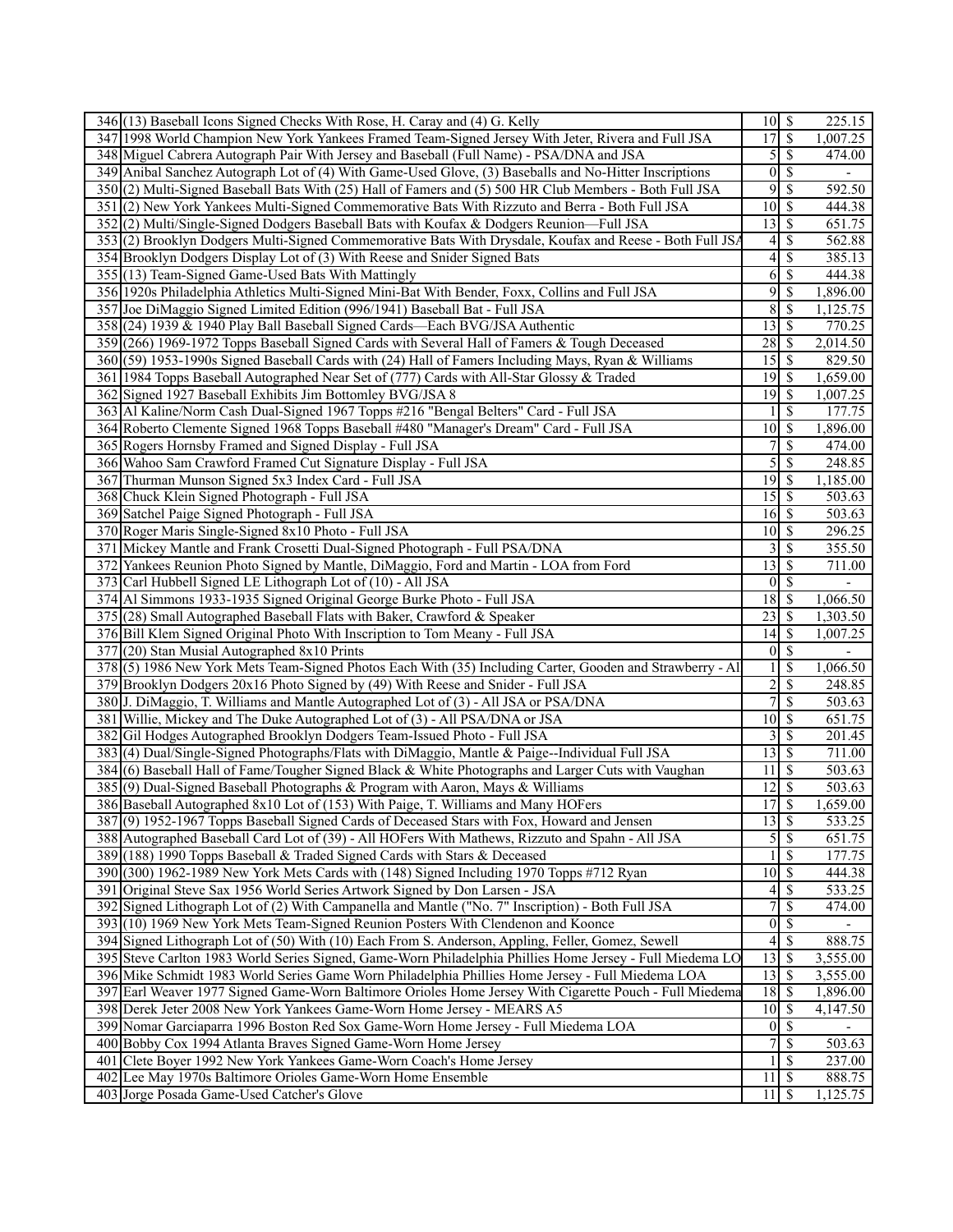| 404 Jorge Posada 2003 Game-Worn Cleats                                                                       |                                 | $\sqrt{s}$               | 237.00                   |
|--------------------------------------------------------------------------------------------------------------|---------------------------------|--------------------------|--------------------------|
| 405 1940s-1950s Boston Red Sox Game-Worn Jacket - Pristine!                                                  |                                 | $\mathbf S$              | 296.25                   |
| 406 Johnny Callison Game-Used Lot of (2) With Phillies Road Pants and 1970 Bat (Full PSA/DNA)                | $10 \mid S$                     |                          | 651.75                   |
| 407 1970 Washington Senators Game-Worn Road Jersey and Pants                                                 |                                 | \$                       | 474.00                   |
| 408(4) 1950s-1970s Game-Worn Baseball Caps With St. Louis Browns                                             | $\overline{0}$                  | <sup>\$</sup>            |                          |
| 409 1970s Atlanta Braves Game-Worn Bullpen Jacket - Scarce!                                                  |                                 | \$                       | 237.00                   |
| 410 Boston Red Sox 1980s-2000s Game-Worn Lot of (4)                                                          | $\overline{c}$                  | $\mathbb{S}$             | 248.85                   |
| 411 1980s-2000s Detroit Tigers Game-Worn Lot of (4)                                                          | 6                               | $\sqrt{s}$               | 355.50                   |
| 412 Pittsburgh Pirates 1980s-1990s Game-Worn Jacket Lot of (4)                                               | $\overline{0}$                  | \$                       |                          |
| 413 1980s-2000s St. Louis Cardinals Game-Worn Jacket Lot of (4)                                              |                                 | \$                       | 237.00                   |
| 414 Clete Boyer 1964 Signed Game-Used Bat PSA/DNA 9.5                                                        | 12                              | l \$                     | 533.25                   |
| 415 Tom Tresh 1965-1968 Signed Game-Used Bat PSA/DNA 8.5                                                     | 11                              | \$                       | 533.25                   |
|                                                                                                              |                                 | $\overline{\mathcal{S}}$ |                          |
| 416 Kirk Gibson 1982-1983 Game-Used Bat - Full PSA/DNA                                                       | $\overline{2}$                  |                          | 260.70                   |
| 417 Kirby Puckett 1986-1989 Signed Game-Used Bat - Full JSA                                                  |                                 | $4 \overline{\sqrt{}}$   | 770.25                   |
| 418 1960s-1980s New York Yankees Game-Used Bat Lot of (3) With Mattingly, Randolph and White - All PSA/I     | $\overline{14}$ \$              |                          | 948.00                   |
| 419(5) 1970s-1980s New York Yankees Professional Model Bats With Jackson, Winfield and Henderson             | $13 \mid$ \$                    |                          | 651.75                   |
| 420 Jerome Bettis 1995 St. Louis Rams Game-Worn Jersey                                                       | $\overline{c}$                  | \$                       | 503.63                   |
| 421 London Fletcher 2001 NFC Champion St. Louis Rams Game-Worn Jersey                                        |                                 | $0\sqrt{5}$              | $\overline{\phantom{a}}$ |
| 422 Marshall Faulk 2002 Pro Bowl Game-Worn NFC Ensemble                                                      | $\overline{0}$                  | $\sqrt{s}$               |                          |
| 423(9) 1930s-1940s Vintage Leather Football Helmets                                                          | 23                              | $\overline{\mathbf{s}}$  | 2,133.00                 |
| 424 1894 N302 Mayo's Cut Plug Eddie Crowdis SGC 60                                                           | $12 \mid$ \$                    |                          | 711.00                   |
| 425 1894 N302 Mayo's Cut Plug Augustus Holly SGC 60                                                          | $13 \mid$ \$                    |                          | 711.00                   |
| 426 1894 N302 Mayo's Cut Plug Poe SGC 40                                                                     |                                 |                          | 829.50                   |
| 427(3) 1894 N302 Mayo's Cut Plug Princeton Tigers-All SGC Graded with (2) 50 VG-EX 4                         | 15S                             |                          | 1,540.50                 |
| 428 (5) 1894 N302 Mayo's Cut Plug SGC Graded Cards of Harvard Players                                        | 17S                             |                          | 1,303.50                 |
| 429(7) 1894 N302 Mayo's Cut Plug Yale Players--All SGC 30-55                                                 | $\overline{26}$ \$              |                          | 2,725.50                 |
| 430 1948 Maryland Match Co. Baltimore Colts Matchbooks Set of (10) with Tittle RC                            |                                 | 8S                       | 829.50                   |
| 431 1949 Silber's Bakery Colts Bill Stone SGC 80--Highest Graded                                             | $\overline{19}$ \$              |                          | 1,540.50                 |
| 432 1950 Bowman Football Starter Set of (50) Different with Baugh, Graham & Layne                            | $10\overline{\smash{)}\,}$      |                          | 592.50                   |
| 433(375) 1948-1955 Bowman & Leaf Football Cards with Landry RC                                               | 9                               | $\overline{\mathcal{S}}$ | 1,007.25                 |
| $434(3)$ 1950-1955 Bowman Football Starter Sets                                                              | 13                              | $\overline{\mathcal{S}}$ | 888.75                   |
| 435 1952 Bowman Football Large & Small Near Sets                                                             |                                 | 9S                       |                          |
| 436 1955 Bowman Football Complete Set (160/160) with (8) PSA Graded                                          | $12 \mid$ \$                    |                          | 1,659.00<br>651.75       |
|                                                                                                              |                                 | \$                       |                          |
| 437 1957 Topps Football Complete Set (154/154) with (4) SGC Graded Keys                                      | 11<br>11                        | l \$                     | 1,422.00<br>1,007.25     |
| 438 1951-1957 Topps Football Singles Group of (330) Cards with Many Stars                                    | $14 \overline{\smash{)}\,}$     |                          |                          |
| 439 1957 & 1958 Topps Football Near/Partial Sets                                                             |                                 |                          | 948.00                   |
| 440 1959 & 1960 Topps Football Near Sets                                                                     | $16 \overline{\smash{)}\,}$     |                          | 1,007.25                 |
| 441 (4) 1956-1967 Topps & Philadelphia Gum Football Complete Sets                                            | $19$ $\sqrt{5}$                 |                          | 3,258.75                 |
| 442(5) 1955-1969 Topps, Bowman & Philadelphia Gum Football Complete, Near & Partial Sets                     | 18S                             |                          | 1,422.00                 |
| 443 1960-1963 Fleer Football Near, Partial & Starter Set Run                                                 |                                 |                          | 1,777.50                 |
| 444 1961-1963 Topps Football Near/Partial Set Run                                                            | $\overline{20}$ \$              |                          | 1,540.50                 |
| 445 (35) 1963 Kahn's Wieners Football Cards with (33) PSA Graded                                             | $15 \mid$ \$                    |                          | 1,007.25                 |
| 446 1949-1967 Football Shoebox Collection of (623) Cards with 1964-1967 Philadelphia Near, Partial & Starter | $\overline{12}$ \$              |                          | $\overline{651.75}$      |
| 447 1967 Topps Milton Bradley Football Complete PSA Graded Set of (33) Cards                                 | $11 \overline{\smash{\big)}\,}$ |                          | 770.25                   |
| 448 1970-1977 Topps Football Complete Set Run                                                                | $14 \mid$ \$                    |                          | 2,014.50                 |
| 449 (14) 1970-1979 Football Oddball Complete/Near Sets Plus (139) 1950s-1975 Singles                         | 15S                             |                          | 651.75                   |
| $450(10)$ 1973-1982 Topps Football Complete Sets                                                             | $18 \overline{\smash{)}\,5}$    |                          | 1,659.00                 |
| 451 (3) 1955-1965 Topps, Bowman & Philadelphia Gum Football Near & Partial Sets                              | $10 \overline{\smash{)}\,}$     |                          | 829.50                   |
| 452 1965 Topps Football #122 Joe Namath RC Shortprint PSA 5                                                  | $\overline{12}$                 | $\overline{\mathcal{S}}$ | 948.00                   |
| 453 (3) 1964-1967 Topps Football Near & Partial Sets                                                         | $15 \overline{\smash{\big)} }$  |                          | 1,125.75                 |
| 454 1964-1966 Philadelphia Gum Football Near Sets                                                            | $16 \mid$ \$                    |                          | 1,007.25                 |
| 455 1968-1971 Topps Football Complete Set Run                                                                | $\overline{11}$                 | \$                       | 1,066.50                 |
| 456 1968-1971 Topps Football Near/Partial Set Run                                                            | 24S                             |                          | 1,659.00                 |
| 457 1972 Topps Football Near Set of (330/351) Cards                                                          | $13 \mid$ \$                    |                          | 1,303.50                 |
| $458(13)$ 1981-1983 Topps Football Complete Sets                                                             | $14 \overline{\smash{)}\,}$     |                          | 770.25                   |
| $459(14) 1980-1987$ Topps Football Complete Sets                                                             | $13 \mid$ \$                    |                          | 711.00                   |
|                                                                                                              |                                 |                          | 2,844.00                 |
| 460 1951 Sammy Baugh Original Redskins Contract Signed by Baugh, G.P. Marshall and B. Bell - Full JSA        |                                 | 6S                       |                          |
| 461 1953 Charlie Conerly N.Y. Giants Contract Signed by Conerly, B. Bell and W. Mara - Full JSA              |                                 |                          | 1,185.00                 |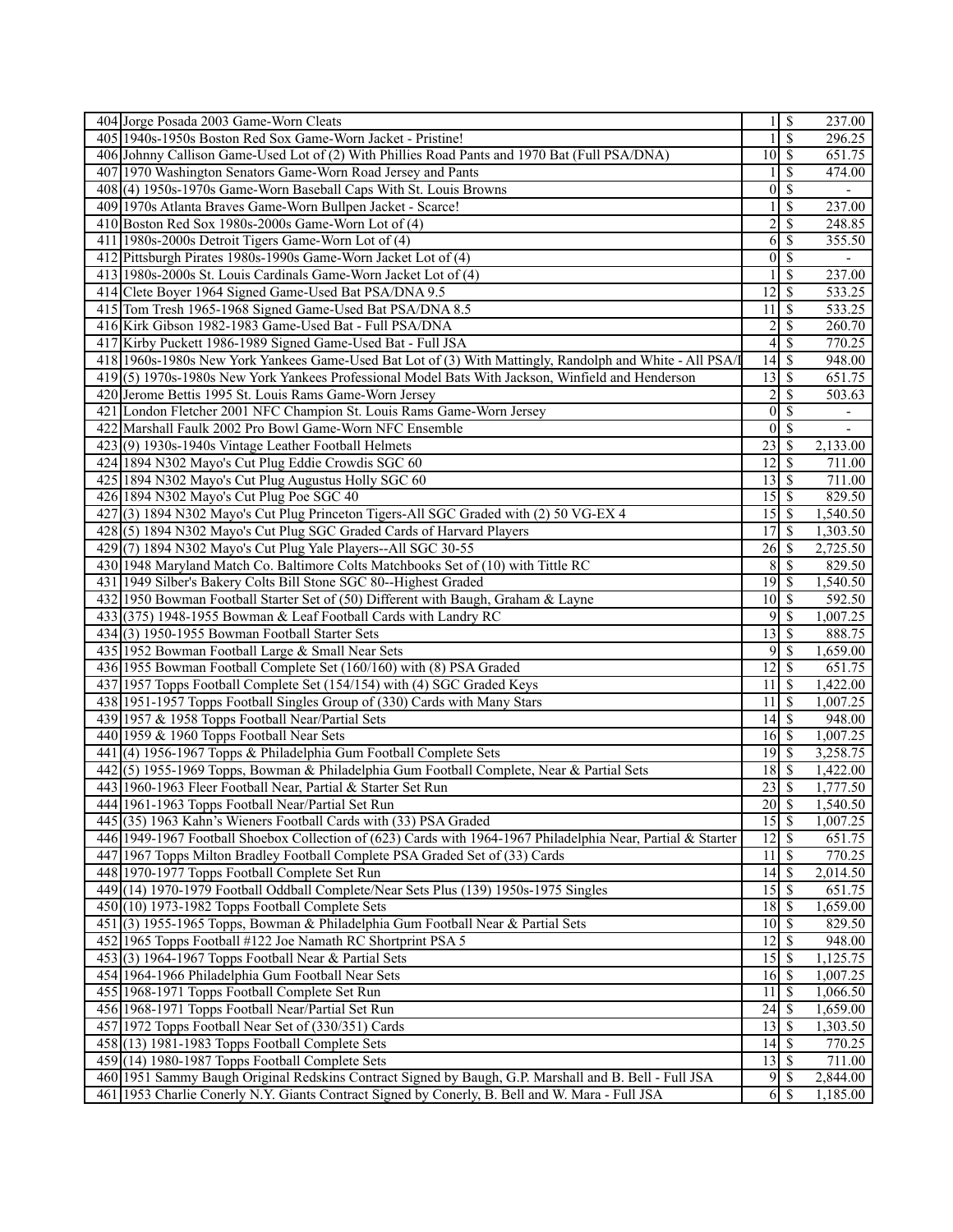| 18<br>$\sqrt{s}$<br>2,725.50<br>463 1969 Green Bay Packers Team-Signed Football With Lombardi, Nitschke, Starr and Full JSA - Clean!<br>$\overline{12}$ \$<br>355.50<br>464 1967 USC National Champions Football Signed by (43) With Simpson, Holmgren and Yary - Full JSA<br>465 (44) Football Hall of Fame Signed Black & White Photographs with P. Brown, Nagurski, Rozelle<br>  \$<br>3<br>711.00<br>466 Early-1900s Yale Football Porcelain Mug and Pitcher Lot of (6)<br>$16 \mid$ \$<br>2,251.50<br>$0\vert$ \$<br>467 John Rauch 1948 Birmingham Quarterback Club "Most Valuable Back" Trophy<br>$\mathbb{S}$<br>468 Weeb Ewbank's 1965 New York Jets Playbook<br>829.50<br>$\overline{14}$ \$<br>469(8) Single-Signed Footballs & Baseball with Manning, Montana and Unitas<br>888.75<br>470 (12) Signed Football Jerseys & Helmets with R. White Jersey—Full JSA<br>1,125.75<br>471 Baltimore Colts Treasure Chest of Autographs/Memorabilia with (6) Unitas Autographs & (2) Team-Signed<br>$18 \mid$ \$<br>1,422.00<br>9<br>472 Super Bowl III Program Signed by Vince Lombardi with Full JSA<br>  S<br>711.00<br>$4\sqrt{5}$<br>473 Football HOFer Signed Card Lot of (52) With Baugh, Ditka and Ewbank - All JSA<br>651.75<br>$10 \overline{\smash{)}\,$ \$<br>651.75<br>474 Single-Signed Football Lot of (12) With Payton, J. Rice and S. Young - All Certed<br>$16 \overline{\smash{\big)}\,}$<br>2,488.50<br>475(4) Walter Payton Single-Signed Wilson Official NFL Footballs - All Full JSA<br>$476$ (50) Charlie Conerly Signed Checks<br>  S<br>414.75<br>4<br>477 Pittsburgh Steelers Autograph Lot of (5) With Harris, Lambert and Roethlisberger<br>13<br>  \$<br>711.00<br>$\mathbb{S}$<br>478 1948 Philadelphia Eagles NFL Champions Team-Signed Photograph with (28) Autographs with Full JSA<br>533.25<br>6<br>-\$<br>479 1953 & 1954 University of Louisville Yearbooks Signed by Unitas<br>6<br>260.70<br>$\sqrt{s}$<br>480 (2) Roger Staubach Single-Signed 1962 Navy "Jolly Roger" Full-Size Helmets - Both JSA<br>6<br>444.38<br>9<br>$\overline{\mathcal{S}}$<br>562.88<br>481 Super Bowl III Champion New York Jets Team-Signed Helmet With Namath and Maynard - Steiner<br>\$<br>482 Joe Namath Signed and Framed Los Angeles Rams Jersey - Steiner<br>272.55<br>483 Walter Payton Single-Signed Rozelle Football - Full JSA<br>19<br>$\vert$ \$<br>829.50<br>484 (10) Los Angeles Rams "Fearsome Foursome" Lithographs Each Signed by Grier, Jones, Lundy and Olsen -<br>$\overline{3}$<br>  \$<br>770.25<br>$\boldsymbol{8}$<br>485 2007 Super Bowl Champion New York Giants Team-Signed Jersey With E. Manning, Strahan and Tuck - Ste<br>  \$<br>592.50<br>$\overline{0}$<br>$\sqrt{s}$<br>486(2) Johnny Manziel Autographed Photos - Both JSA Certed<br>9<br>$\overline{\mathcal{S}}$<br>385.13<br>487 Original Lon Keller Art for 10/22/38 Navy vs. Princeton Football Program Cover<br>9<br>$\mathcal{S}$<br>651.75<br>488 Original Gib Crockett Framed Art for 11/27/54 Army-Navy Game Program<br>9<br>\$<br>272.55<br>489 Original Art for 10/23/71 Navy vs. Duke Football Program Cover by Gib Crockett<br>$\overline{\mathcal{S}}$<br>177.75<br>490 10/7/89 Navy vs. Air Force Football Program Cover Art by Bill Garner with Program<br>1<br>$\overline{0}$ $\overline{s}$<br>491 1950s-90s Baltimore Colts Memorabilia Lot of (10)<br>$\overline{\phantom{a}}$<br>$10\overline{\smash{)}\,}$<br>492 1950s-70 Baltimore Colts Team Issued Player/Team Photo Lot of (133) with (23) Signed Including (4) Unita<br>414.75<br>$14 \overline{\smash{)}\,}$<br>493(8) 1947-1970s Baltimore Colts Vintage Pennants With (3) Green AAFC Versions<br>592.50<br>$16\overline{\smash{)}\,}$<br>494(3) Baltimore Colts/Ravens Vince Lombardi Super Bowl Trophy Replicas<br>770.25<br>495 1957-58 Topps Basketball Complete Set (80/80)<br>829.50<br>$24 \mid$ \$<br>1,896.00<br>496 1972-73 Topps Basketball Uncut Sheet with Dr. J Rookie<br>28<br>  \$<br>497 1986-87 Fleer Basketball Complete Set (132/132) & (11/11) Stickers—All PSA 9<br>6,517.50<br>9<br>  \$<br>498 1948 Bowman Basketball #69 George Mikan Rookie "Blue" Variation--SGC Authentic<br>770.25<br>$16 \overline{\smash{)}\,}$<br>1,185.00<br>499 1970-71 Topps Basketball #123 Pete Maravich RC (PSA 7.5) & 1986-87 Fleer #57 Michael Jordan RC (PSA<br>500 1968-69 NBA Champion Boston Celtics Multi-Signed Photo With Havlicek, Jones and Russell<br>$\overline{\mathbf{c}}$<br>-\$<br>189.60<br>501 Friends of Bill Russell" 16x20 Photo Signed by (9) With Abdul-Jabbar, M. Johnson and Russell<br>$\boldsymbol{0}$<br>$\mathcal{S}$<br>-<br>$0\sqrt{s}$<br>502 Bill Russell Signed and Framed "Tribute" Collage With NBA Greats - Unique!<br>$\overline{\phantom{a}}$<br>503 Russell, Jones and Havlicek Signed and Framed Display With "NBA 50" and "Rings" Inscriptions<br>$2 \mid$ \$<br>385.13<br>$10\overline{\smash{)}\,}$<br>$\overline{592.50}$<br>504 1948-1961 PSA Graded Basketball Collection of (28) with Russell, Chamberlain & Cousy<br>$10\overline{\smash{)}\,}$<br>$\frac{1}{562.88}$<br>505 1972 Icee Bear Basketball Complete Set of (20) PSA 8-9 Graded Cards<br>$18$ $\overline{\phantom{1}}$<br>506 1954-1980 Basketball Oddball Treasure Chest with (22) Complete/Near Sets<br>1,125.75<br>27<br>507 1986-87 Fleer Basketball Complete Set of (132) Cards with PSA 8 Jordan RC Plus (11/11) Stickers<br>  \$<br>2,725.50<br>23<br>508 1986-87 Fleer Basketball Complete Set (132/132) with (6) PSA Graded Keys Including PSA 8 Jordan RC<br>  \$<br>2,014.50<br>$15 \overline{\smash{)}\,}$<br>592.50<br>509 1989-90 Fleer Basketball Unopened Wax Case<br>510 1954-55 Minneapolis Lakers Multi-Signed Album with (29) Autographs Including (8) Basketball HOFers wi<br>$\mathbb{S}$<br>177.75<br>$10 \overline{\smash{)}\,$ \$<br>511 1967 Philadelphia 76ers Opening Night Program Team Signed by (8) Including Chamberlain--Full JSA<br>355.50<br>512 Red Auerbach and Larry Bird Dual-Signed 16x20 1981 Celebration Photograph<br>  \$<br>225.15<br>3<br>3<br>$\mathbb{S}$<br>533.25<br>513 Bill Russell Autograph Lot of (5) With (3) Photos, Celtics Jersey and Championship Banner<br>514 (4) NBA Hall of Famer Single-Signed Jerseys: Cowens, Robertson, Walton and West<br>-\$<br>355.50<br>$\overline{\mathcal{S}}$<br>515 LeBron James Signed and Framed UDA 24x16 Color Photograph<br>592.50<br>516 1957 One Dollar Bill Signed by Cassius Clay, Sonny Liston and Joe Louis - PSA/DNA "Authentic"<br>3,555.00<br>$6 \mid \$$<br>517 Sugar Ray Robinson Single-Signed Boxing Glove - Stunning! (Full JSA)<br>1,659.00<br>518 Jack Dempsey Signed Photo Postcard with Full JSA<br>260.70<br>$\overline{15}$ \$<br>519 Huge 1959 Rocky Marciano Signed "Tops in Sports" Banquet Ticket with Full JSA<br>770.25 | 462 1958 NFL Pro Bowl Football Signed by (50) With Unitas, J. Brown, Lipscomb and Full JSA | 95 | 1,066.50 |
|------------------------------------------------------------------------------------------------------------------------------------------------------------------------------------------------------------------------------------------------------------------------------------------------------------------------------------------------------------------------------------------------------------------------------------------------------------------------------------------------------------------------------------------------------------------------------------------------------------------------------------------------------------------------------------------------------------------------------------------------------------------------------------------------------------------------------------------------------------------------------------------------------------------------------------------------------------------------------------------------------------------------------------------------------------------------------------------------------------------------------------------------------------------------------------------------------------------------------------------------------------------------------------------------------------------------------------------------------------------------------------------------------------------------------------------------------------------------------------------------------------------------------------------------------------------------------------------------------------------------------------------------------------------------------------------------------------------------------------------------------------------------------------------------------------------------------------------------------------------------------------------------------------------------------------------------------------------------------------------------------------------------------------------------------------------------------------------------------------------------------------------------------------------------------------------------------------------------------------------------------------------------------------------------------------------------------------------------------------------------------------------------------------------------------------------------------------------------------------------------------------------------------------------------------------------------------------------------------------------------------------------------------------------------------------------------------------------------------------------------------------------------------------------------------------------------------------------------------------------------------------------------------------------------------------------------------------------------------------------------------------------------------------------------------------------------------------------------------------------------------------------------------------------------------------------------------------------------------------------------------------------------------------------------------------------------------------------------------------------------------------------------------------------------------------------------------------------------------------------------------------------------------------------------------------------------------------------------------------------------------------------------------------------------------------------------------------------------------------------------------------------------------------------------------------------------------------------------------------------------------------------------------------------------------------------------------------------------------------------------------------------------------------------------------------------------------------------------------------------------------------------------------------------------------------------------------------------------------------------------------------------------------------------------------------------------------------------------------------------------------------------------------------------------------------------------------------------------------------------------------------------------------------------------------------------------------------------------------------------------------------------------------------------------------------------------------------------------------------------------------------------------------------------------------------------------------------------------------------------------------------------------------------------------------------------------------------------------------------------------------------------------------------------------------------------------------------------------------------------------------------------------------------------------------------------------------------------------------------------------------------------------------------------------------------------------------------------------------------------------------------------------------------------------------------------------------------------------------------------------------------------------------------------------------------------------------------------------------------------------------------------------------------------------------------------------------------------------------------------------------------------------------------------------------------------------------------------------------------------------------------------------------------------------------------------------------------------------------------------------------------------------------------------------------------------------------------------------------------------------------------------------------------------------------------------------------------------------------------------------------------------------------------------------------------------------------------------------------------------------------------------------------------------------------------------------------------------------------------------------------------------------------------------------------------------------------------------------------------------------------------------------------------------------------------------------------------------------------------------------------------------------------------------------------------------------------------------------------------------|--------------------------------------------------------------------------------------------|----|----------|
|                                                                                                                                                                                                                                                                                                                                                                                                                                                                                                                                                                                                                                                                                                                                                                                                                                                                                                                                                                                                                                                                                                                                                                                                                                                                                                                                                                                                                                                                                                                                                                                                                                                                                                                                                                                                                                                                                                                                                                                                                                                                                                                                                                                                                                                                                                                                                                                                                                                                                                                                                                                                                                                                                                                                                                                                                                                                                                                                                                                                                                                                                                                                                                                                                                                                                                                                                                                                                                                                                                                                                                                                                                                                                                                                                                                                                                                                                                                                                                                                                                                                                                                                                                                                                                                                                                                                                                                                                                                                                                                                                                                                                                                                                                                                                                                                                                                                                                                                                                                                                                                                                                                                                                                                                                                                                                                                                                                                                                                                                                                                                                                                                                                                                                                                                                                                                                                                                                                                                                                                                                                                                                                                                                                                                                                                                                                                                                                                                                                                                                                                                                                                                                                                                                                                                                                                                                                                  |                                                                                            |    |          |
|                                                                                                                                                                                                                                                                                                                                                                                                                                                                                                                                                                                                                                                                                                                                                                                                                                                                                                                                                                                                                                                                                                                                                                                                                                                                                                                                                                                                                                                                                                                                                                                                                                                                                                                                                                                                                                                                                                                                                                                                                                                                                                                                                                                                                                                                                                                                                                                                                                                                                                                                                                                                                                                                                                                                                                                                                                                                                                                                                                                                                                                                                                                                                                                                                                                                                                                                                                                                                                                                                                                                                                                                                                                                                                                                                                                                                                                                                                                                                                                                                                                                                                                                                                                                                                                                                                                                                                                                                                                                                                                                                                                                                                                                                                                                                                                                                                                                                                                                                                                                                                                                                                                                                                                                                                                                                                                                                                                                                                                                                                                                                                                                                                                                                                                                                                                                                                                                                                                                                                                                                                                                                                                                                                                                                                                                                                                                                                                                                                                                                                                                                                                                                                                                                                                                                                                                                                                                  |                                                                                            |    |          |
|                                                                                                                                                                                                                                                                                                                                                                                                                                                                                                                                                                                                                                                                                                                                                                                                                                                                                                                                                                                                                                                                                                                                                                                                                                                                                                                                                                                                                                                                                                                                                                                                                                                                                                                                                                                                                                                                                                                                                                                                                                                                                                                                                                                                                                                                                                                                                                                                                                                                                                                                                                                                                                                                                                                                                                                                                                                                                                                                                                                                                                                                                                                                                                                                                                                                                                                                                                                                                                                                                                                                                                                                                                                                                                                                                                                                                                                                                                                                                                                                                                                                                                                                                                                                                                                                                                                                                                                                                                                                                                                                                                                                                                                                                                                                                                                                                                                                                                                                                                                                                                                                                                                                                                                                                                                                                                                                                                                                                                                                                                                                                                                                                                                                                                                                                                                                                                                                                                                                                                                                                                                                                                                                                                                                                                                                                                                                                                                                                                                                                                                                                                                                                                                                                                                                                                                                                                                                  |                                                                                            |    |          |
|                                                                                                                                                                                                                                                                                                                                                                                                                                                                                                                                                                                                                                                                                                                                                                                                                                                                                                                                                                                                                                                                                                                                                                                                                                                                                                                                                                                                                                                                                                                                                                                                                                                                                                                                                                                                                                                                                                                                                                                                                                                                                                                                                                                                                                                                                                                                                                                                                                                                                                                                                                                                                                                                                                                                                                                                                                                                                                                                                                                                                                                                                                                                                                                                                                                                                                                                                                                                                                                                                                                                                                                                                                                                                                                                                                                                                                                                                                                                                                                                                                                                                                                                                                                                                                                                                                                                                                                                                                                                                                                                                                                                                                                                                                                                                                                                                                                                                                                                                                                                                                                                                                                                                                                                                                                                                                                                                                                                                                                                                                                                                                                                                                                                                                                                                                                                                                                                                                                                                                                                                                                                                                                                                                                                                                                                                                                                                                                                                                                                                                                                                                                                                                                                                                                                                                                                                                                                  |                                                                                            |    |          |
|                                                                                                                                                                                                                                                                                                                                                                                                                                                                                                                                                                                                                                                                                                                                                                                                                                                                                                                                                                                                                                                                                                                                                                                                                                                                                                                                                                                                                                                                                                                                                                                                                                                                                                                                                                                                                                                                                                                                                                                                                                                                                                                                                                                                                                                                                                                                                                                                                                                                                                                                                                                                                                                                                                                                                                                                                                                                                                                                                                                                                                                                                                                                                                                                                                                                                                                                                                                                                                                                                                                                                                                                                                                                                                                                                                                                                                                                                                                                                                                                                                                                                                                                                                                                                                                                                                                                                                                                                                                                                                                                                                                                                                                                                                                                                                                                                                                                                                                                                                                                                                                                                                                                                                                                                                                                                                                                                                                                                                                                                                                                                                                                                                                                                                                                                                                                                                                                                                                                                                                                                                                                                                                                                                                                                                                                                                                                                                                                                                                                                                                                                                                                                                                                                                                                                                                                                                                                  |                                                                                            |    |          |
|                                                                                                                                                                                                                                                                                                                                                                                                                                                                                                                                                                                                                                                                                                                                                                                                                                                                                                                                                                                                                                                                                                                                                                                                                                                                                                                                                                                                                                                                                                                                                                                                                                                                                                                                                                                                                                                                                                                                                                                                                                                                                                                                                                                                                                                                                                                                                                                                                                                                                                                                                                                                                                                                                                                                                                                                                                                                                                                                                                                                                                                                                                                                                                                                                                                                                                                                                                                                                                                                                                                                                                                                                                                                                                                                                                                                                                                                                                                                                                                                                                                                                                                                                                                                                                                                                                                                                                                                                                                                                                                                                                                                                                                                                                                                                                                                                                                                                                                                                                                                                                                                                                                                                                                                                                                                                                                                                                                                                                                                                                                                                                                                                                                                                                                                                                                                                                                                                                                                                                                                                                                                                                                                                                                                                                                                                                                                                                                                                                                                                                                                                                                                                                                                                                                                                                                                                                                                  |                                                                                            |    |          |
|                                                                                                                                                                                                                                                                                                                                                                                                                                                                                                                                                                                                                                                                                                                                                                                                                                                                                                                                                                                                                                                                                                                                                                                                                                                                                                                                                                                                                                                                                                                                                                                                                                                                                                                                                                                                                                                                                                                                                                                                                                                                                                                                                                                                                                                                                                                                                                                                                                                                                                                                                                                                                                                                                                                                                                                                                                                                                                                                                                                                                                                                                                                                                                                                                                                                                                                                                                                                                                                                                                                                                                                                                                                                                                                                                                                                                                                                                                                                                                                                                                                                                                                                                                                                                                                                                                                                                                                                                                                                                                                                                                                                                                                                                                                                                                                                                                                                                                                                                                                                                                                                                                                                                                                                                                                                                                                                                                                                                                                                                                                                                                                                                                                                                                                                                                                                                                                                                                                                                                                                                                                                                                                                                                                                                                                                                                                                                                                                                                                                                                                                                                                                                                                                                                                                                                                                                                                                  |                                                                                            |    |          |
|                                                                                                                                                                                                                                                                                                                                                                                                                                                                                                                                                                                                                                                                                                                                                                                                                                                                                                                                                                                                                                                                                                                                                                                                                                                                                                                                                                                                                                                                                                                                                                                                                                                                                                                                                                                                                                                                                                                                                                                                                                                                                                                                                                                                                                                                                                                                                                                                                                                                                                                                                                                                                                                                                                                                                                                                                                                                                                                                                                                                                                                                                                                                                                                                                                                                                                                                                                                                                                                                                                                                                                                                                                                                                                                                                                                                                                                                                                                                                                                                                                                                                                                                                                                                                                                                                                                                                                                                                                                                                                                                                                                                                                                                                                                                                                                                                                                                                                                                                                                                                                                                                                                                                                                                                                                                                                                                                                                                                                                                                                                                                                                                                                                                                                                                                                                                                                                                                                                                                                                                                                                                                                                                                                                                                                                                                                                                                                                                                                                                                                                                                                                                                                                                                                                                                                                                                                                                  |                                                                                            |    |          |
|                                                                                                                                                                                                                                                                                                                                                                                                                                                                                                                                                                                                                                                                                                                                                                                                                                                                                                                                                                                                                                                                                                                                                                                                                                                                                                                                                                                                                                                                                                                                                                                                                                                                                                                                                                                                                                                                                                                                                                                                                                                                                                                                                                                                                                                                                                                                                                                                                                                                                                                                                                                                                                                                                                                                                                                                                                                                                                                                                                                                                                                                                                                                                                                                                                                                                                                                                                                                                                                                                                                                                                                                                                                                                                                                                                                                                                                                                                                                                                                                                                                                                                                                                                                                                                                                                                                                                                                                                                                                                                                                                                                                                                                                                                                                                                                                                                                                                                                                                                                                                                                                                                                                                                                                                                                                                                                                                                                                                                                                                                                                                                                                                                                                                                                                                                                                                                                                                                                                                                                                                                                                                                                                                                                                                                                                                                                                                                                                                                                                                                                                                                                                                                                                                                                                                                                                                                                                  |                                                                                            |    |          |
|                                                                                                                                                                                                                                                                                                                                                                                                                                                                                                                                                                                                                                                                                                                                                                                                                                                                                                                                                                                                                                                                                                                                                                                                                                                                                                                                                                                                                                                                                                                                                                                                                                                                                                                                                                                                                                                                                                                                                                                                                                                                                                                                                                                                                                                                                                                                                                                                                                                                                                                                                                                                                                                                                                                                                                                                                                                                                                                                                                                                                                                                                                                                                                                                                                                                                                                                                                                                                                                                                                                                                                                                                                                                                                                                                                                                                                                                                                                                                                                                                                                                                                                                                                                                                                                                                                                                                                                                                                                                                                                                                                                                                                                                                                                                                                                                                                                                                                                                                                                                                                                                                                                                                                                                                                                                                                                                                                                                                                                                                                                                                                                                                                                                                                                                                                                                                                                                                                                                                                                                                                                                                                                                                                                                                                                                                                                                                                                                                                                                                                                                                                                                                                                                                                                                                                                                                                                                  |                                                                                            |    |          |
|                                                                                                                                                                                                                                                                                                                                                                                                                                                                                                                                                                                                                                                                                                                                                                                                                                                                                                                                                                                                                                                                                                                                                                                                                                                                                                                                                                                                                                                                                                                                                                                                                                                                                                                                                                                                                                                                                                                                                                                                                                                                                                                                                                                                                                                                                                                                                                                                                                                                                                                                                                                                                                                                                                                                                                                                                                                                                                                                                                                                                                                                                                                                                                                                                                                                                                                                                                                                                                                                                                                                                                                                                                                                                                                                                                                                                                                                                                                                                                                                                                                                                                                                                                                                                                                                                                                                                                                                                                                                                                                                                                                                                                                                                                                                                                                                                                                                                                                                                                                                                                                                                                                                                                                                                                                                                                                                                                                                                                                                                                                                                                                                                                                                                                                                                                                                                                                                                                                                                                                                                                                                                                                                                                                                                                                                                                                                                                                                                                                                                                                                                                                                                                                                                                                                                                                                                                                                  |                                                                                            |    |          |
|                                                                                                                                                                                                                                                                                                                                                                                                                                                                                                                                                                                                                                                                                                                                                                                                                                                                                                                                                                                                                                                                                                                                                                                                                                                                                                                                                                                                                                                                                                                                                                                                                                                                                                                                                                                                                                                                                                                                                                                                                                                                                                                                                                                                                                                                                                                                                                                                                                                                                                                                                                                                                                                                                                                                                                                                                                                                                                                                                                                                                                                                                                                                                                                                                                                                                                                                                                                                                                                                                                                                                                                                                                                                                                                                                                                                                                                                                                                                                                                                                                                                                                                                                                                                                                                                                                                                                                                                                                                                                                                                                                                                                                                                                                                                                                                                                                                                                                                                                                                                                                                                                                                                                                                                                                                                                                                                                                                                                                                                                                                                                                                                                                                                                                                                                                                                                                                                                                                                                                                                                                                                                                                                                                                                                                                                                                                                                                                                                                                                                                                                                                                                                                                                                                                                                                                                                                                                  |                                                                                            |    |          |
|                                                                                                                                                                                                                                                                                                                                                                                                                                                                                                                                                                                                                                                                                                                                                                                                                                                                                                                                                                                                                                                                                                                                                                                                                                                                                                                                                                                                                                                                                                                                                                                                                                                                                                                                                                                                                                                                                                                                                                                                                                                                                                                                                                                                                                                                                                                                                                                                                                                                                                                                                                                                                                                                                                                                                                                                                                                                                                                                                                                                                                                                                                                                                                                                                                                                                                                                                                                                                                                                                                                                                                                                                                                                                                                                                                                                                                                                                                                                                                                                                                                                                                                                                                                                                                                                                                                                                                                                                                                                                                                                                                                                                                                                                                                                                                                                                                                                                                                                                                                                                                                                                                                                                                                                                                                                                                                                                                                                                                                                                                                                                                                                                                                                                                                                                                                                                                                                                                                                                                                                                                                                                                                                                                                                                                                                                                                                                                                                                                                                                                                                                                                                                                                                                                                                                                                                                                                                  |                                                                                            |    |          |
|                                                                                                                                                                                                                                                                                                                                                                                                                                                                                                                                                                                                                                                                                                                                                                                                                                                                                                                                                                                                                                                                                                                                                                                                                                                                                                                                                                                                                                                                                                                                                                                                                                                                                                                                                                                                                                                                                                                                                                                                                                                                                                                                                                                                                                                                                                                                                                                                                                                                                                                                                                                                                                                                                                                                                                                                                                                                                                                                                                                                                                                                                                                                                                                                                                                                                                                                                                                                                                                                                                                                                                                                                                                                                                                                                                                                                                                                                                                                                                                                                                                                                                                                                                                                                                                                                                                                                                                                                                                                                                                                                                                                                                                                                                                                                                                                                                                                                                                                                                                                                                                                                                                                                                                                                                                                                                                                                                                                                                                                                                                                                                                                                                                                                                                                                                                                                                                                                                                                                                                                                                                                                                                                                                                                                                                                                                                                                                                                                                                                                                                                                                                                                                                                                                                                                                                                                                                                  |                                                                                            |    |          |
|                                                                                                                                                                                                                                                                                                                                                                                                                                                                                                                                                                                                                                                                                                                                                                                                                                                                                                                                                                                                                                                                                                                                                                                                                                                                                                                                                                                                                                                                                                                                                                                                                                                                                                                                                                                                                                                                                                                                                                                                                                                                                                                                                                                                                                                                                                                                                                                                                                                                                                                                                                                                                                                                                                                                                                                                                                                                                                                                                                                                                                                                                                                                                                                                                                                                                                                                                                                                                                                                                                                                                                                                                                                                                                                                                                                                                                                                                                                                                                                                                                                                                                                                                                                                                                                                                                                                                                                                                                                                                                                                                                                                                                                                                                                                                                                                                                                                                                                                                                                                                                                                                                                                                                                                                                                                                                                                                                                                                                                                                                                                                                                                                                                                                                                                                                                                                                                                                                                                                                                                                                                                                                                                                                                                                                                                                                                                                                                                                                                                                                                                                                                                                                                                                                                                                                                                                                                                  |                                                                                            |    |          |
|                                                                                                                                                                                                                                                                                                                                                                                                                                                                                                                                                                                                                                                                                                                                                                                                                                                                                                                                                                                                                                                                                                                                                                                                                                                                                                                                                                                                                                                                                                                                                                                                                                                                                                                                                                                                                                                                                                                                                                                                                                                                                                                                                                                                                                                                                                                                                                                                                                                                                                                                                                                                                                                                                                                                                                                                                                                                                                                                                                                                                                                                                                                                                                                                                                                                                                                                                                                                                                                                                                                                                                                                                                                                                                                                                                                                                                                                                                                                                                                                                                                                                                                                                                                                                                                                                                                                                                                                                                                                                                                                                                                                                                                                                                                                                                                                                                                                                                                                                                                                                                                                                                                                                                                                                                                                                                                                                                                                                                                                                                                                                                                                                                                                                                                                                                                                                                                                                                                                                                                                                                                                                                                                                                                                                                                                                                                                                                                                                                                                                                                                                                                                                                                                                                                                                                                                                                                                  |                                                                                            |    |          |
|                                                                                                                                                                                                                                                                                                                                                                                                                                                                                                                                                                                                                                                                                                                                                                                                                                                                                                                                                                                                                                                                                                                                                                                                                                                                                                                                                                                                                                                                                                                                                                                                                                                                                                                                                                                                                                                                                                                                                                                                                                                                                                                                                                                                                                                                                                                                                                                                                                                                                                                                                                                                                                                                                                                                                                                                                                                                                                                                                                                                                                                                                                                                                                                                                                                                                                                                                                                                                                                                                                                                                                                                                                                                                                                                                                                                                                                                                                                                                                                                                                                                                                                                                                                                                                                                                                                                                                                                                                                                                                                                                                                                                                                                                                                                                                                                                                                                                                                                                                                                                                                                                                                                                                                                                                                                                                                                                                                                                                                                                                                                                                                                                                                                                                                                                                                                                                                                                                                                                                                                                                                                                                                                                                                                                                                                                                                                                                                                                                                                                                                                                                                                                                                                                                                                                                                                                                                                  |                                                                                            |    |          |
|                                                                                                                                                                                                                                                                                                                                                                                                                                                                                                                                                                                                                                                                                                                                                                                                                                                                                                                                                                                                                                                                                                                                                                                                                                                                                                                                                                                                                                                                                                                                                                                                                                                                                                                                                                                                                                                                                                                                                                                                                                                                                                                                                                                                                                                                                                                                                                                                                                                                                                                                                                                                                                                                                                                                                                                                                                                                                                                                                                                                                                                                                                                                                                                                                                                                                                                                                                                                                                                                                                                                                                                                                                                                                                                                                                                                                                                                                                                                                                                                                                                                                                                                                                                                                                                                                                                                                                                                                                                                                                                                                                                                                                                                                                                                                                                                                                                                                                                                                                                                                                                                                                                                                                                                                                                                                                                                                                                                                                                                                                                                                                                                                                                                                                                                                                                                                                                                                                                                                                                                                                                                                                                                                                                                                                                                                                                                                                                                                                                                                                                                                                                                                                                                                                                                                                                                                                                                  |                                                                                            |    |          |
|                                                                                                                                                                                                                                                                                                                                                                                                                                                                                                                                                                                                                                                                                                                                                                                                                                                                                                                                                                                                                                                                                                                                                                                                                                                                                                                                                                                                                                                                                                                                                                                                                                                                                                                                                                                                                                                                                                                                                                                                                                                                                                                                                                                                                                                                                                                                                                                                                                                                                                                                                                                                                                                                                                                                                                                                                                                                                                                                                                                                                                                                                                                                                                                                                                                                                                                                                                                                                                                                                                                                                                                                                                                                                                                                                                                                                                                                                                                                                                                                                                                                                                                                                                                                                                                                                                                                                                                                                                                                                                                                                                                                                                                                                                                                                                                                                                                                                                                                                                                                                                                                                                                                                                                                                                                                                                                                                                                                                                                                                                                                                                                                                                                                                                                                                                                                                                                                                                                                                                                                                                                                                                                                                                                                                                                                                                                                                                                                                                                                                                                                                                                                                                                                                                                                                                                                                                                                  |                                                                                            |    |          |
|                                                                                                                                                                                                                                                                                                                                                                                                                                                                                                                                                                                                                                                                                                                                                                                                                                                                                                                                                                                                                                                                                                                                                                                                                                                                                                                                                                                                                                                                                                                                                                                                                                                                                                                                                                                                                                                                                                                                                                                                                                                                                                                                                                                                                                                                                                                                                                                                                                                                                                                                                                                                                                                                                                                                                                                                                                                                                                                                                                                                                                                                                                                                                                                                                                                                                                                                                                                                                                                                                                                                                                                                                                                                                                                                                                                                                                                                                                                                                                                                                                                                                                                                                                                                                                                                                                                                                                                                                                                                                                                                                                                                                                                                                                                                                                                                                                                                                                                                                                                                                                                                                                                                                                                                                                                                                                                                                                                                                                                                                                                                                                                                                                                                                                                                                                                                                                                                                                                                                                                                                                                                                                                                                                                                                                                                                                                                                                                                                                                                                                                                                                                                                                                                                                                                                                                                                                                                  |                                                                                            |    |          |
|                                                                                                                                                                                                                                                                                                                                                                                                                                                                                                                                                                                                                                                                                                                                                                                                                                                                                                                                                                                                                                                                                                                                                                                                                                                                                                                                                                                                                                                                                                                                                                                                                                                                                                                                                                                                                                                                                                                                                                                                                                                                                                                                                                                                                                                                                                                                                                                                                                                                                                                                                                                                                                                                                                                                                                                                                                                                                                                                                                                                                                                                                                                                                                                                                                                                                                                                                                                                                                                                                                                                                                                                                                                                                                                                                                                                                                                                                                                                                                                                                                                                                                                                                                                                                                                                                                                                                                                                                                                                                                                                                                                                                                                                                                                                                                                                                                                                                                                                                                                                                                                                                                                                                                                                                                                                                                                                                                                                                                                                                                                                                                                                                                                                                                                                                                                                                                                                                                                                                                                                                                                                                                                                                                                                                                                                                                                                                                                                                                                                                                                                                                                                                                                                                                                                                                                                                                                                  |                                                                                            |    |          |
|                                                                                                                                                                                                                                                                                                                                                                                                                                                                                                                                                                                                                                                                                                                                                                                                                                                                                                                                                                                                                                                                                                                                                                                                                                                                                                                                                                                                                                                                                                                                                                                                                                                                                                                                                                                                                                                                                                                                                                                                                                                                                                                                                                                                                                                                                                                                                                                                                                                                                                                                                                                                                                                                                                                                                                                                                                                                                                                                                                                                                                                                                                                                                                                                                                                                                                                                                                                                                                                                                                                                                                                                                                                                                                                                                                                                                                                                                                                                                                                                                                                                                                                                                                                                                                                                                                                                                                                                                                                                                                                                                                                                                                                                                                                                                                                                                                                                                                                                                                                                                                                                                                                                                                                                                                                                                                                                                                                                                                                                                                                                                                                                                                                                                                                                                                                                                                                                                                                                                                                                                                                                                                                                                                                                                                                                                                                                                                                                                                                                                                                                                                                                                                                                                                                                                                                                                                                                  |                                                                                            |    |          |
|                                                                                                                                                                                                                                                                                                                                                                                                                                                                                                                                                                                                                                                                                                                                                                                                                                                                                                                                                                                                                                                                                                                                                                                                                                                                                                                                                                                                                                                                                                                                                                                                                                                                                                                                                                                                                                                                                                                                                                                                                                                                                                                                                                                                                                                                                                                                                                                                                                                                                                                                                                                                                                                                                                                                                                                                                                                                                                                                                                                                                                                                                                                                                                                                                                                                                                                                                                                                                                                                                                                                                                                                                                                                                                                                                                                                                                                                                                                                                                                                                                                                                                                                                                                                                                                                                                                                                                                                                                                                                                                                                                                                                                                                                                                                                                                                                                                                                                                                                                                                                                                                                                                                                                                                                                                                                                                                                                                                                                                                                                                                                                                                                                                                                                                                                                                                                                                                                                                                                                                                                                                                                                                                                                                                                                                                                                                                                                                                                                                                                                                                                                                                                                                                                                                                                                                                                                                                  |                                                                                            |    |          |
|                                                                                                                                                                                                                                                                                                                                                                                                                                                                                                                                                                                                                                                                                                                                                                                                                                                                                                                                                                                                                                                                                                                                                                                                                                                                                                                                                                                                                                                                                                                                                                                                                                                                                                                                                                                                                                                                                                                                                                                                                                                                                                                                                                                                                                                                                                                                                                                                                                                                                                                                                                                                                                                                                                                                                                                                                                                                                                                                                                                                                                                                                                                                                                                                                                                                                                                                                                                                                                                                                                                                                                                                                                                                                                                                                                                                                                                                                                                                                                                                                                                                                                                                                                                                                                                                                                                                                                                                                                                                                                                                                                                                                                                                                                                                                                                                                                                                                                                                                                                                                                                                                                                                                                                                                                                                                                                                                                                                                                                                                                                                                                                                                                                                                                                                                                                                                                                                                                                                                                                                                                                                                                                                                                                                                                                                                                                                                                                                                                                                                                                                                                                                                                                                                                                                                                                                                                                                  |                                                                                            |    |          |
|                                                                                                                                                                                                                                                                                                                                                                                                                                                                                                                                                                                                                                                                                                                                                                                                                                                                                                                                                                                                                                                                                                                                                                                                                                                                                                                                                                                                                                                                                                                                                                                                                                                                                                                                                                                                                                                                                                                                                                                                                                                                                                                                                                                                                                                                                                                                                                                                                                                                                                                                                                                                                                                                                                                                                                                                                                                                                                                                                                                                                                                                                                                                                                                                                                                                                                                                                                                                                                                                                                                                                                                                                                                                                                                                                                                                                                                                                                                                                                                                                                                                                                                                                                                                                                                                                                                                                                                                                                                                                                                                                                                                                                                                                                                                                                                                                                                                                                                                                                                                                                                                                                                                                                                                                                                                                                                                                                                                                                                                                                                                                                                                                                                                                                                                                                                                                                                                                                                                                                                                                                                                                                                                                                                                                                                                                                                                                                                                                                                                                                                                                                                                                                                                                                                                                                                                                                                                  |                                                                                            |    |          |
|                                                                                                                                                                                                                                                                                                                                                                                                                                                                                                                                                                                                                                                                                                                                                                                                                                                                                                                                                                                                                                                                                                                                                                                                                                                                                                                                                                                                                                                                                                                                                                                                                                                                                                                                                                                                                                                                                                                                                                                                                                                                                                                                                                                                                                                                                                                                                                                                                                                                                                                                                                                                                                                                                                                                                                                                                                                                                                                                                                                                                                                                                                                                                                                                                                                                                                                                                                                                                                                                                                                                                                                                                                                                                                                                                                                                                                                                                                                                                                                                                                                                                                                                                                                                                                                                                                                                                                                                                                                                                                                                                                                                                                                                                                                                                                                                                                                                                                                                                                                                                                                                                                                                                                                                                                                                                                                                                                                                                                                                                                                                                                                                                                                                                                                                                                                                                                                                                                                                                                                                                                                                                                                                                                                                                                                                                                                                                                                                                                                                                                                                                                                                                                                                                                                                                                                                                                                                  |                                                                                            |    |          |
|                                                                                                                                                                                                                                                                                                                                                                                                                                                                                                                                                                                                                                                                                                                                                                                                                                                                                                                                                                                                                                                                                                                                                                                                                                                                                                                                                                                                                                                                                                                                                                                                                                                                                                                                                                                                                                                                                                                                                                                                                                                                                                                                                                                                                                                                                                                                                                                                                                                                                                                                                                                                                                                                                                                                                                                                                                                                                                                                                                                                                                                                                                                                                                                                                                                                                                                                                                                                                                                                                                                                                                                                                                                                                                                                                                                                                                                                                                                                                                                                                                                                                                                                                                                                                                                                                                                                                                                                                                                                                                                                                                                                                                                                                                                                                                                                                                                                                                                                                                                                                                                                                                                                                                                                                                                                                                                                                                                                                                                                                                                                                                                                                                                                                                                                                                                                                                                                                                                                                                                                                                                                                                                                                                                                                                                                                                                                                                                                                                                                                                                                                                                                                                                                                                                                                                                                                                                                  |                                                                                            |    |          |
|                                                                                                                                                                                                                                                                                                                                                                                                                                                                                                                                                                                                                                                                                                                                                                                                                                                                                                                                                                                                                                                                                                                                                                                                                                                                                                                                                                                                                                                                                                                                                                                                                                                                                                                                                                                                                                                                                                                                                                                                                                                                                                                                                                                                                                                                                                                                                                                                                                                                                                                                                                                                                                                                                                                                                                                                                                                                                                                                                                                                                                                                                                                                                                                                                                                                                                                                                                                                                                                                                                                                                                                                                                                                                                                                                                                                                                                                                                                                                                                                                                                                                                                                                                                                                                                                                                                                                                                                                                                                                                                                                                                                                                                                                                                                                                                                                                                                                                                                                                                                                                                                                                                                                                                                                                                                                                                                                                                                                                                                                                                                                                                                                                                                                                                                                                                                                                                                                                                                                                                                                                                                                                                                                                                                                                                                                                                                                                                                                                                                                                                                                                                                                                                                                                                                                                                                                                                                  |                                                                                            |    |          |
|                                                                                                                                                                                                                                                                                                                                                                                                                                                                                                                                                                                                                                                                                                                                                                                                                                                                                                                                                                                                                                                                                                                                                                                                                                                                                                                                                                                                                                                                                                                                                                                                                                                                                                                                                                                                                                                                                                                                                                                                                                                                                                                                                                                                                                                                                                                                                                                                                                                                                                                                                                                                                                                                                                                                                                                                                                                                                                                                                                                                                                                                                                                                                                                                                                                                                                                                                                                                                                                                                                                                                                                                                                                                                                                                                                                                                                                                                                                                                                                                                                                                                                                                                                                                                                                                                                                                                                                                                                                                                                                                                                                                                                                                                                                                                                                                                                                                                                                                                                                                                                                                                                                                                                                                                                                                                                                                                                                                                                                                                                                                                                                                                                                                                                                                                                                                                                                                                                                                                                                                                                                                                                                                                                                                                                                                                                                                                                                                                                                                                                                                                                                                                                                                                                                                                                                                                                                                  |                                                                                            |    |          |
|                                                                                                                                                                                                                                                                                                                                                                                                                                                                                                                                                                                                                                                                                                                                                                                                                                                                                                                                                                                                                                                                                                                                                                                                                                                                                                                                                                                                                                                                                                                                                                                                                                                                                                                                                                                                                                                                                                                                                                                                                                                                                                                                                                                                                                                                                                                                                                                                                                                                                                                                                                                                                                                                                                                                                                                                                                                                                                                                                                                                                                                                                                                                                                                                                                                                                                                                                                                                                                                                                                                                                                                                                                                                                                                                                                                                                                                                                                                                                                                                                                                                                                                                                                                                                                                                                                                                                                                                                                                                                                                                                                                                                                                                                                                                                                                                                                                                                                                                                                                                                                                                                                                                                                                                                                                                                                                                                                                                                                                                                                                                                                                                                                                                                                                                                                                                                                                                                                                                                                                                                                                                                                                                                                                                                                                                                                                                                                                                                                                                                                                                                                                                                                                                                                                                                                                                                                                                  |                                                                                            |    |          |
|                                                                                                                                                                                                                                                                                                                                                                                                                                                                                                                                                                                                                                                                                                                                                                                                                                                                                                                                                                                                                                                                                                                                                                                                                                                                                                                                                                                                                                                                                                                                                                                                                                                                                                                                                                                                                                                                                                                                                                                                                                                                                                                                                                                                                                                                                                                                                                                                                                                                                                                                                                                                                                                                                                                                                                                                                                                                                                                                                                                                                                                                                                                                                                                                                                                                                                                                                                                                                                                                                                                                                                                                                                                                                                                                                                                                                                                                                                                                                                                                                                                                                                                                                                                                                                                                                                                                                                                                                                                                                                                                                                                                                                                                                                                                                                                                                                                                                                                                                                                                                                                                                                                                                                                                                                                                                                                                                                                                                                                                                                                                                                                                                                                                                                                                                                                                                                                                                                                                                                                                                                                                                                                                                                                                                                                                                                                                                                                                                                                                                                                                                                                                                                                                                                                                                                                                                                                                  |                                                                                            |    |          |
|                                                                                                                                                                                                                                                                                                                                                                                                                                                                                                                                                                                                                                                                                                                                                                                                                                                                                                                                                                                                                                                                                                                                                                                                                                                                                                                                                                                                                                                                                                                                                                                                                                                                                                                                                                                                                                                                                                                                                                                                                                                                                                                                                                                                                                                                                                                                                                                                                                                                                                                                                                                                                                                                                                                                                                                                                                                                                                                                                                                                                                                                                                                                                                                                                                                                                                                                                                                                                                                                                                                                                                                                                                                                                                                                                                                                                                                                                                                                                                                                                                                                                                                                                                                                                                                                                                                                                                                                                                                                                                                                                                                                                                                                                                                                                                                                                                                                                                                                                                                                                                                                                                                                                                                                                                                                                                                                                                                                                                                                                                                                                                                                                                                                                                                                                                                                                                                                                                                                                                                                                                                                                                                                                                                                                                                                                                                                                                                                                                                                                                                                                                                                                                                                                                                                                                                                                                                                  |                                                                                            |    |          |
|                                                                                                                                                                                                                                                                                                                                                                                                                                                                                                                                                                                                                                                                                                                                                                                                                                                                                                                                                                                                                                                                                                                                                                                                                                                                                                                                                                                                                                                                                                                                                                                                                                                                                                                                                                                                                                                                                                                                                                                                                                                                                                                                                                                                                                                                                                                                                                                                                                                                                                                                                                                                                                                                                                                                                                                                                                                                                                                                                                                                                                                                                                                                                                                                                                                                                                                                                                                                                                                                                                                                                                                                                                                                                                                                                                                                                                                                                                                                                                                                                                                                                                                                                                                                                                                                                                                                                                                                                                                                                                                                                                                                                                                                                                                                                                                                                                                                                                                                                                                                                                                                                                                                                                                                                                                                                                                                                                                                                                                                                                                                                                                                                                                                                                                                                                                                                                                                                                                                                                                                                                                                                                                                                                                                                                                                                                                                                                                                                                                                                                                                                                                                                                                                                                                                                                                                                                                                  |                                                                                            |    |          |
|                                                                                                                                                                                                                                                                                                                                                                                                                                                                                                                                                                                                                                                                                                                                                                                                                                                                                                                                                                                                                                                                                                                                                                                                                                                                                                                                                                                                                                                                                                                                                                                                                                                                                                                                                                                                                                                                                                                                                                                                                                                                                                                                                                                                                                                                                                                                                                                                                                                                                                                                                                                                                                                                                                                                                                                                                                                                                                                                                                                                                                                                                                                                                                                                                                                                                                                                                                                                                                                                                                                                                                                                                                                                                                                                                                                                                                                                                                                                                                                                                                                                                                                                                                                                                                                                                                                                                                                                                                                                                                                                                                                                                                                                                                                                                                                                                                                                                                                                                                                                                                                                                                                                                                                                                                                                                                                                                                                                                                                                                                                                                                                                                                                                                                                                                                                                                                                                                                                                                                                                                                                                                                                                                                                                                                                                                                                                                                                                                                                                                                                                                                                                                                                                                                                                                                                                                                                                  |                                                                                            |    |          |
|                                                                                                                                                                                                                                                                                                                                                                                                                                                                                                                                                                                                                                                                                                                                                                                                                                                                                                                                                                                                                                                                                                                                                                                                                                                                                                                                                                                                                                                                                                                                                                                                                                                                                                                                                                                                                                                                                                                                                                                                                                                                                                                                                                                                                                                                                                                                                                                                                                                                                                                                                                                                                                                                                                                                                                                                                                                                                                                                                                                                                                                                                                                                                                                                                                                                                                                                                                                                                                                                                                                                                                                                                                                                                                                                                                                                                                                                                                                                                                                                                                                                                                                                                                                                                                                                                                                                                                                                                                                                                                                                                                                                                                                                                                                                                                                                                                                                                                                                                                                                                                                                                                                                                                                                                                                                                                                                                                                                                                                                                                                                                                                                                                                                                                                                                                                                                                                                                                                                                                                                                                                                                                                                                                                                                                                                                                                                                                                                                                                                                                                                                                                                                                                                                                                                                                                                                                                                  |                                                                                            |    |          |
|                                                                                                                                                                                                                                                                                                                                                                                                                                                                                                                                                                                                                                                                                                                                                                                                                                                                                                                                                                                                                                                                                                                                                                                                                                                                                                                                                                                                                                                                                                                                                                                                                                                                                                                                                                                                                                                                                                                                                                                                                                                                                                                                                                                                                                                                                                                                                                                                                                                                                                                                                                                                                                                                                                                                                                                                                                                                                                                                                                                                                                                                                                                                                                                                                                                                                                                                                                                                                                                                                                                                                                                                                                                                                                                                                                                                                                                                                                                                                                                                                                                                                                                                                                                                                                                                                                                                                                                                                                                                                                                                                                                                                                                                                                                                                                                                                                                                                                                                                                                                                                                                                                                                                                                                                                                                                                                                                                                                                                                                                                                                                                                                                                                                                                                                                                                                                                                                                                                                                                                                                                                                                                                                                                                                                                                                                                                                                                                                                                                                                                                                                                                                                                                                                                                                                                                                                                                                  |                                                                                            |    |          |
|                                                                                                                                                                                                                                                                                                                                                                                                                                                                                                                                                                                                                                                                                                                                                                                                                                                                                                                                                                                                                                                                                                                                                                                                                                                                                                                                                                                                                                                                                                                                                                                                                                                                                                                                                                                                                                                                                                                                                                                                                                                                                                                                                                                                                                                                                                                                                                                                                                                                                                                                                                                                                                                                                                                                                                                                                                                                                                                                                                                                                                                                                                                                                                                                                                                                                                                                                                                                                                                                                                                                                                                                                                                                                                                                                                                                                                                                                                                                                                                                                                                                                                                                                                                                                                                                                                                                                                                                                                                                                                                                                                                                                                                                                                                                                                                                                                                                                                                                                                                                                                                                                                                                                                                                                                                                                                                                                                                                                                                                                                                                                                                                                                                                                                                                                                                                                                                                                                                                                                                                                                                                                                                                                                                                                                                                                                                                                                                                                                                                                                                                                                                                                                                                                                                                                                                                                                                                  |                                                                                            |    |          |
|                                                                                                                                                                                                                                                                                                                                                                                                                                                                                                                                                                                                                                                                                                                                                                                                                                                                                                                                                                                                                                                                                                                                                                                                                                                                                                                                                                                                                                                                                                                                                                                                                                                                                                                                                                                                                                                                                                                                                                                                                                                                                                                                                                                                                                                                                                                                                                                                                                                                                                                                                                                                                                                                                                                                                                                                                                                                                                                                                                                                                                                                                                                                                                                                                                                                                                                                                                                                                                                                                                                                                                                                                                                                                                                                                                                                                                                                                                                                                                                                                                                                                                                                                                                                                                                                                                                                                                                                                                                                                                                                                                                                                                                                                                                                                                                                                                                                                                                                                                                                                                                                                                                                                                                                                                                                                                                                                                                                                                                                                                                                                                                                                                                                                                                                                                                                                                                                                                                                                                                                                                                                                                                                                                                                                                                                                                                                                                                                                                                                                                                                                                                                                                                                                                                                                                                                                                                                  |                                                                                            |    |          |
|                                                                                                                                                                                                                                                                                                                                                                                                                                                                                                                                                                                                                                                                                                                                                                                                                                                                                                                                                                                                                                                                                                                                                                                                                                                                                                                                                                                                                                                                                                                                                                                                                                                                                                                                                                                                                                                                                                                                                                                                                                                                                                                                                                                                                                                                                                                                                                                                                                                                                                                                                                                                                                                                                                                                                                                                                                                                                                                                                                                                                                                                                                                                                                                                                                                                                                                                                                                                                                                                                                                                                                                                                                                                                                                                                                                                                                                                                                                                                                                                                                                                                                                                                                                                                                                                                                                                                                                                                                                                                                                                                                                                                                                                                                                                                                                                                                                                                                                                                                                                                                                                                                                                                                                                                                                                                                                                                                                                                                                                                                                                                                                                                                                                                                                                                                                                                                                                                                                                                                                                                                                                                                                                                                                                                                                                                                                                                                                                                                                                                                                                                                                                                                                                                                                                                                                                                                                                  |                                                                                            |    |          |
|                                                                                                                                                                                                                                                                                                                                                                                                                                                                                                                                                                                                                                                                                                                                                                                                                                                                                                                                                                                                                                                                                                                                                                                                                                                                                                                                                                                                                                                                                                                                                                                                                                                                                                                                                                                                                                                                                                                                                                                                                                                                                                                                                                                                                                                                                                                                                                                                                                                                                                                                                                                                                                                                                                                                                                                                                                                                                                                                                                                                                                                                                                                                                                                                                                                                                                                                                                                                                                                                                                                                                                                                                                                                                                                                                                                                                                                                                                                                                                                                                                                                                                                                                                                                                                                                                                                                                                                                                                                                                                                                                                                                                                                                                                                                                                                                                                                                                                                                                                                                                                                                                                                                                                                                                                                                                                                                                                                                                                                                                                                                                                                                                                                                                                                                                                                                                                                                                                                                                                                                                                                                                                                                                                                                                                                                                                                                                                                                                                                                                                                                                                                                                                                                                                                                                                                                                                                                  |                                                                                            |    |          |
|                                                                                                                                                                                                                                                                                                                                                                                                                                                                                                                                                                                                                                                                                                                                                                                                                                                                                                                                                                                                                                                                                                                                                                                                                                                                                                                                                                                                                                                                                                                                                                                                                                                                                                                                                                                                                                                                                                                                                                                                                                                                                                                                                                                                                                                                                                                                                                                                                                                                                                                                                                                                                                                                                                                                                                                                                                                                                                                                                                                                                                                                                                                                                                                                                                                                                                                                                                                                                                                                                                                                                                                                                                                                                                                                                                                                                                                                                                                                                                                                                                                                                                                                                                                                                                                                                                                                                                                                                                                                                                                                                                                                                                                                                                                                                                                                                                                                                                                                                                                                                                                                                                                                                                                                                                                                                                                                                                                                                                                                                                                                                                                                                                                                                                                                                                                                                                                                                                                                                                                                                                                                                                                                                                                                                                                                                                                                                                                                                                                                                                                                                                                                                                                                                                                                                                                                                                                                  |                                                                                            |    |          |
|                                                                                                                                                                                                                                                                                                                                                                                                                                                                                                                                                                                                                                                                                                                                                                                                                                                                                                                                                                                                                                                                                                                                                                                                                                                                                                                                                                                                                                                                                                                                                                                                                                                                                                                                                                                                                                                                                                                                                                                                                                                                                                                                                                                                                                                                                                                                                                                                                                                                                                                                                                                                                                                                                                                                                                                                                                                                                                                                                                                                                                                                                                                                                                                                                                                                                                                                                                                                                                                                                                                                                                                                                                                                                                                                                                                                                                                                                                                                                                                                                                                                                                                                                                                                                                                                                                                                                                                                                                                                                                                                                                                                                                                                                                                                                                                                                                                                                                                                                                                                                                                                                                                                                                                                                                                                                                                                                                                                                                                                                                                                                                                                                                                                                                                                                                                                                                                                                                                                                                                                                                                                                                                                                                                                                                                                                                                                                                                                                                                                                                                                                                                                                                                                                                                                                                                                                                                                  |                                                                                            |    |          |
|                                                                                                                                                                                                                                                                                                                                                                                                                                                                                                                                                                                                                                                                                                                                                                                                                                                                                                                                                                                                                                                                                                                                                                                                                                                                                                                                                                                                                                                                                                                                                                                                                                                                                                                                                                                                                                                                                                                                                                                                                                                                                                                                                                                                                                                                                                                                                                                                                                                                                                                                                                                                                                                                                                                                                                                                                                                                                                                                                                                                                                                                                                                                                                                                                                                                                                                                                                                                                                                                                                                                                                                                                                                                                                                                                                                                                                                                                                                                                                                                                                                                                                                                                                                                                                                                                                                                                                                                                                                                                                                                                                                                                                                                                                                                                                                                                                                                                                                                                                                                                                                                                                                                                                                                                                                                                                                                                                                                                                                                                                                                                                                                                                                                                                                                                                                                                                                                                                                                                                                                                                                                                                                                                                                                                                                                                                                                                                                                                                                                                                                                                                                                                                                                                                                                                                                                                                                                  |                                                                                            |    |          |
|                                                                                                                                                                                                                                                                                                                                                                                                                                                                                                                                                                                                                                                                                                                                                                                                                                                                                                                                                                                                                                                                                                                                                                                                                                                                                                                                                                                                                                                                                                                                                                                                                                                                                                                                                                                                                                                                                                                                                                                                                                                                                                                                                                                                                                                                                                                                                                                                                                                                                                                                                                                                                                                                                                                                                                                                                                                                                                                                                                                                                                                                                                                                                                                                                                                                                                                                                                                                                                                                                                                                                                                                                                                                                                                                                                                                                                                                                                                                                                                                                                                                                                                                                                                                                                                                                                                                                                                                                                                                                                                                                                                                                                                                                                                                                                                                                                                                                                                                                                                                                                                                                                                                                                                                                                                                                                                                                                                                                                                                                                                                                                                                                                                                                                                                                                                                                                                                                                                                                                                                                                                                                                                                                                                                                                                                                                                                                                                                                                                                                                                                                                                                                                                                                                                                                                                                                                                                  |                                                                                            |    |          |
|                                                                                                                                                                                                                                                                                                                                                                                                                                                                                                                                                                                                                                                                                                                                                                                                                                                                                                                                                                                                                                                                                                                                                                                                                                                                                                                                                                                                                                                                                                                                                                                                                                                                                                                                                                                                                                                                                                                                                                                                                                                                                                                                                                                                                                                                                                                                                                                                                                                                                                                                                                                                                                                                                                                                                                                                                                                                                                                                                                                                                                                                                                                                                                                                                                                                                                                                                                                                                                                                                                                                                                                                                                                                                                                                                                                                                                                                                                                                                                                                                                                                                                                                                                                                                                                                                                                                                                                                                                                                                                                                                                                                                                                                                                                                                                                                                                                                                                                                                                                                                                                                                                                                                                                                                                                                                                                                                                                                                                                                                                                                                                                                                                                                                                                                                                                                                                                                                                                                                                                                                                                                                                                                                                                                                                                                                                                                                                                                                                                                                                                                                                                                                                                                                                                                                                                                                                                                  |                                                                                            |    |          |
|                                                                                                                                                                                                                                                                                                                                                                                                                                                                                                                                                                                                                                                                                                                                                                                                                                                                                                                                                                                                                                                                                                                                                                                                                                                                                                                                                                                                                                                                                                                                                                                                                                                                                                                                                                                                                                                                                                                                                                                                                                                                                                                                                                                                                                                                                                                                                                                                                                                                                                                                                                                                                                                                                                                                                                                                                                                                                                                                                                                                                                                                                                                                                                                                                                                                                                                                                                                                                                                                                                                                                                                                                                                                                                                                                                                                                                                                                                                                                                                                                                                                                                                                                                                                                                                                                                                                                                                                                                                                                                                                                                                                                                                                                                                                                                                                                                                                                                                                                                                                                                                                                                                                                                                                                                                                                                                                                                                                                                                                                                                                                                                                                                                                                                                                                                                                                                                                                                                                                                                                                                                                                                                                                                                                                                                                                                                                                                                                                                                                                                                                                                                                                                                                                                                                                                                                                                                                  |                                                                                            |    |          |
|                                                                                                                                                                                                                                                                                                                                                                                                                                                                                                                                                                                                                                                                                                                                                                                                                                                                                                                                                                                                                                                                                                                                                                                                                                                                                                                                                                                                                                                                                                                                                                                                                                                                                                                                                                                                                                                                                                                                                                                                                                                                                                                                                                                                                                                                                                                                                                                                                                                                                                                                                                                                                                                                                                                                                                                                                                                                                                                                                                                                                                                                                                                                                                                                                                                                                                                                                                                                                                                                                                                                                                                                                                                                                                                                                                                                                                                                                                                                                                                                                                                                                                                                                                                                                                                                                                                                                                                                                                                                                                                                                                                                                                                                                                                                                                                                                                                                                                                                                                                                                                                                                                                                                                                                                                                                                                                                                                                                                                                                                                                                                                                                                                                                                                                                                                                                                                                                                                                                                                                                                                                                                                                                                                                                                                                                                                                                                                                                                                                                                                                                                                                                                                                                                                                                                                                                                                                                  |                                                                                            |    |          |
|                                                                                                                                                                                                                                                                                                                                                                                                                                                                                                                                                                                                                                                                                                                                                                                                                                                                                                                                                                                                                                                                                                                                                                                                                                                                                                                                                                                                                                                                                                                                                                                                                                                                                                                                                                                                                                                                                                                                                                                                                                                                                                                                                                                                                                                                                                                                                                                                                                                                                                                                                                                                                                                                                                                                                                                                                                                                                                                                                                                                                                                                                                                                                                                                                                                                                                                                                                                                                                                                                                                                                                                                                                                                                                                                                                                                                                                                                                                                                                                                                                                                                                                                                                                                                                                                                                                                                                                                                                                                                                                                                                                                                                                                                                                                                                                                                                                                                                                                                                                                                                                                                                                                                                                                                                                                                                                                                                                                                                                                                                                                                                                                                                                                                                                                                                                                                                                                                                                                                                                                                                                                                                                                                                                                                                                                                                                                                                                                                                                                                                                                                                                                                                                                                                                                                                                                                                                                  |                                                                                            |    |          |
|                                                                                                                                                                                                                                                                                                                                                                                                                                                                                                                                                                                                                                                                                                                                                                                                                                                                                                                                                                                                                                                                                                                                                                                                                                                                                                                                                                                                                                                                                                                                                                                                                                                                                                                                                                                                                                                                                                                                                                                                                                                                                                                                                                                                                                                                                                                                                                                                                                                                                                                                                                                                                                                                                                                                                                                                                                                                                                                                                                                                                                                                                                                                                                                                                                                                                                                                                                                                                                                                                                                                                                                                                                                                                                                                                                                                                                                                                                                                                                                                                                                                                                                                                                                                                                                                                                                                                                                                                                                                                                                                                                                                                                                                                                                                                                                                                                                                                                                                                                                                                                                                                                                                                                                                                                                                                                                                                                                                                                                                                                                                                                                                                                                                                                                                                                                                                                                                                                                                                                                                                                                                                                                                                                                                                                                                                                                                                                                                                                                                                                                                                                                                                                                                                                                                                                                                                                                                  |                                                                                            |    |          |
|                                                                                                                                                                                                                                                                                                                                                                                                                                                                                                                                                                                                                                                                                                                                                                                                                                                                                                                                                                                                                                                                                                                                                                                                                                                                                                                                                                                                                                                                                                                                                                                                                                                                                                                                                                                                                                                                                                                                                                                                                                                                                                                                                                                                                                                                                                                                                                                                                                                                                                                                                                                                                                                                                                                                                                                                                                                                                                                                                                                                                                                                                                                                                                                                                                                                                                                                                                                                                                                                                                                                                                                                                                                                                                                                                                                                                                                                                                                                                                                                                                                                                                                                                                                                                                                                                                                                                                                                                                                                                                                                                                                                                                                                                                                                                                                                                                                                                                                                                                                                                                                                                                                                                                                                                                                                                                                                                                                                                                                                                                                                                                                                                                                                                                                                                                                                                                                                                                                                                                                                                                                                                                                                                                                                                                                                                                                                                                                                                                                                                                                                                                                                                                                                                                                                                                                                                                                                  |                                                                                            |    |          |
|                                                                                                                                                                                                                                                                                                                                                                                                                                                                                                                                                                                                                                                                                                                                                                                                                                                                                                                                                                                                                                                                                                                                                                                                                                                                                                                                                                                                                                                                                                                                                                                                                                                                                                                                                                                                                                                                                                                                                                                                                                                                                                                                                                                                                                                                                                                                                                                                                                                                                                                                                                                                                                                                                                                                                                                                                                                                                                                                                                                                                                                                                                                                                                                                                                                                                                                                                                                                                                                                                                                                                                                                                                                                                                                                                                                                                                                                                                                                                                                                                                                                                                                                                                                                                                                                                                                                                                                                                                                                                                                                                                                                                                                                                                                                                                                                                                                                                                                                                                                                                                                                                                                                                                                                                                                                                                                                                                                                                                                                                                                                                                                                                                                                                                                                                                                                                                                                                                                                                                                                                                                                                                                                                                                                                                                                                                                                                                                                                                                                                                                                                                                                                                                                                                                                                                                                                                                                  |                                                                                            |    |          |
|                                                                                                                                                                                                                                                                                                                                                                                                                                                                                                                                                                                                                                                                                                                                                                                                                                                                                                                                                                                                                                                                                                                                                                                                                                                                                                                                                                                                                                                                                                                                                                                                                                                                                                                                                                                                                                                                                                                                                                                                                                                                                                                                                                                                                                                                                                                                                                                                                                                                                                                                                                                                                                                                                                                                                                                                                                                                                                                                                                                                                                                                                                                                                                                                                                                                                                                                                                                                                                                                                                                                                                                                                                                                                                                                                                                                                                                                                                                                                                                                                                                                                                                                                                                                                                                                                                                                                                                                                                                                                                                                                                                                                                                                                                                                                                                                                                                                                                                                                                                                                                                                                                                                                                                                                                                                                                                                                                                                                                                                                                                                                                                                                                                                                                                                                                                                                                                                                                                                                                                                                                                                                                                                                                                                                                                                                                                                                                                                                                                                                                                                                                                                                                                                                                                                                                                                                                                                  |                                                                                            |    |          |
|                                                                                                                                                                                                                                                                                                                                                                                                                                                                                                                                                                                                                                                                                                                                                                                                                                                                                                                                                                                                                                                                                                                                                                                                                                                                                                                                                                                                                                                                                                                                                                                                                                                                                                                                                                                                                                                                                                                                                                                                                                                                                                                                                                                                                                                                                                                                                                                                                                                                                                                                                                                                                                                                                                                                                                                                                                                                                                                                                                                                                                                                                                                                                                                                                                                                                                                                                                                                                                                                                                                                                                                                                                                                                                                                                                                                                                                                                                                                                                                                                                                                                                                                                                                                                                                                                                                                                                                                                                                                                                                                                                                                                                                                                                                                                                                                                                                                                                                                                                                                                                                                                                                                                                                                                                                                                                                                                                                                                                                                                                                                                                                                                                                                                                                                                                                                                                                                                                                                                                                                                                                                                                                                                                                                                                                                                                                                                                                                                                                                                                                                                                                                                                                                                                                                                                                                                                                                  |                                                                                            |    |          |
|                                                                                                                                                                                                                                                                                                                                                                                                                                                                                                                                                                                                                                                                                                                                                                                                                                                                                                                                                                                                                                                                                                                                                                                                                                                                                                                                                                                                                                                                                                                                                                                                                                                                                                                                                                                                                                                                                                                                                                                                                                                                                                                                                                                                                                                                                                                                                                                                                                                                                                                                                                                                                                                                                                                                                                                                                                                                                                                                                                                                                                                                                                                                                                                                                                                                                                                                                                                                                                                                                                                                                                                                                                                                                                                                                                                                                                                                                                                                                                                                                                                                                                                                                                                                                                                                                                                                                                                                                                                                                                                                                                                                                                                                                                                                                                                                                                                                                                                                                                                                                                                                                                                                                                                                                                                                                                                                                                                                                                                                                                                                                                                                                                                                                                                                                                                                                                                                                                                                                                                                                                                                                                                                                                                                                                                                                                                                                                                                                                                                                                                                                                                                                                                                                                                                                                                                                                                                  |                                                                                            |    |          |
|                                                                                                                                                                                                                                                                                                                                                                                                                                                                                                                                                                                                                                                                                                                                                                                                                                                                                                                                                                                                                                                                                                                                                                                                                                                                                                                                                                                                                                                                                                                                                                                                                                                                                                                                                                                                                                                                                                                                                                                                                                                                                                                                                                                                                                                                                                                                                                                                                                                                                                                                                                                                                                                                                                                                                                                                                                                                                                                                                                                                                                                                                                                                                                                                                                                                                                                                                                                                                                                                                                                                                                                                                                                                                                                                                                                                                                                                                                                                                                                                                                                                                                                                                                                                                                                                                                                                                                                                                                                                                                                                                                                                                                                                                                                                                                                                                                                                                                                                                                                                                                                                                                                                                                                                                                                                                                                                                                                                                                                                                                                                                                                                                                                                                                                                                                                                                                                                                                                                                                                                                                                                                                                                                                                                                                                                                                                                                                                                                                                                                                                                                                                                                                                                                                                                                                                                                                                                  |                                                                                            |    |          |
|                                                                                                                                                                                                                                                                                                                                                                                                                                                                                                                                                                                                                                                                                                                                                                                                                                                                                                                                                                                                                                                                                                                                                                                                                                                                                                                                                                                                                                                                                                                                                                                                                                                                                                                                                                                                                                                                                                                                                                                                                                                                                                                                                                                                                                                                                                                                                                                                                                                                                                                                                                                                                                                                                                                                                                                                                                                                                                                                                                                                                                                                                                                                                                                                                                                                                                                                                                                                                                                                                                                                                                                                                                                                                                                                                                                                                                                                                                                                                                                                                                                                                                                                                                                                                                                                                                                                                                                                                                                                                                                                                                                                                                                                                                                                                                                                                                                                                                                                                                                                                                                                                                                                                                                                                                                                                                                                                                                                                                                                                                                                                                                                                                                                                                                                                                                                                                                                                                                                                                                                                                                                                                                                                                                                                                                                                                                                                                                                                                                                                                                                                                                                                                                                                                                                                                                                                                                                  |                                                                                            |    |          |
|                                                                                                                                                                                                                                                                                                                                                                                                                                                                                                                                                                                                                                                                                                                                                                                                                                                                                                                                                                                                                                                                                                                                                                                                                                                                                                                                                                                                                                                                                                                                                                                                                                                                                                                                                                                                                                                                                                                                                                                                                                                                                                                                                                                                                                                                                                                                                                                                                                                                                                                                                                                                                                                                                                                                                                                                                                                                                                                                                                                                                                                                                                                                                                                                                                                                                                                                                                                                                                                                                                                                                                                                                                                                                                                                                                                                                                                                                                                                                                                                                                                                                                                                                                                                                                                                                                                                                                                                                                                                                                                                                                                                                                                                                                                                                                                                                                                                                                                                                                                                                                                                                                                                                                                                                                                                                                                                                                                                                                                                                                                                                                                                                                                                                                                                                                                                                                                                                                                                                                                                                                                                                                                                                                                                                                                                                                                                                                                                                                                                                                                                                                                                                                                                                                                                                                                                                                                                  |                                                                                            |    |          |
|                                                                                                                                                                                                                                                                                                                                                                                                                                                                                                                                                                                                                                                                                                                                                                                                                                                                                                                                                                                                                                                                                                                                                                                                                                                                                                                                                                                                                                                                                                                                                                                                                                                                                                                                                                                                                                                                                                                                                                                                                                                                                                                                                                                                                                                                                                                                                                                                                                                                                                                                                                                                                                                                                                                                                                                                                                                                                                                                                                                                                                                                                                                                                                                                                                                                                                                                                                                                                                                                                                                                                                                                                                                                                                                                                                                                                                                                                                                                                                                                                                                                                                                                                                                                                                                                                                                                                                                                                                                                                                                                                                                                                                                                                                                                                                                                                                                                                                                                                                                                                                                                                                                                                                                                                                                                                                                                                                                                                                                                                                                                                                                                                                                                                                                                                                                                                                                                                                                                                                                                                                                                                                                                                                                                                                                                                                                                                                                                                                                                                                                                                                                                                                                                                                                                                                                                                                                                  |                                                                                            |    |          |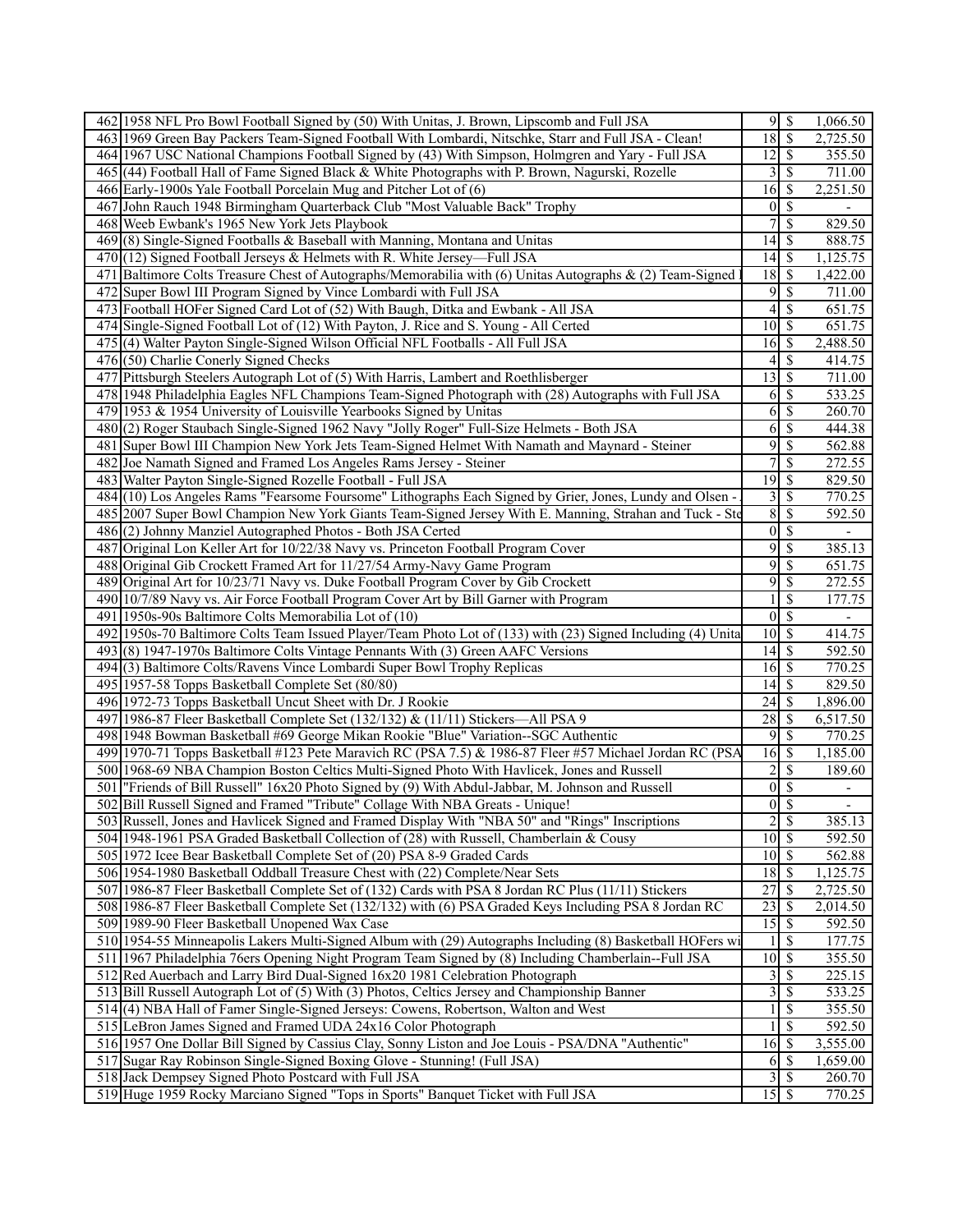| 520 Muhammad Ali Signed November 22, 1965 Ali-Patterson "Sports Illustrated" Cover - Full JSA                                                                          |                            | $0 \mid \mathsf{S}$      |                          |
|------------------------------------------------------------------------------------------------------------------------------------------------------------------------|----------------------------|--------------------------|--------------------------|
| 521 Vintage Boxing Pin and Charm Lot of (65) with Louis, Liston, Marciano & Robinson                                                                                   | $26 \mid$ \$               |                          | 1,125.75                 |
| 522(3) Fight-Worn Satin Robes With Signed Ruddock and Witherspoon                                                                                                      |                            | $0\sqrt{s}$              | $\overline{a}$           |
| 523 1953-Modern Hockey Shoebox Collection of (691) Cards with Numerous Stars                                                                                           | $\overline{14}$ \$         |                          | 1,659.00                 |
| 524 1944-67 Beehive Hockey Lot of (99) Group 2 & 3 Photos with Variations                                                                                              | 5                          | $\mathcal{S}$            | 272.55                   |
| 525 1971-72 to 1978-79 Topps Hockey Complete Run of (8) Sets                                                                                                           |                            |                          | 888.75                   |
| 526 (12900+) 1961-1986 Topps & O-Pee-Chee Hockey Singles Plus (3) Sets                                                                                                 | 32                         | $\mathcal{S}$            | 5,036.25                 |
| 527 (126) 1963-1990s Hockey Star Cards Plus 1979-80 Topps Hockey Set                                                                                                   | 10                         | \$                       | 770.25                   |
| 528 500 Goal Scorer Stick Signed by (17) With Howe, Hull, Richard and Full JSA                                                                                         | 11                         | \$                       | 474.00                   |
| 529 Bobby Hull Autograph Lot of (5) With Puck, Blackhawks Sweater and (3) Photos                                                                                       |                            | <sup>\$</sup>            | 296.25                   |
| 530 Red Horner Autographed 16x20 Photograph                                                                                                                            | $\theta$                   | <sup>\$</sup>            | $\overline{\phantom{a}}$ |
| 531 18K Gold Pocket Watch Presented to J.J. McDermott for Winning the 1911 U.S. Open - First U.S. Winner [reserve                                                      |                            | \$                       |                          |
| 532 Circa 1899-1901 (Old) Tom Morris Signed & Framed Postcard with Full JSA                                                                                            |                            |                          | 1,422.00                 |
| 533 Pat McCormick 1984 Los Angeles Summer Games Olympic Torch                                                                                                          | $10 \mid S$                |                          | 1,896.00                 |
| 534 1952 Helsinki, Finland Olympic Flag Presented to Pat McCormick                                                                                                     | $\overline{0}$             | $\overline{\mathcal{S}}$ | $\overline{\phantom{a}}$ |
| 535 (18) 1935-1936 R311 National Chicle Baseball & Football Premiums                                                                                                   | 9                          | $\mathcal{S}$            | 592.50                   |
| 536 1948-51 Safe-T-Card Partial Set (51/68) with Scarce McGowan Shortprint                                                                                             | 14                         | \$                       | 1,540.50                 |
| 537 1934-1951 Multi-Sport Matchbook Collection with (2) Complete/Near Sets                                                                                             | $10\overline{\smash{)}\,}$ |                          | 711.00                   |
| 538 (210) 1909-1986 Multi-Sport Singles Treasure Chest with Many Hall of Famers & Stars with (13) Graded                                                               | 23                         | \$                       | 1,659.00                 |
| 539 (102) 1948-1986 Baseball & Football Star Cards with Clemente, Mays, Sayers RC                                                                                      | $14\overline{3}$           |                          | 1,659.00                 |
| 540(509) 1949-1966 Baseball & Football Exhibits Loaded with Hall of Famers                                                                                             | 23                         | -\$                      | 2,014.50                 |
| 541 (15) 1949-66 Baseball & Football Exhibits with Stars & Tough Variations                                                                                            | 9                          | $\mathbf{\$}$            | 444.38                   |
| 542 Interesting 1900s-1960s Baseball & Football Postcard Lot of (48) with Players and Stadiums                                                                         | 7                          | \$                       | 385.13                   |
| 543 $(788)$ 1948-1955 Bowman Baseball & Football Cards with Stars                                                                                                      | 15                         | \$                       | 1,125.75                 |
| 544(7) 1958-1987 Multi-Sport Hall of Fame PSA Graded Rookies with Brown, Gretzky & Jordan                                                                              | 15                         | \$                       | 1,185.00                 |
| 545(3) 1966-1972 Topps Football & Basketball Complete/Near Sets                                                                                                        | 21                         | S                        | 2,014.50                 |
| 546(3) 1979-1981 Topps & TCMA Bird/Magic, Gretzky & Ripken PSA Graded Rookies                                                                                          | 12                         | \$                       | 711.00                   |
| 547 (15) 1989-1991 Multi-Sport Upper Deck Cases                                                                                                                        | 25                         | \$                       | 3,851.25                 |
| 548 (24) 1989-1991 Multi-Sport Wax Cases                                                                                                                               |                            |                          | 1,896.00                 |
| 549 (5) 1948-1955 Football & Boxing Near, Partial & Starter Sets with Numerous Stars                                                                                   |                            |                          | 1,303.50                 |
| 550 (36) 1961-1989 Football, Basketball & Hockey Rookie & Second Year Cards with (4) Montana RC, Payton                                                                | 15                         | \$                       | 1,007.25                 |
|                                                                                                                                                                        | 13                         | \$                       |                          |
| 551 (60) 1951-1987 Baseball, Football & Basketball Stars with Mantle, Paige & Williams                                                                                 | 3                          | S                        | 1,422.00<br>533.25       |
| 552 (1146) 1952-Modern Multi-Sport Singles Treasure Chest Plus (2) 1940s Football Programs                                                                             | 22                         | $\mathcal{S}$            |                          |
| 553 (200) 1978-1992 Multi-Sport Complete/Near Set & Wax Box Hoard with Many Better Sets                                                                                | 22                         | -\$                      | 1,896.00<br>1,777.50     |
| 554 (8500+) 1970-1990s Multi-Sport Set & Singles Treasure Chest with Many Hall of Famers                                                                               | 22                         | - \$                     |                          |
| 555 Massive Mostly 1970s-Modern Multi-Sport Warehouse Hoard of (350,000-400,000+) Cards<br>556 1951-1979 Baseball & Football Shoebox Collection of (2613) Cards—Loaded | 24                         | $\mathcal{S}$            | 4,740.00<br>2,962.50     |
|                                                                                                                                                                        | 7                          |                          |                          |
| 557 (19) 1887-1918 Multi-Sport Cabinets & Photographs with (2) Alabama Football                                                                                        | 7                          | \$                       | 474.00                   |
| 558 1900s-1930s Multi-Sport Team-Photo Postcard Lot of (26) with (5) College Football                                                                                  |                            | \$                       | 355.50                   |
| 559 1927 Southern Agriculturist "Celebrities in the World of Sport" Framed Poster with Cobb & Ruth                                                                     |                            | $\overline{\mathcal{S}}$ | 118.50                   |
| 560 1951 Wheaties Complete Box Set (6/6) with Mikan, Musial & Williams                                                                                                 | $13 \mid S$                |                          | 562.88                   |
| 561 (3200+) 1958-1990s Multi-Sport Set & Singles Treasure Chest with Wonder Bread Football Hoard                                                                       | 11                         | $\sqrt{s}$               | 414.75                   |
| 562 Game-Used or Signed Balance of Collection With Philadelphia Emphasis                                                                                               | 23                         | \$                       | 1,303.50                 |
| 563 1950s-80s Los Angeles Area Multi-Sport Treasure Chest with Bobble Heads, Autographs & Publications                                                                 | $\overline{12}$            | $\sqrt{s}$               | 592.50                   |
| 564 (16) 1969-75 Multi-Sport Ezra Brooks Whiskey Decanters                                                                                                             | 2                          | $\overline{\mathcal{S}}$ | 325.88                   |
| 565 Modern LE Sport/Non-Sport Collectibles Lot of (74) with Cobb, Gehrig, Jordan, Ruth & The Beatles                                                                   | 13                         | \$                       | 888.75                   |
| 566(4) 1953-1983 Multi-Signed Banquet Programs With Mantle, J. Brown, Unitas and Ashe - All Full JSA                                                                   | $\overline{10}$ \$         |                          | 533.25                   |
| 567 Multi-Sport Autograph Lot of (17) With (2) Ali, (3) Nagurski and Grange - All JSA                                                                                  | 7                          | $\overline{\mathcal{S}}$ | 533.25                   |
| 568 Autographed Baseball and Football B.O.C. of (30) Including Mays, Unitas and (2) J. Rice                                                                            | 10                         | \$                       | 1,066.50                 |
| 569 (100) Autographed LE Hardcover Books With Multiple Boudreau, Feller, Hirsch and Wooden                                                                             |                            | $\overline{\mathcal{S}}$ | 474.00                   |
| 570 (108) Single-Signed Multi-Sport HOFers/Stars Index Cards With Appling, Butkus and West                                                                             |                            | $\mathcal{S}$            | 474.00                   |
| 571 Multi-Sport Single Signed Cachet Collection of (248) with Many HOFers                                                                                              | 9                          | $\mathcal{S}$            | 1,185.00                 |
| 572 1889 N222 Kinney Brothers Leaders Complete SGC Graded Set of (25) Cards                                                                                            | 9                          | $\sqrt{S}$               | 355.50                   |
| 573 (235) 1933-1956 Non-Sport Shoebox Collection with Partial/Starter Sets & Wrapper                                                                                   |                            | 3S                       | 355.50                   |
| $574(2)$ 1889 Non-Sport Albums with Allen & Ginter Capital Buildings and Duke Costumes of All Nations                                                                  |                            | $0\sqrt{s}$              |                          |
| 575(5) 1930s Gum Inc. Mickey Mouse with Movie Stars High Numbers                                                                                                       | $10 \mid S$                |                          | 562.88                   |
| 576(37) 1930s Gum Inc. Mickey Mouse Type 1 & Type 2 Cards with $(12)$ #1                                                                                               | $12 \mid$ \$               |                          | 651.75                   |
| 577 (339) 1910-1940s Non-Sport Shoebox Collection                                                                                                                      |                            |                          | 829.50                   |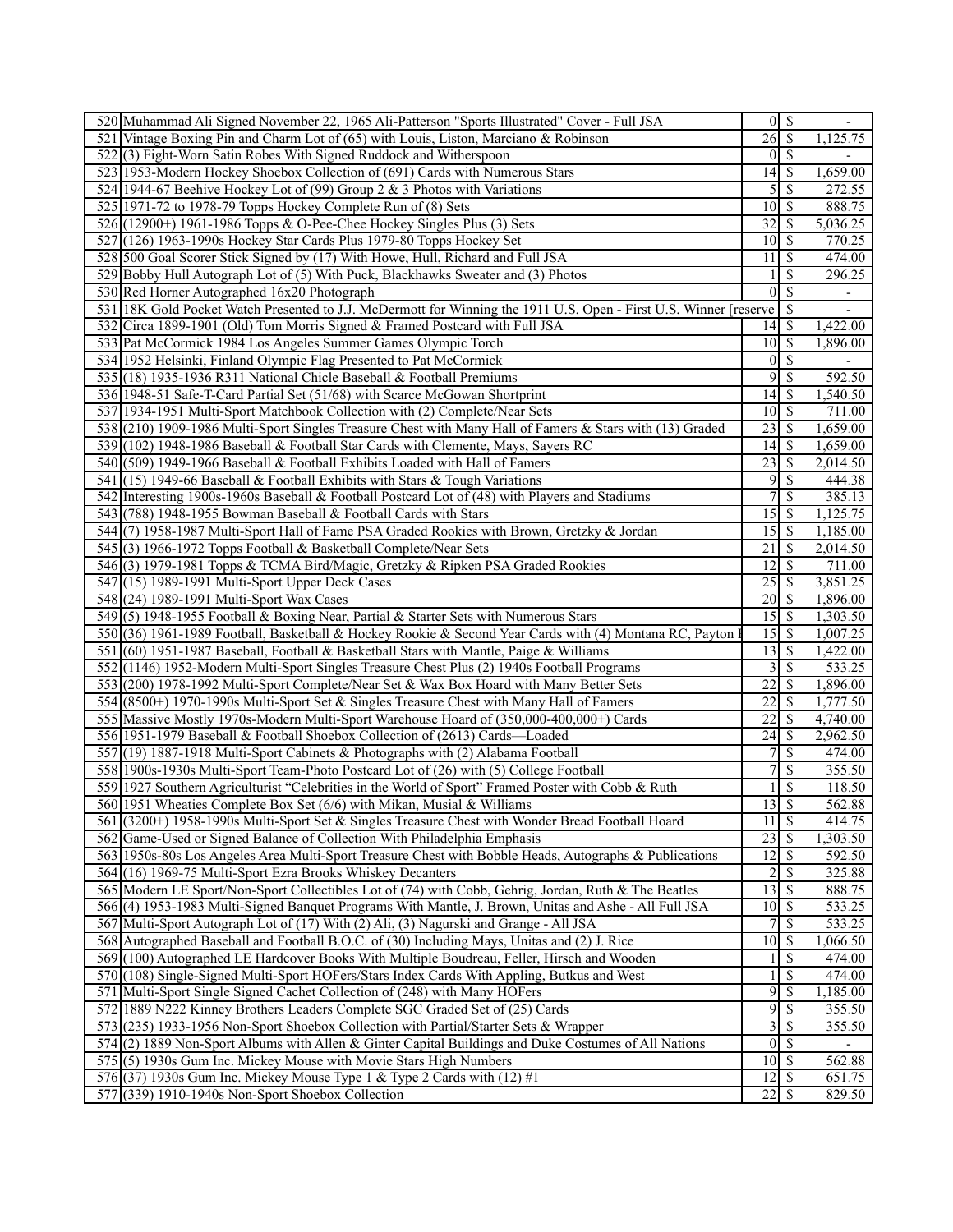| 578 1930s Non-Sport Grab Bag of (82) Cards with Obscure Issues                                                |                         | $9 \mid$ \$                | 385.13                   |
|---------------------------------------------------------------------------------------------------------------|-------------------------|----------------------------|--------------------------|
| 579 1954 Topps Scoops Complete Set of (156) Cards                                                             |                         | $10\overline{\smash{)}\,}$ | 562.88                   |
| 580 1930s-70s Non-Sport Sets/Singles Treasure Chest with Excellent Variety                                    |                         | $32\overline{3}$           | 3,851.25                 |
| 581 1910s-1980s Non-Sport Celebrity/Entertainer/Politician Lot of (630) Cards/Flats with Presidents & Western |                         | $12\overline{3}$           | 592.50                   |
| 582 1950s-70s Non-Sport Shoebox Collection of (2,185) Including (30) Sets                                     |                         | $36 \mid$ \$               | 2,725.50                 |
| 583(12) 1965-1978 Non-Sport Complete/Near Sets Plus (614) Singles                                             |                         | $14$ $\sqrt{5}$            | 503.63                   |
| 584 (1009) 1940s-1977 Non-Sport Shoebox Collection with Complete/Partial Sets                                 | 13                      | <sup>\$</sup>              | 444.38                   |
| 585 Helen Keller Signed 1944 TLS Letter with Full JSA                                                         | 9                       | $\overline{\mathcal{S}}$   | 711.00                   |
| 586 Harry Truman Signed 1959 75th Birthday Dinner Program - Full PSA/DNA                                      |                         | $\mathcal{S}$              | 296.25                   |
| 587 Ronald Reagan Governor of California Christmas Card Signed as "Dutch" [reserve not met]                   |                         | \$                         |                          |
| 588 Apollo 11 Single-Signed Photo Lot of (3) With Aldrin, Armstrong and Collins - All Full JSA                | 19                      | $\mathbb{S}$               | 2,607.00                 |
| 589 John Wayne Single-Signed Original Movie Still with Full JSA                                               | 11                      | \$                         | 592.50                   |
| 590 Entertainer/Celebrity Signed Photo Lot of (45) with B. Bardot, J. Glenn & A. Pacino                       |                         | $6 \overline{\smash{)}\,}$ | 260.70                   |
| 591 (52) Celebrity Signed Checks with Doris Day, Vincent Price, James Stewart and Sharon Stone                |                         | $10 \mid$ \$               | 562.88                   |
| 592 Entertainer Signed Cachets/Flats Lot of (65) Including (20) JSA with J. Garner, J. Landis & S. Loren      | $\overline{7}$          | $\overline{\mathcal{S}}$   | 248.85                   |
| 593 Walter Lantz Signed LE #3/100 "Woody Woodpecker" Animation Cel Display                                    | $\boldsymbol{0}$        | $\mathbb{S}$               | $\overline{\phantom{a}}$ |
| 594 "Sopranos" Family 8x10 Signed by (4) With Gandolfini and Sigler - Full JSA                                |                         | \$                         | 296.25                   |
| 595(3) Single-Signed Celebrity Baseballs with Carey, Leno & Sheen                                             | $\overline{\mathbf{3}}$ | $\mathcal{S}$              | 165.90                   |
| 596 Vintage Sheet Music Lot of (500+) With Gershwin, Garland and Sinatra                                      | 9                       | \$                         | 284.40                   |
| 597 Early 1900s Boston Garter Store Counter Display Lot of (5) Plus (7) Garter Boxes                          | 6                       | \$                         | 474.00                   |
| 598(4) Different Exhibit Supply Co. Countertop Vending Machines with Keys                                     | 5                       | $\sqrt{s}$                 | 414.75                   |
| 599 Beverage Advertising Display Lot of (5) with (3) Coca-Cola, Blatz & Antique Bourbon                       | 8                       | \$                         | 355.50                   |
| 600 1900s-60s U.S. Travel/Landmark/Tourist Postcard Collection of (2,300+)                                    | 5                       | \$                         | 414.75                   |
| 601 1930s-70s Non-Sport Pennant Lot of (10) with 1933 & 1939 World's Fair                                     |                         | \$                         | 118.50                   |
| 602 Abraham Lincoln and William Seward Hair Strands Matted Display [reserve not met]                          |                         | $\overline{\mathbb{S}}$    |                          |
| 603 1950s-70s Movie Poster Lot of (135) with Ben Hur, Cool Hand Luke, Easy Rider, Let It Be & Woodstock       | 17                      | $\overline{\mathcal{S}}$   | 1,777.50                 |
| 604 Silver/Bronze/Modern Age Comic Book Lot of (182) with Hulk #102 & Fantastic Four #25                      | 11                      | $\overline{\mathcal{S}}$   | 533.25                   |
| 605 Bruce Springsteen 2002 Concert-Worn Denim Jacket and Framed Autograph [reserve not met]                   |                         | \$                         |                          |
| 606 Bruce Springsteen "The River" Gold Record Framed Display                                                  | $8\,$                   | \$                         | 888.75                   |
| 607 Michael Jackson "Bad" Gold CD Shadowbox Display                                                           |                         | $\overline{0 S}$           | $\overline{\phantom{a}}$ |
| 608 Bon Jovi "Slippery When Wet" Tour Gold Necklace/Diamond Pendant [reserve not met]                         |                         | $\overline{\mathcal{S}}$   | $\overline{\phantom{a}}$ |
| 609 Toby Keith Framed Platinum and Gold CD Display                                                            | 0                       | $\overline{\mathcal{S}}$   | $\overline{\phantom{0}}$ |
| 610 (2) Rolling Stones "The London Years" Framed Platinum and Gold Record Awards                              |                         | $0\sqrt{5}$                | $\overline{\phantom{0}}$ |
| 611 (4) Platinum and Gold CD/Cassette Displays With Bon Jovi and Def Leppard                                  | $\overline{0}$          | $\overline{\mathcal{S}}$   | $\overline{\phantom{a}}$ |
| 612(4) Rapper Platinum/Multi-Platinum CD/Cassette Displays With (2) Jay-Z                                     |                         | $0\vert S$                 |                          |
| 613 1952 Topps Baseball #261 Willie Mays SGC 40                                                               |                         | $\overline{10}$ \$         | 651.75                   |
| 614 (4) 1982 O-Pee-Chee Baseball Unopened Wax Boxes                                                           |                         | $\overline{14}$ \$         | 711.00                   |
| 615(16) 1986 O-Pee-Chee Baseball Unopened Wax Boxes                                                           |                         | 13S                        | 651.75                   |
| 616 Tommy Bridges Signed Original Photograph - Full JSA                                                       | 5                       | $\mathcal{S}$              | 225.15                   |
| 617 Satchel Paige Signed Black & White Postcard with Full JSA                                                 | $\overline{2}$          | $\overline{\$}$            | 325.88                   |
| 618 Mickey Mantle Signed & Matted LE Gerry Dvorak Print with Full JSA                                         |                         | $0\sqrt{S}$                |                          |
| 619 (12) Gary Sheffield Single Signed Baseballs with "500 HR 4-17-09" Inscription                             |                         | $\overline{\mathcal{S}}$   | 237.00                   |
| 620(3) Dozen Jesus Montero Single Signed Baseballs                                                            |                         | $0\sqrt{S}$                |                          |
| 621 (145) 1984-2009 Baseball & Football Wax Case, Box & Set Hoard                                             |                         | $\overline{20}$ \$         | 651.75                   |
| 622 1987-88 Fleer Basketball Unopened Wax Box of (36) Packs                                                   |                         | $\overline{19}$ \$         | 1,303.50                 |
| 623 2007 Tiger Woods PGA Championship Shadowbox Display With Autographed Shoe - UDA                           | 9                       | $\mathcal{S}$              | 711.00                   |
| 624 Single-Signed Pele Soccer Ball with Full JSA & Steiner                                                    |                         |                            | 355.50                   |
| 625 July 4, 1883 Brooklyn Polka Dots Scorecard - Earliest Known Dodgers item                                  | 4                       | $\mathcal{S}$              | 414.75                   |
| 626 1905 Ohio Wesleyan Calendar with Baseball Team Photo Picturing Branch Rickey                              |                         | $\overline{\mathcal{S}}$   | 177.75                   |
| 627 (51) 1933-1973 Baseball PSA, SGC & BVG Graded Cards with (3) Mantle                                       |                         |                            | 1,125.75                 |
| $628(6)$ 1953-1961 Topps Baseball Near, Partial & Starter Sets                                                |                         | $14\overline{3}$           | 2,725.50                 |
| 629 1963 Fleer Baseball SGC Graded Complete Set of (67) Cards                                                 |                         |                            | 2,133.00                 |
| 630 (3325) 1964-1973 Topps Baseball Cards with Mays                                                           |                         | $6 \overline{\smash{)}\,}$ | 503.63                   |
| 631 1951 Bowman Baseball #253 Mickey Mantle Rookie SGC 10                                                     |                         | $16 \mid$ \$               | 1,540.50                 |
| 632(59) 1948-1954 Bowman Baseball Graded Cards with 1954 Bowman #65 Mantle                                    |                         |                            | $1,12\overline{5.75}$    |
| 633 (46) 1948-1958 Topps, Bowman & Leaf Baseball Hall of Famers & Stars with Mantle, #1 Pafko & Koufax R      |                         | $14 \mid$ \$               | 1,007.25                 |
| 634 (449) 1951-1954 Bowman Baseball Singles with Stars                                                        |                         | $12 \mid$ \$               | 1,066.50                 |
| $635(1119)$ 1952-1961 Topps & Bowman Baseball Shoebox Collection with Koufax & Williams                       |                         | $9$ \ $\frac{1}{2}$        | 1,125.75                 |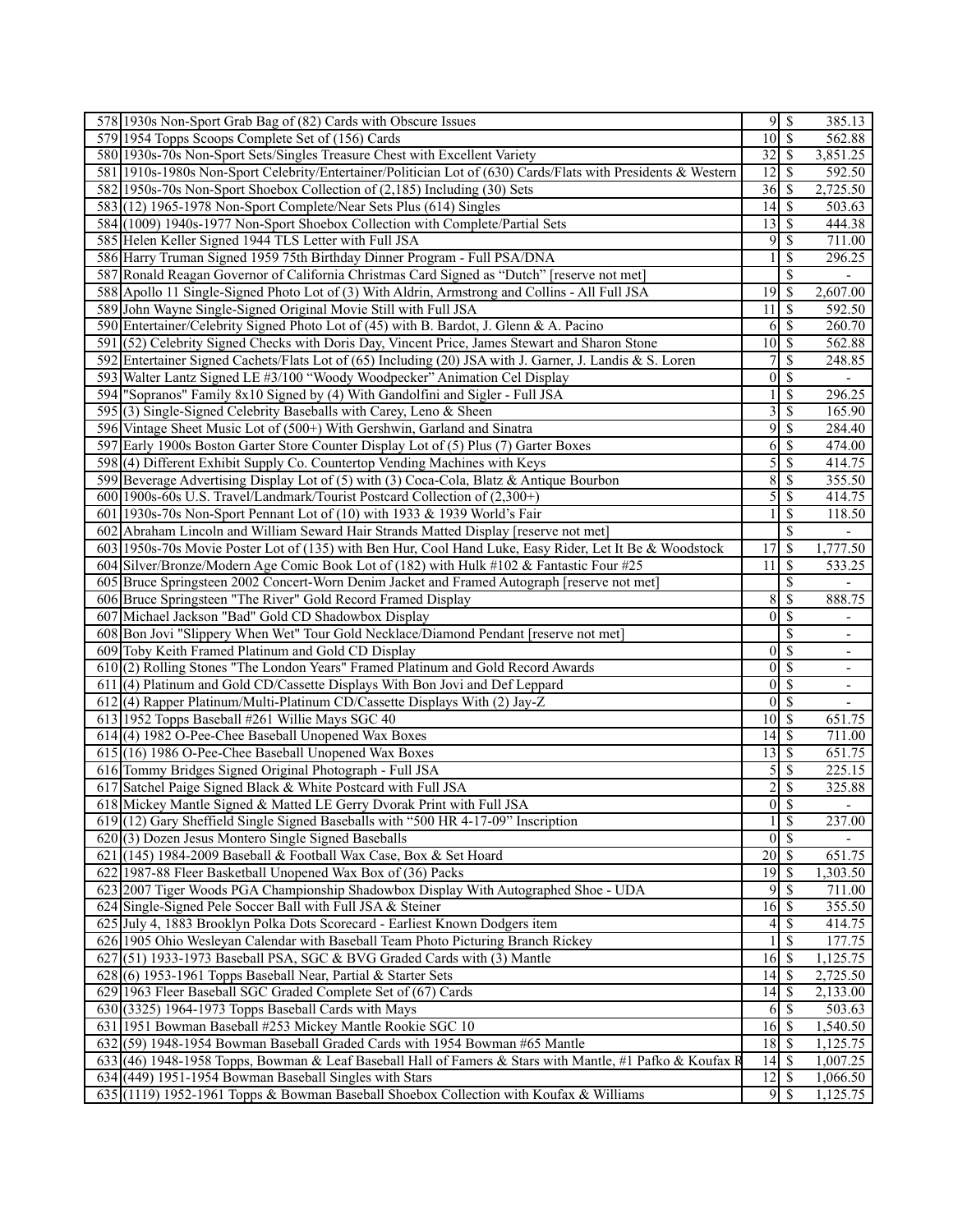| 636 (924) 1954-1960 Topps & Bowman Baseball Card Group                                                         | 17                              | \$                       | 948.00                   |
|----------------------------------------------------------------------------------------------------------------|---------------------------------|--------------------------|--------------------------|
| 637 (1611) 1958-1965 Topps Baseball Cards                                                                      | $14\overline{3}$                |                          | 948.00                   |
| 638 (677) 1952-1972 Topps & Bowman Baseball High Numbers                                                       | $15 \,$ \ $\sqrt{3}$            |                          | 1,422.00                 |
| 639 (2267) 1966-1969 Topps Baseball Cards                                                                      | $\overline{10}$ \$              |                          | 948.00                   |
| 640 1968 O-Pee-Chee Baseball #177 Nolan Ryan Rookie SGC 84                                                     | 9                               | -S                       | 651.75                   |
| 641 1969-1989 Topps Nolan Ryan Run of (26) Cards with (4) SGC Graded Including 1972 Topps #595 SGC 96          | 21                              | \$                       | 1,540.50                 |
| 642 1969-70 Bazooka Baseball All-Time Greats Complete Set of (12) Folded Boxes                                 | 18S                             |                          | 770.25                   |
| 643(2) 1980s Russian Baseball Jackets - Scarce!                                                                | $\overline{3}$                  | S                        | 225.15                   |
| 644 Baseball Game-Used/Team-Issued Equipment Lot of (5) with Piazza, Thomas & Wieters                          | 18S                             |                          | 562.88                   |
| 645 1991-1997 Joe Carter Game Used Bat - PSA/DNA 9.5                                                           |                                 | <sup>\$</sup>            | 177.75                   |
| 646 1988-1992 Dwight Evans Game Used Bat - PSA/DNA 9                                                           | 3                               | \$                       | 201.45                   |
| 647 1991-93 Barry Larkin Game Used Bat - PSA/DNA 8                                                             | $\overline{13}$ $\overline{\$}$ |                          | 770.25                   |
| 648 1988 Fred McGriff Game Used Bat - PSA/DNA 9                                                                |                                 | $0 \mid \mathsf{S}$      |                          |
| 649 1993-1995 Manny Ramirez Game Used Bat - PSA/DNA 9                                                          | 6                               | $\mathbb{S}$             | 272.55                   |
| 650 2005 Brian Roberts Signed Game Used Bat - PSA/DNA 10                                                       |                                 | $\overline{0}$ \$        | $\overline{a}$           |
| 651 2007 Alfonso Soriano Signed Game Used Bat - PSA/DNA 9.5                                                    | 5                               | $\overline{\mathcal{S}}$ | 237.00                   |
| 652 2006 Ryan Zimmerman Signed Game Used Bat - PSA/DNA 9                                                       | $10$   \$                       |                          | 355.50                   |
| 653(2) Turn of the Century Baseball-Themed Occupational Shaving Mugs                                           | 11                              | \$                       | 770.25                   |
| <b>654 LOT HAS BEEN WITHDRAWN</b>                                                                              |                                 | $\overline{0 S}$         | $\overline{\phantom{a}}$ |
| 655 (2) Framed Pinback Displays With 1930s PM3 and Wheaties Pacific Coast League                               | 24                              | l \$                     | 1,540.50                 |
| 656 Vintage Baseball-Themed Gumball Machine Lot of (2)                                                         | $10\overline{\smash{)}\,}$      |                          | 444.38                   |
|                                                                                                                |                                 | $0 \mid S$               |                          |
| 657 1940s-1950s Official Reach and Spalding Dozen Baseball Box Lot of (2)                                      |                                 |                          |                          |
| 658 1924-71 Baseball Scorecard Lot of (38) with DiMaggio, Gehrig, Ruth, Dodgers & Yankees                      | $12 \mid$ \$                    |                          | 503.63                   |
| 659 1951 New York Giants 5/25 Full Ticket Proof PSA 4—Mays First Home Run--Only Graded                         | 11                              | \$                       | 770.25                   |
| $660(5)$ 1951-1965 World Series Press Pins & Ticket Stubs                                                      |                                 | 8S                       | 355.50                   |
| 661 Jimmie Foxx Single-Signed Baseball - Full JSA                                                              | $18 \overline{\smash{)}\,5}$    |                          | 2,014.50                 |
| 662(6) 1930s-1960s Multi/Non-Sport Autograph Books Plus Cuts with Hundreds of Signatures Including (61)Ba      | $25 \mid$ \$                    |                          | 3,851.25                 |
| 663 (38) Baseball Hall of Fame/Star Single-Signed Baseballs & 1950s Baseball Magazine Photographs              | 11                              | $\overline{\mathcal{S}}$ | 829.50                   |
| 664 Multi/Single-Signed Baseball Autograph Collection of (19) Items with 1970s Baseball Hall of Fame/Star Bal  | $12 \mid$ \$                    |                          | 711.00                   |
| 665 Baseball Treasure Chest of (144) Signed Items with Williams & (59) Unsigned Pieces with Baseball Digest N  | $\overline{13}$ $\overline{\$}$ |                          | 888.75                   |
| 666 (25) Single-Signed Baseball Hall of Fame/Modern Superstar Balls with Koufax, Mays & Rivera                 | $\overline{17}$                 | $\overline{\mathcal{S}}$ | 1,659.00                 |
| 667 500 HR Club Themed Baseball Signed by (12) With Aaron and Mantle - UDA                                     | $14 \overline{\smash{)}\,}$     |                          | 592.50                   |
| 668 Mickey Mantle Single Signed "Hand Painted" Baseball with Full JSA                                          | 8                               | $\overline{\mathbf{s}}$  | 355.50                   |
| 669 HOFer Single-Signed Baseball Collection of (38) With Aaron, Mays and Puckett - All JSA                     | $15\overline{3}$                |                          | 1,185.00                 |
| 670 (60) 1970s and Modern Player Single Signed Baseballs                                                       |                                 | $0 \mid S$               |                          |
| 671 1950s-2000s MLB Stars Autographed Baseball Lot of (91) With Irvin and F. Thomas                            | $\overline{10}$ \$              |                          | 770.25                   |
| 672 Multi-Signed Dodgers Collection of (9) With Bats, Balls and Flats                                          |                                 | $2\sqrt{5}$              | 325.88                   |
| 673 Amazing Brooks Robinson Memorabilia/Card Collection with (23) Signed Items Including a Vintage OAL/F       | $\overline{6}$                  | $\overline{\mathcal{S}}$ | 385.13                   |
| 674 Incredible Texas Rangers Treasure Chest With Ryan Signed Bat and (77) Signed Baseballs                     | 5                               | $\overline{\mathcal{S}}$ | 444.38                   |
| 675 Nolan Ryan Display Lot of (6) With (3) Autographed Items                                                   | 11S                             |                          | 296.25                   |
| 676 New York Yankees Treasure Chest of Autographs and Memorabilia with Mantle                                  |                                 | 8S                       | 592.50                   |
| 677 Autographed Baseball Treasure Chest With Mantle/J. DiMaggio Signed Litho                                   | $12 \overline{\smash{\big)}\,}$ |                          | 770.25                   |
| 678 Autographed Baseball Photos/Flats Collection of (57) with (27) Deceased Stars Including Durocher & Furille |                                 | 8S                       | 355.50                   |
| 679(11) Multi/Single-Signed Baseball Autographed Collection with Hall of Fame Bat                              |                                 | 9s                       | 651.75                   |
| 680 Baltimore Orioles Treasure Chest of Autographs/ Memorabilia/Team Sets with Murray, Ripken & Weaver         | 4                               | \$                       | 444.38                   |
| 681 New York Mets Autographed Lot of (5) With Team-Signed 1962 and 1986 Photos                                 | 5                               | \$                       | 503.63                   |
| $682(2)$ Multi-Signed Baseball Pieces with (31) Autographs Including DiMaggio & Mantle                         | $\overline{c}$                  | \$                       | 248.85                   |
| 683 1934 Baseball All-Star Game Ticket Stub Signed by Carl Hubbell with Full JSA                               | $\overline{21}$                 | \$                       | 948.00                   |
| 684 1952 Cleveland Indians Steve Gromek Contract Signed by Greenberg & Harridge with Full JSA                  | 2                               | $\mathcal{S}$            | $\overline{248.85}$      |
| 685 1955 Brooklyn Dodgers Multi-Signed Program with (17) Autographs Including Jackie Robinson with Full JS     | $14 \overline{\smash{)}\,}$     |                          | 770.25                   |
| 686 1959 World Champion Los Angeles Dodgers Team-Signed World Series Program - Full JSA                        | 9                               | \$                       | 385.13                   |
| 687 1993 Sports Illustrated World Series Multi-Signed Book with (140) Autographs Including (47) Hall of Famer  | 7                               | $\mathbb S$              | 1,066.50                 |
| 688 Tougher Baseball HOFer Signed Book Lot of (7) With DiMaggio, Mantle and T. Williams - All JSA              | 12                              | $\sqrt{S}$               | 829.50                   |
| 689 Vintage Baseball Signed Book Lot of (8) With Cochrane, Reese and Rizzuto - All JSA                         |                                 | 9s                       | 829.50                   |
| 690 Baseball HOFer/Superstar Autographed Book Lot of (40) With Drysdale, Ripken and T. Williams - All JSA      | 11                              | \$                       | 948.00                   |
| 691 Cal Ripken, Jr. Lot of (6) With October 5, 2001 Game-Used Base From Final Career Hit                       |                                 |                          | 2,370.00                 |
| 692 Jim Thorpe Framed Display with Signed Piece & 1955 Topps All-American PSA 5                                |                                 |                          | 948.00                   |
| 693 (39) 1955-1990 Football HOF PSA Encapsulated Signed Cards with Grange & Unitas                             |                                 | 95                       | 592.50                   |
|                                                                                                                |                                 |                          |                          |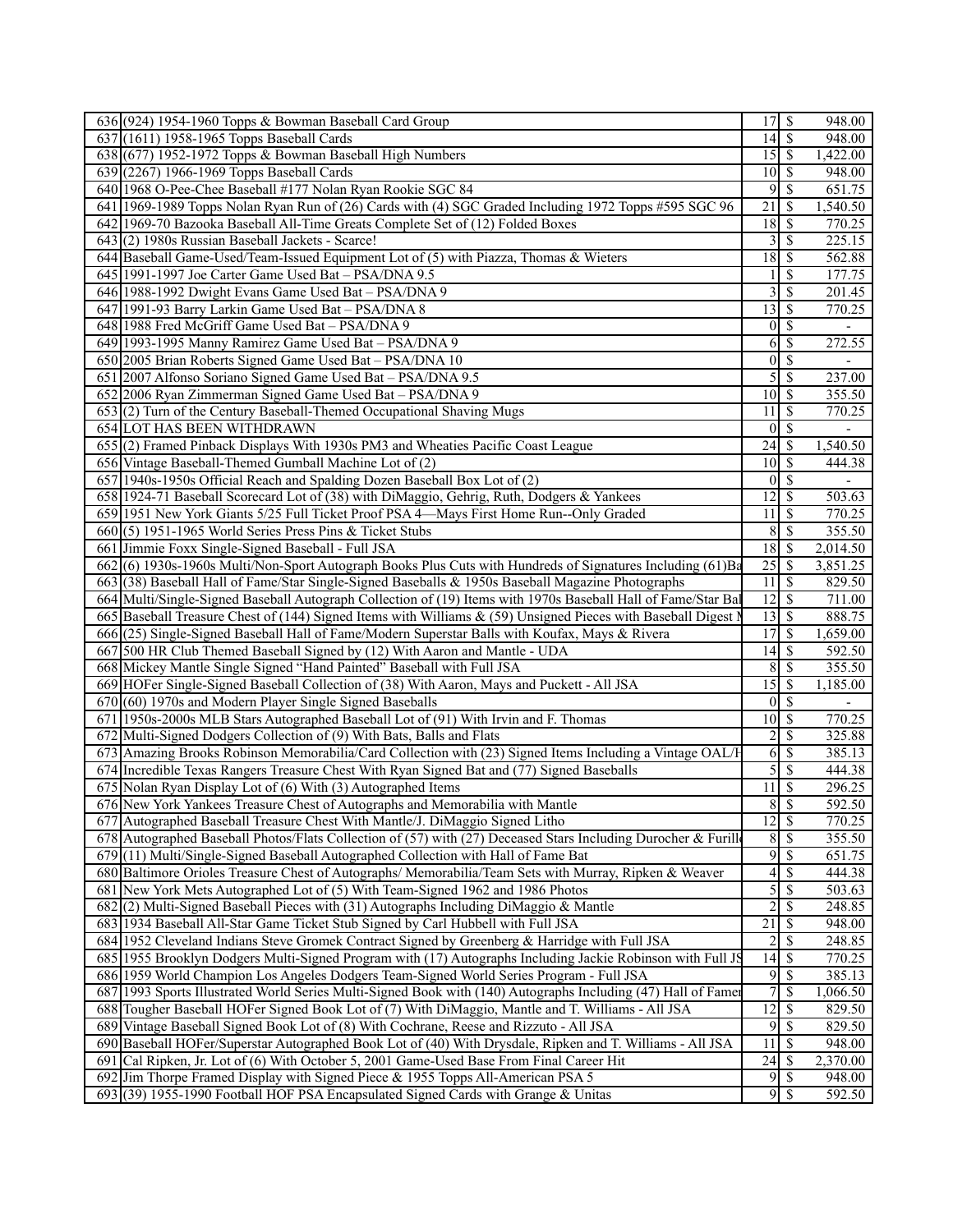| 694 (63) Pro Football Hall of Famer/Star Signed 8x10 Photographs with Brown, Payton & Unitas                    |                             | 95                         | 1,185.00                 |
|-----------------------------------------------------------------------------------------------------------------|-----------------------------|----------------------------|--------------------------|
| 695 (46) 1955 Topps All-American Football Singles with Davy Crockett Green Backs—(4) SGC Graded                 | 8                           | $\overline{\mathcal{S}}$   | 533.25                   |
| 696 (10000+) 1975-1980 Topps Football Hoard Loaded with Stars Including (2) Payton RC                           | $11 \,$ \$                  |                            | 829.50                   |
| 697 (5) 1926 Shotwell's Red Grange SGC 20-35 Graded Cards                                                       | 11                          | $\mathbb{S}$               | 888.75                   |
| 698 1946 Army vs. Navy Football Ticket Stub Signed by Doc Blanchard & Glenn Davis with Full JSA                 |                             | $9$ \ $\frac{1}{2}$        | 385.13                   |
| 699 1960 Fleer Football Complete Set (132/132) with (4) SGC Graded Keys                                         | $10 \mid$ \$                |                            | 444.38                   |
| 700 1965 Topps Football Near Set (175/176) with SGC 70 Namath RC                                                | 17                          | $\overline{\mathcal{S}}$   | 2,133.00                 |
|                                                                                                                 | $\overline{20}$ \$          |                            |                          |
| 701 (75) 1979-1982 Topps Football Wax Packs Plus (4) 1984-1985 Topps USFL Sets                                  |                             |                            | 1,125.75                 |
| 702 2007 & 2008 Pro Bowl Team-Signed Footballs with Rookie Adrian Peterson                                      | $13 \mid$ \$                |                            | 385.13                   |
| 703 Baltimore Colts Signed/Unsigned Collection of Memorabilia/Cards with (4) Unitas Autographs                  | 7                           | $\mathcal{S}$              | 325.88                   |
| 704 1955-80 Baltimore Clippers Memorabilia Lot of (67) with (2) Bobble Heads, Programs & Autographs             | $13 \mid$ \$                |                            | 355.50                   |
| 705 1950s-90s Baseball/Football Program and Publication Lot of (49) with 1st Sports Illustrated, 1960 AFL & (8  | $11 \mid$ \$                |                            | 770.25                   |
| 706 Reporter's Collection of (340+) 1960s-2000s Press Passes/Pins/Credentials with (11) World Series Press Pins | 17S                         |                            | 592.50                   |
| 707 Multi-Sport Autographed Memorabilia Balance of Collection Lot of (36) with Koufax, Ovechkin & Rodgers       | $16 \,$ \$                  |                            | 1,659.00                 |
| 708 Multi-Sport Autograph Treasure Chest of (59) with Framed Berra & BGS Abdul-Jabbar                           | 6                           | $\overline{\mathcal{S}}$   | 355.50                   |
| 709 Multi-Sport Autographed Flats Collection of (187) with Chamberlain & Payton                                 | 9                           | $\mathcal{S}$              | 1,185.00                 |
| 710 1896 U.S. \$1 "Educational" Silver Certificate—PCGS Graded 58PPQ                                            | 11                          | $\mathcal{S}$              | 1,422.00                 |
| 711 1902 Theodore Roosevelt Single-Page TLS on White House Stationery--Full JSA                                 |                             | $9\sqrt{5}$                | 503.63                   |
| 712 Actor/Actress Signed Check Lot of (11) with Lucille Ball & Desi Arnaz                                       | 9                           | $\overline{\mathcal{S}}$   | 385.13                   |
| 713 Actor/Entertainer/Politician Signed Flats Collection of (81) with Obama                                     |                             | $9 \overline{\smash{)}\,}$ | 1,125.75                 |
| 714(8) Jesse Owens Signed/Unsigned Items with (5) 1936 Olympic Ticket Stubs with Full JSA                       | $16 \overline{\smash{)}\,}$ |                            | 1,125.75                 |
| 715 (2128) 1954-1990s Multi-Sport Shoebox Collection Plus (3) Sets with Rose RC, Mantle & Koufax                | $18 \mid$ \$                |                            | 1,896.00                 |
|                                                                                                                 | $22 \mid$ \$                |                            |                          |
| 716 (4514) 1960-1979 Football & Basketball Singles with Many Stars Plus (5) 1975-1979 Complete/Near Sets        |                             |                            | 1,777.50                 |
| 717 High-Grade 1972 Topps Football Complete Set (352/352) with (20) SGC Graded Including (10) SGC 96 Min        |                             |                            | 4,443.75                 |
| 718 1910 W-UNC Strip Cards PSA 1 Eddie Collins - Lone Graded Example                                            | 4                           | $\overline{\mathcal{S}}$   | 154.05                   |
| 719 1910 E96 Joe Tinker PSA 5 (mc)                                                                              | $12 \mid$ \$                |                            | 503.63                   |
| 720 1908 E102 Set of 25 Joe Tinker GAI 2.5                                                                      | 6                           | $\overline{\mathcal{S}}$   | 189.60                   |
| 721 1909-11 E90-1 American Caramel Hughie Jennings SGC 40                                                       | 3                           | \$                         | 189.60                   |
| 722 1909 E95 Philadelphia Caramel Chief Bender (Nagy Collection) SGC 40                                         |                             | 5s                         | 165.90                   |
| 723 1911 Baseball Bats Chief Bender SGC 10                                                                      | $\overline{7}$              | $\overline{\mathcal{S}}$   | 189.60                   |
| 724 1932 U.S. Caramel #10 Rabbit Maranville SGC 45                                                              | 11                          | $\sqrt{s}$                 | 272.55                   |
| 725 1910 Tip Top Bread Lefty Webb PSA 4--One Better                                                             |                             | 8S                         | 225.15                   |
| 726 1925 Baseball Exhibits Stan Coveleski SGC 40                                                                | $\overline{0}$              | $\overline{\mathcal{S}}$   | $\overline{\phantom{a}}$ |
| 727 1920 Carnegie Tech "The Thistle" Yearbook With Honus Wagner                                                 |                             | \$                         | 177.75                   |
| 728 1948 Old Gold Cigarettes Jackie Robinson (In Dugout)                                                        | 12                          | $\sqrt{S}$                 | 355.50                   |
| 729 1958-1963 Hartland Statues of Mickey Mantle & Ted Williams with Bats                                        | $8\,$                       | $\overline{\mathcal{S}}$   | 201.45                   |
| 730 New York Yankees 1967 Mother's Day Charm in Original Box - Mantle 500th Home Run                            | $\overline{0}$              | \$                         |                          |
| 731 Mickey Mantle 1969 "Bat Master" Kit in Original Box                                                         |                             | $\overline{\mathcal{S}}$   | 118.50                   |
| 732(3) 1985-1990 Topps Gallery of Champions Complete Sets with 1990 Sterling Silver                             | 17                          | $\overline{\mathcal{S}}$   | 414.75                   |
|                                                                                                                 |                             |                            |                          |
| 733 Marlon Byrd 2011 Chicago Cubs Game-Worn Road Jersey - Steiner                                               |                             | $6 \mid$ \$                | 177.75                   |
| 734 Hanley Ramirez Autograph Lot of (25) With Game-Used Bat, Baseballs and Photographs                          |                             | $\overline{5 }$            | 474.00                   |
| 735 Billy Martin LE Autographed Lithograph - Full JSA                                                           |                             | $\sqrt{3}$                 | 177.75                   |
| 736 Ken Griffey, Jr. Signed and Framed Seattle Mariners Home Jersey - Full JSA                                  |                             | $\overline{\mathcal{S}}$   | 296.25                   |
| 737 1987 Minnesota Twins & 1991 Atlanta Braves Team-Signed Championship Baseballs                               | $10 \overline{\smash{)}\,}$ |                            | 272.55                   |
| 738 Ichiro Suzuki Signed and Framed Seattle Mariners Home Jersey                                                |                             | <sup>\$</sup>              | 296.25                   |
| 739 Joe DiMaggio Autographed 20x16 Photo - Full JSA                                                             |                             | \$                         | 177.75                   |
| 740 Satchel Paige Signed Index Card PSA/DNA 9                                                                   |                             | $\mathcal{S}$              | 237.00                   |
| 741 Billy Southworth Signed Index Card PSA/DNA 9                                                                |                             | $0\sqrt{3}$                |                          |
| 742 Nestor Chylak Signed Index Card PSA/DNA 9                                                                   |                             | $0\vert S$                 |                          |
| 743 Gil Hodges Signed Index card--JSA/SGC Authentic                                                             |                             | $0 \overline{\smash{3}}$   |                          |
| 744 Mariano Rivera Autographed White Yankees Cap                                                                |                             | $3\overline{3}$            | 142.20                   |
| 745 Ted Williams Signed LE Framed Lithograph - Full JSA                                                         | 4                           | \$                         | 260.70                   |
| 746 Derek Jeter Single-Signed Baseball - Full JSA                                                               | $\overline{10}$ s           |                            | 248.85                   |
| 747(5) Negro League Hall of Fame Signed Index Cards--All PSA/DNA 9                                              | 4                           | $\mathcal{S}$              | 225.15                   |
| 748 Dave Bancroft Signed Original Photograph - Full JSA                                                         | 7                           | \$                         | 189.60                   |
| 749 1958 Carling Beer Browns Jim Brown Premium Photograph                                                       |                             | $9 \mid \$$                | 272.55                   |
|                                                                                                                 |                             |                            |                          |
| 750 Troy Aikman Autographed Pro Model Dallas Cowboys Helmet - Full JSA                                          | 7                           | \$                         | 260.70                   |
| 751 Drew Brees Autographed Pro Model San Diego Chargers Helmet                                                  |                             | $\overline{7}$ s           | 213.30                   |